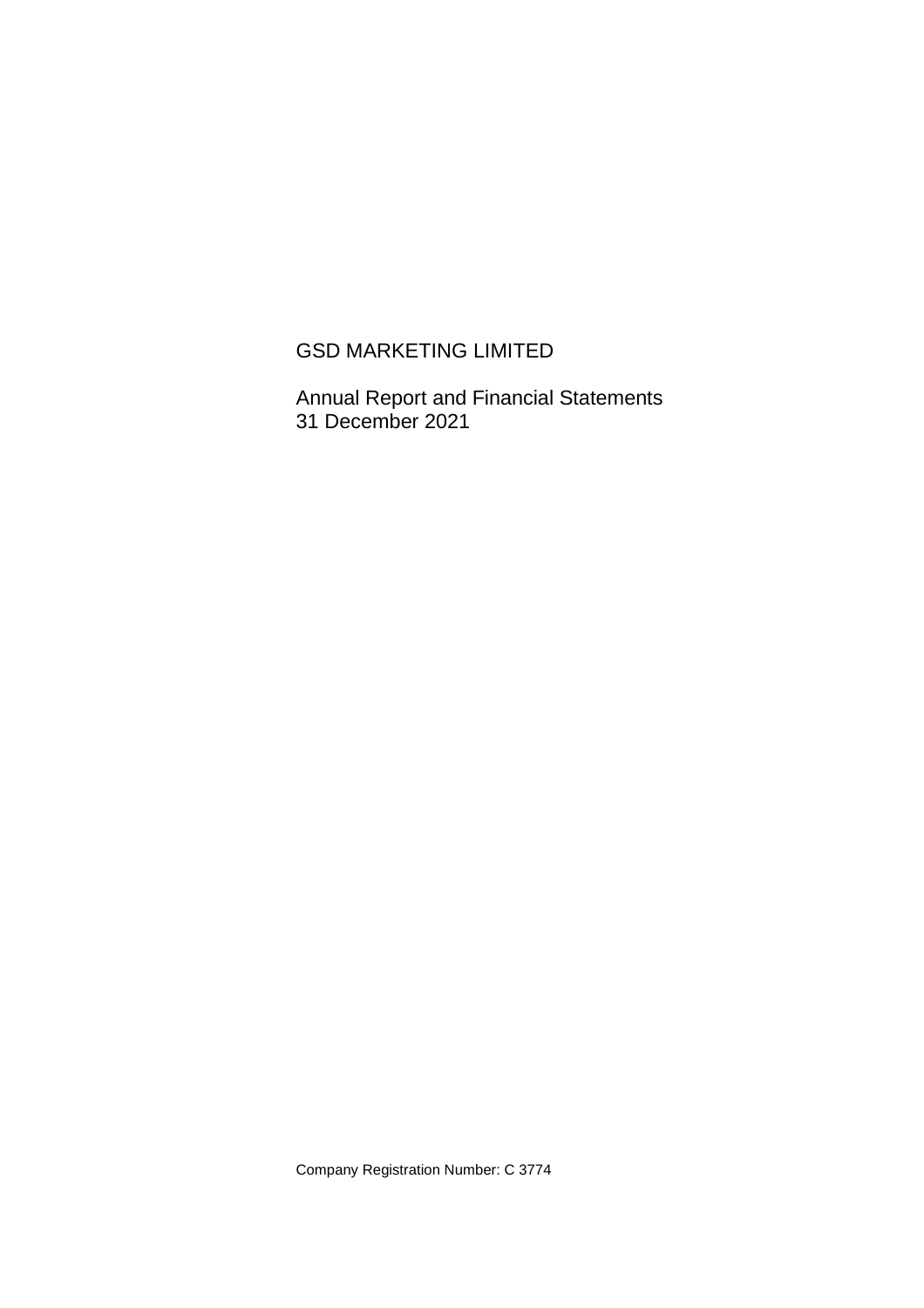|                                   | Pages     |
|-----------------------------------|-----------|
| Directors' report                 | $1 - 3$   |
| Independent auditor's report      | $4 - 8$   |
| Statement of financial position   | $9 - 10$  |
| Statement of comprehensive income | 11        |
| Statement of changes in equity    | 12        |
| Statement of cash flows           | 13        |
| Notes to the financial statements | $14 - 42$ |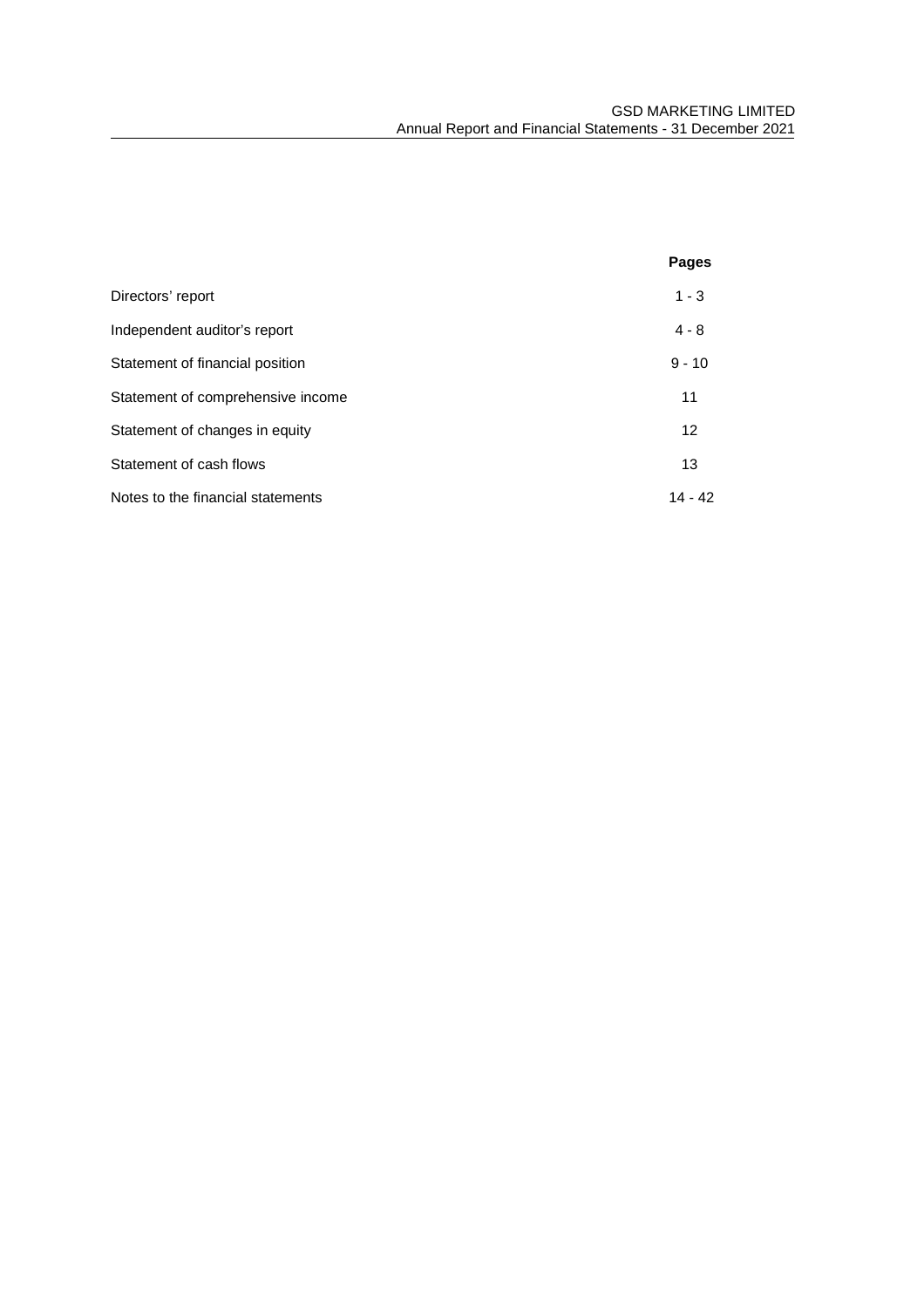# **Directors' report**

The directors present their report and the audited financial statements for the year ended 31 December 2021.

# **Principal activities**

The company's principal activity, which is unchanged since last year, is to act as the sale point of focus for all customers of the Mizzi Organ4isation's beverage activities. It is accordingly involved in the sale of soft drinks and mineral water, together with the importation and sale of beer, non-alcoholic beverages in cans and consumables, the sale of products through vending machines, the provision of servicing and other ancillary activities.

# **Review of the business**

During the year under review, the company recorded an increase in revenue to  $\epsilon$ 42,259,713 from €38,029,583 in 2020, while gross profit decreased from €2,721,376 in 2020 to €2,688,512 in 2021. An increase in distribution and selling costs was registered in 2021 whilst administrative expenses decreased compared to previous year. This resulted in an operating loss of €59,704 in 2021 compared to operating loss of €74,813 in 2020. Loss for the year increased to €72,928 when compared to €149,021 in 2020.

# *Outlook for 2022*

The company is in a much better situation compared to FY2020 and FY2021, following the economic recovery and increased inbound tourism post COVID pandemic. The situation is expected to continue improving during FY2022.

The forecast for FY2022 contemplates that the company will grow when compared to FY2021 and even surpassing FY2019 levels (pre-COVID pandemic).

With the pandemic partially behind us, new challenges are being faced by every business both locally and overseas. The unrest in Ukraine, shortage in semiconductors and other parts, shortage of labour supply in all fields, substantial increases in the prices of goods and services, and a material increase in shipping costs are all challenges which Mizzi Organisation and all its subsidiaries must face in 2022.

Notwithstanding these challenges, the different business segments have started the year on a positive note.

The Boards of Directors of the companies constituting the Mizzi Organisation feel confident that with the measures taken, the refinancing made in 2021 and the diversity of the Organisation's business lines, the companies within the Organisation shall overcome the disruptions brought about by the pandemic, which have now been around for over 24 months, whilst monitoring and reacting to the effects of the unrest in Ukraine and Russia. The directors consider the Organisation and all Mizzi Organisation companies to be a going concern. Hence the going concern assumption in the preparation of these financial statements is considered appropriate and there are no material uncertainties which may cast significant doubt about the ability of the Organisation and its companies to continue operating as a going concern.

#### *Financial risk management*

In 2021, there has been no change in the company's financial risk management objectives and policies, details of which, together with further information on the company's risk exposures can be found in Note 2 to the financial statements.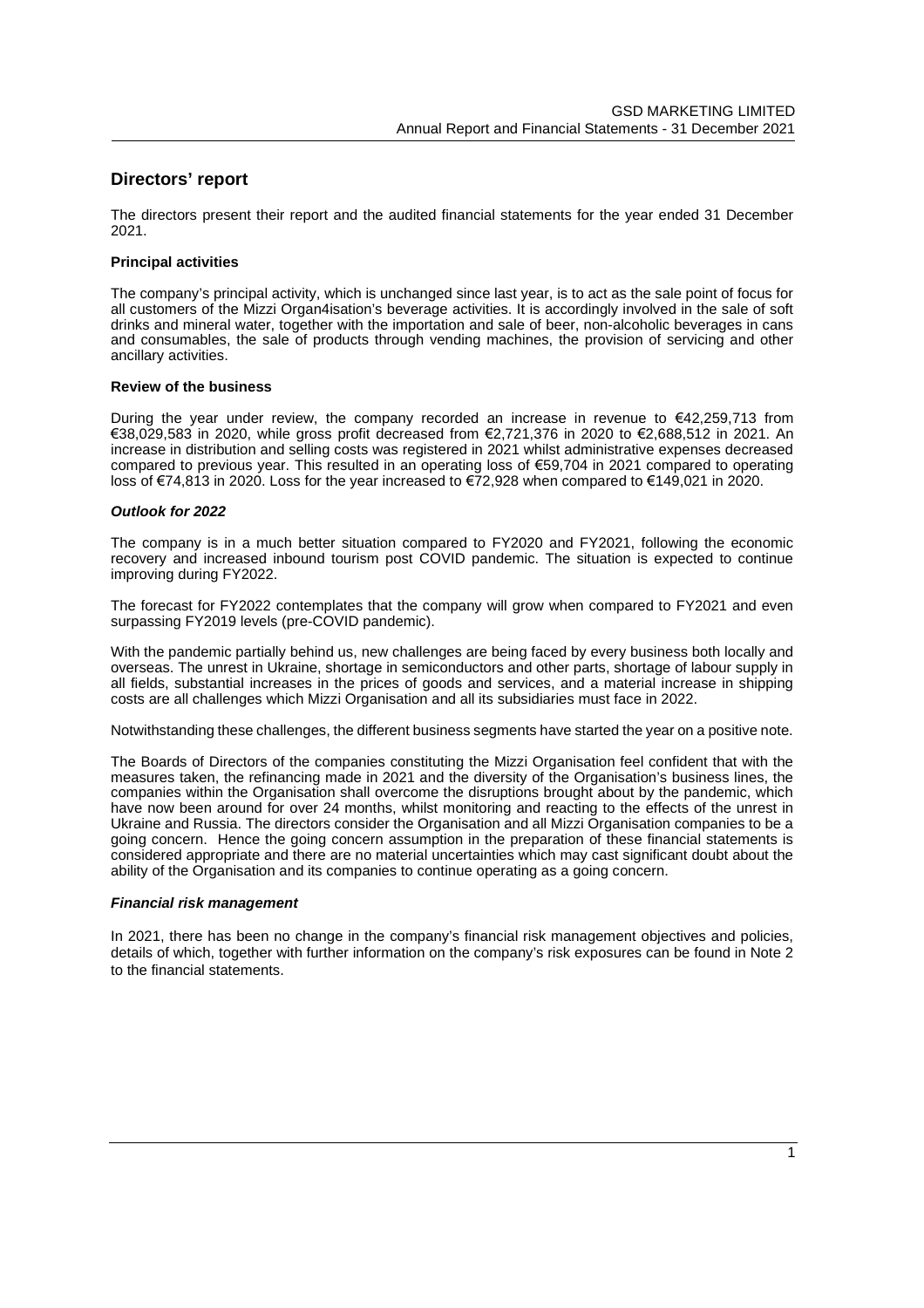# **Directors' report** - continued

# **Results and dividends**

The financial results are set out on page 11. The directors have proposed and paid a final net dividend of €500,000 (2020: Nil).

The directors propose that the balance of retained earnings amounting to €1,297,193 (2020: €1,870,121) be carried forward to the next financial year.

## **Directors**

The directors of the company who held office during the year were:

Maurice F. Mizzi Brian R. Mizzi Kenneth C. Mizzi

The company's Articles of Association do not require any directors to retire.

# **Statement of directors' responsibilities for the financial statements**

The directors are required by the Maltese Companies Act (Cap. 386) to prepare financial statements that give a true and fair view of the state of affairs of the company as at the end of each reporting period and of the profit or loss for that period.

In preparing the financial statements, the directors are responsible for:

- ensuring that the financial statements have been drawn up in accordance with International Financial Reporting Standards as adopted by the EU;
- selecting and applying appropriate accounting policies;
- making accounting estimates that are reasonable in the circumstances;
- ensuring that the financial statements are prepared on the going concern basis unless it is inappropriate to presume that the company will continue in business as a going concern.

The directors are also responsible for designing, implementing and maintaining internal control as the directors determine is necessary to enable the preparation of financial statements that are free from material misstatement, whether due to fraud or error, and that comply with the Maltese Companies Act (Cap. 386). They are also responsible for safeguarding the assets of the company and hence for taking reasonable steps for the prevention and detection of fraud and other irregularities.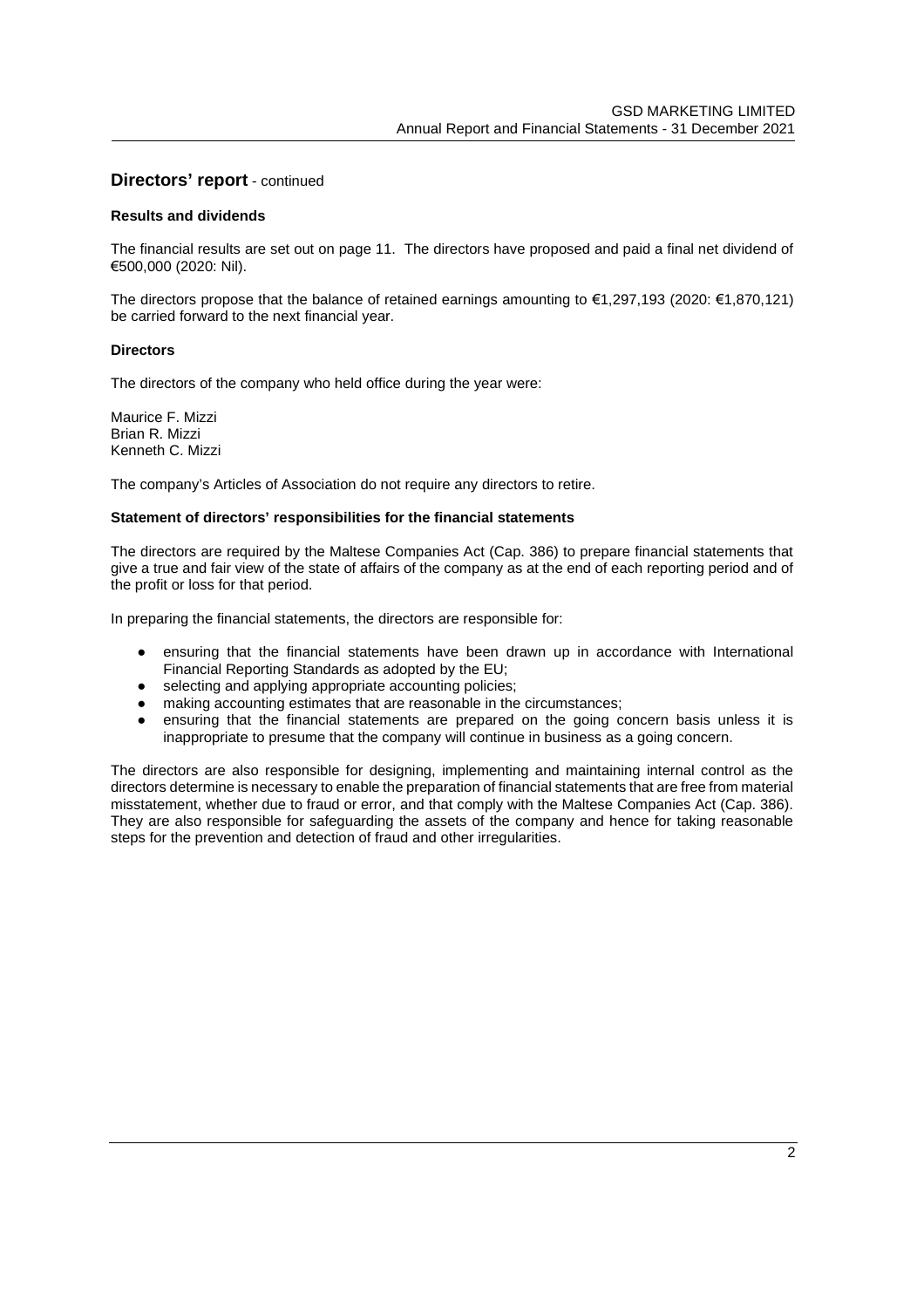# **Directors' report** - continued

The financial statements of GSD Marketing Limited for the year ended 31 December 2021 are included in the Annual Report 2021, which is published in hard-copy printed form and may be made available on the company's website. The directors are responsible for the maintenance and integrity of the Annual Report on the website in view of their responsibility for the controls over, and the security of, the website. Access to information published on the company's website is available in other countries and jurisdictions, where legislation governing the preparation and dissemination of financial statements may differ from requirements or practice in Malta.

# **Auditors**

PricewaterhouseCoopers have indicated their willingness to continue in office and a resolution for their reappointment will be proposed at the Annual General Meeting.

On behalf of the board

Brian R. Mizzi **Maurice F. Mizzi** Maurice F. Mizzi **Maurice F. Mizzi** Maurice F. Mizzi

Director

Registered office: Marsa Industrial Estate Marsa Malta

30 April 2022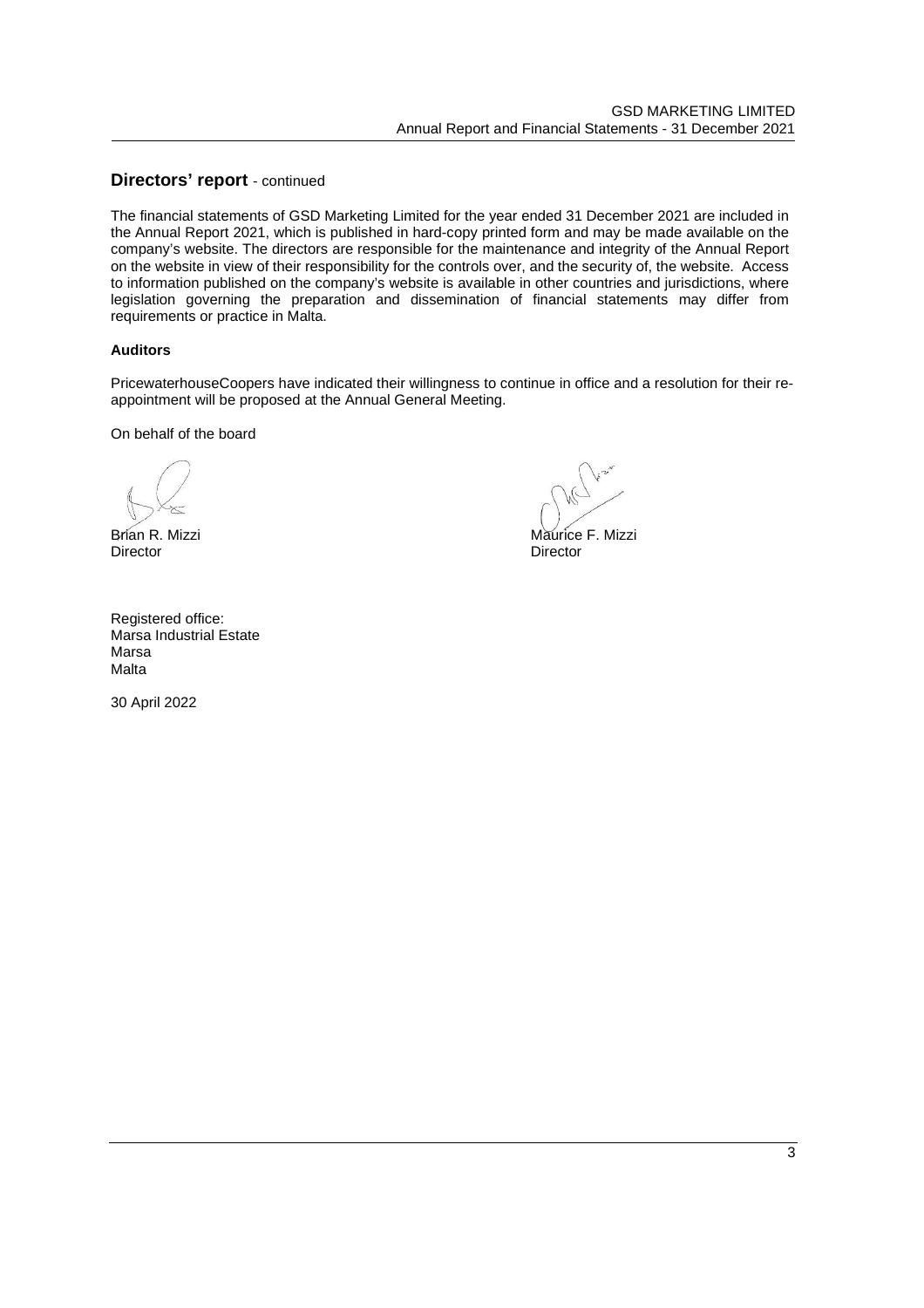

# *Independent auditor's report*

To the Shareholders of GSD Marketing Limited

# *Report on the audit of the financial statements*

# *Our opinion*

In our opinion:

- The financial statements give a true and fair view of the financial position of GSD Marketing Limited (the Company) as at 31 December 2021, and of the company's financial performance and cash flows for the year then ended in accordance with International Financial Reporting Standards ('IFRSs') as adopted by the EU; and
- The financial statements have been prepared in accordance with the requirements of the Maltese Companies Act (Cap. 386).

# **What we have audited**

GSD Marketing Limited's financial statements, set out on pages 9 to 42, comprise:

- the statement of financial position as at 31 December 2021;
- the statement of comprehensive income for the year then ended;
- the statement of changes in equity for the year then ended;
- the statement of cash flows for the year then ended; and
- the notes to the financial statements, which include significant accounting policies and other explanatory information.

# *Basis for opinion*

We conducted our audit in accordance with International Standards on Auditing (ISAs). Our responsibilities under those standards are further described in the *Auditor's Responsibilities for the Audit of the Financial Statements* section of our report.

We believe that the audit evidence we have obtained is sufficient and appropriate to provide a basis for our opinion.

# **Independence**

We are independent of the company in accordance with the International Code of Ethics for Professional Accountants (including International Independence Standards) issued by the International Ethics Standards Board for Accountants (IESBA Code) together with the ethical requirements of the Accountancy Profession (Code of Ethics for Warrant Holders) Directive issued in terms of the Accountancy Profession Act (Cap. 281) that are relevant to our audit of the financial statements in Malta. We have fulfilled our other ethical responsibilities in accordance with these Codes.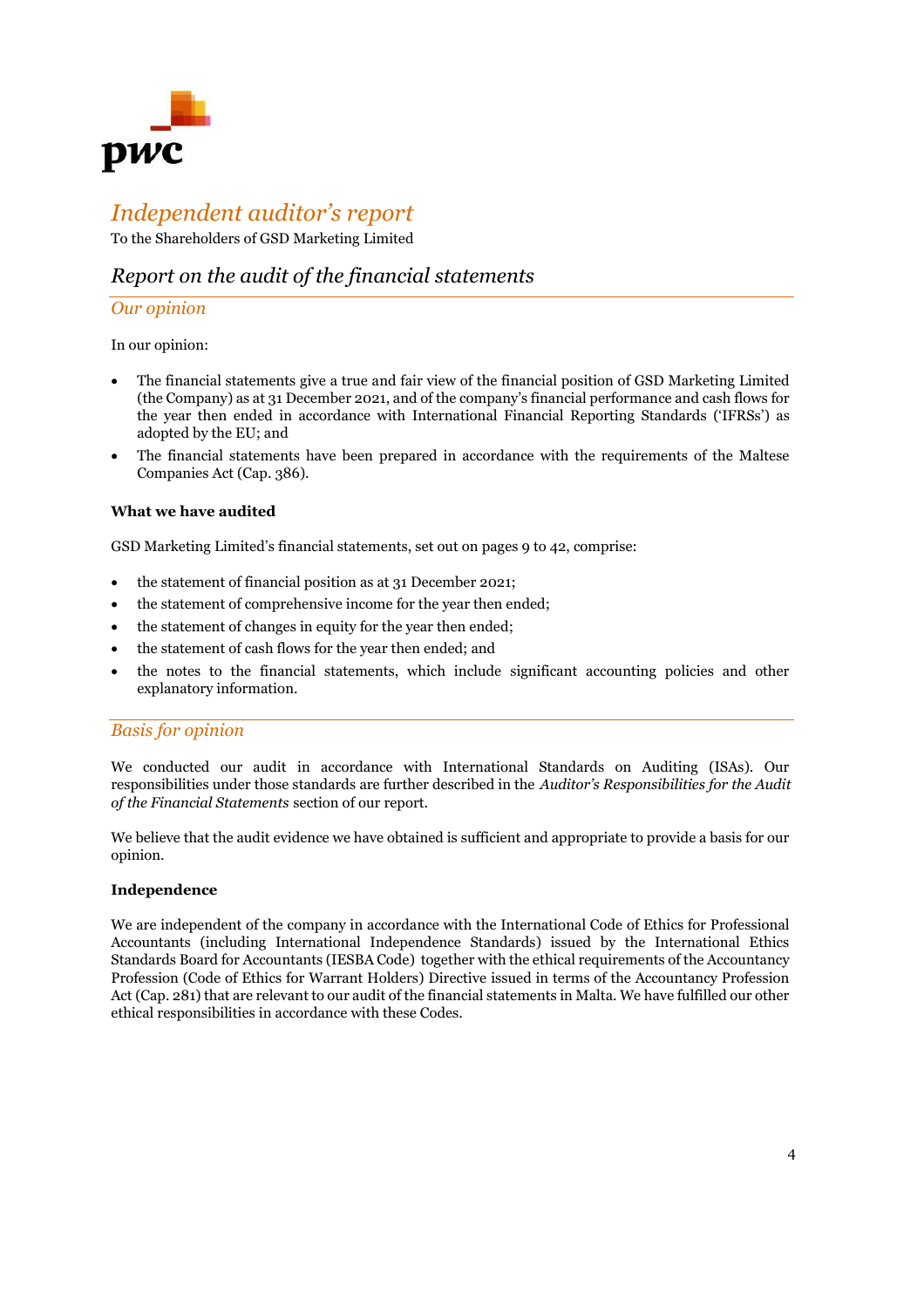

To the Shareholders of GSD Marketing Limited

# *Other information*

The directors are responsible for the other information. The other information comprises (but does not include the financial statements and our auditor's report thereon)

Our opinion on the financial statements does not cover the other information and we do not express any form of assurance conclusion thereon except as explicitly stated within the *Report on other legal and regulatory requirements*.

In connection with our audit of the financial statements, our responsibility is to read the other information identified above and, in doing so, consider whether the other information is materially inconsistent with the financial statements or our knowledge obtained in the audit, or otherwise appears to be materially misstated.

If, based on the work we have performed we conclude that there is a material misstatement of this other information, we are required to report that fact. We have nothing to report in this regard.

# *Responsibilities of the directors for the financial statements*

The directors are responsible for the preparation of financial statements that give a true and fair view in accordance with IFRSs as adopted by the EU and the requirements of the Maltese Companies Act (Cap. 386), and for such internal control as the directors determine is necessary to enable the preparation of financial statements that are free from material misstatement, whether due to fraud or error.

In preparing the financial statements, the directors are responsible for assessing the company's ability to continue as a going concern, disclosing, as applicable, matters related to going concern and using the going concern basis of accounting unless the directors either intend to liquidate the company or to cease operations, or have no realistic alternative but to do so.

# *Auditor's responsibilities for the audit of the financial statements*

Our objectives are to obtain reasonable assurance about whether the financial statements as a whole are free from material misstatement, whether due to fraud or error, and to issue an auditor's report that includes our opinion. Reasonable assurance is a high level of assurance, but is not a guarantee that an audit conducted in accordance with ISAs will always detect a material misstatement when it exists. Misstatements can arise from fraud or error and are considered material if, individually or in the aggregate, they could reasonably be expected to influence the economic decisions of users taken on the basis of these financial statements.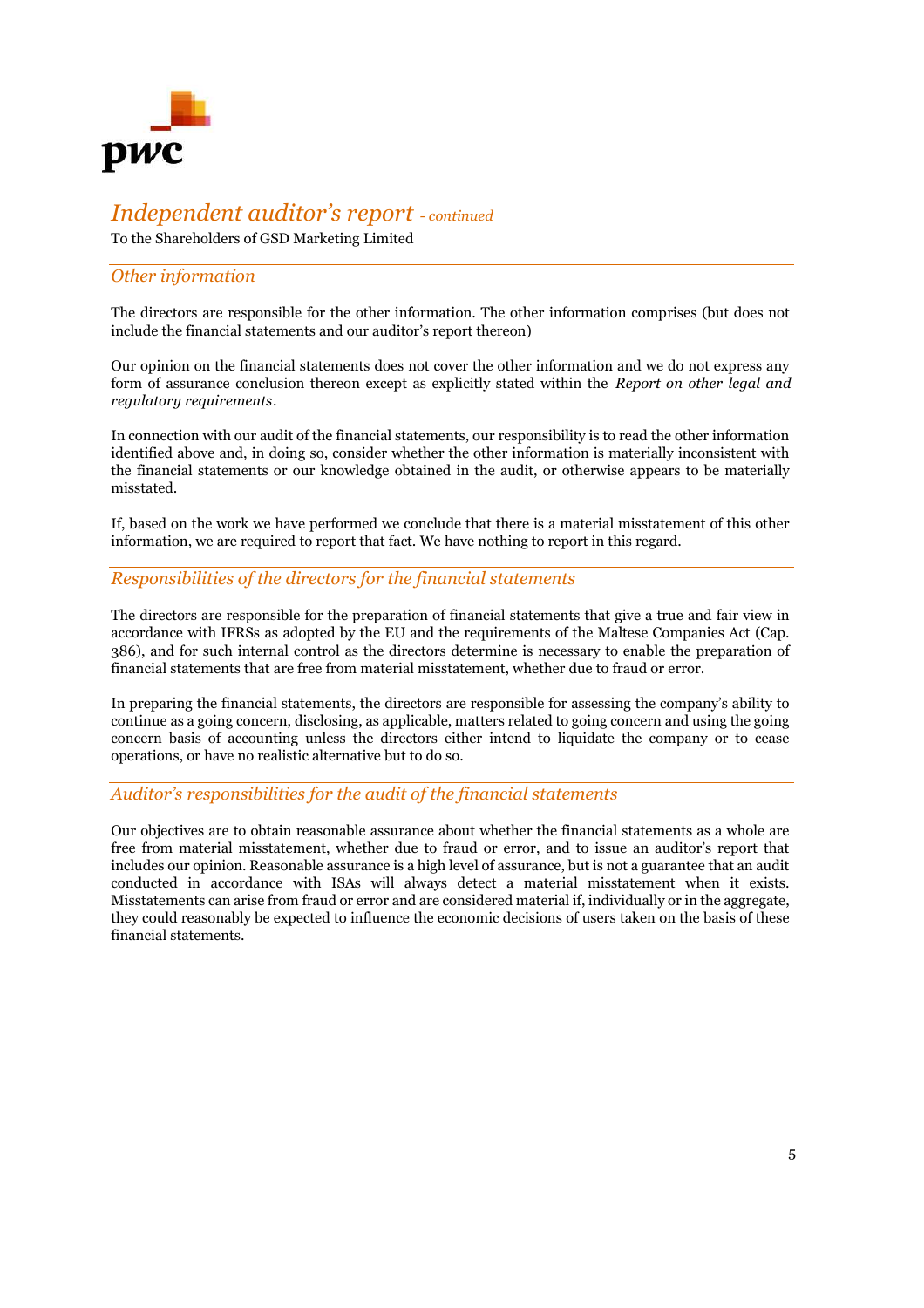

To the Shareholders of GSD Marketing Limited

As part of an audit in accordance with ISAs, we exercise professional judgement and maintain professional scepticism throughout the audit. We also:

- Identify and assess the risks of material misstatement of the financial statements, whether due to fraud or error, design and perform audit procedures responsive to those risks, and obtain audit evidence that is sufficient and appropriate to provide a basis for our opinion. The risk of not detecting a material misstatement resulting from fraud is higher than for one resulting from error, as fraud may involve collusion, forgery, intentional omissions, misrepresentations, or the override of internal control.
- Obtain an understanding of internal control relevant to the audit in order to design audit procedures that are appropriate in the circumstances, but not for the purpose of expressing an opinion on the effectiveness of the company's internal control.
- Evaluate the appropriateness of accounting policies used and the reasonableness of accounting estimates and related disclosures made by the directors.
- Conclude on the appropriateness of the directors' use of the going concern basis of accounting and, based on the audit evidence obtained, whether a material uncertainty exists related to events or conditions that may cast significant doubt on the company's ability to continue as a going concern. If we conclude that a material uncertainty exists, we are required to draw attention in our auditor's report to the related disclosures in the financial statements or, if such disclosures are inadequate, to modify our opinion. Our conclusions are based on the audit evidence obtained up to the date of our auditor's report. However, because not all future events or conditions can be predicted, this statement is not a gurantee as to the company's ability to continue as a going concern. In particular, it is difficlut to evaluate all the potential implications that COVID-19 will have on the company's trade, customers, suppliers and the disruption to its business and the overall economy.
- Evaluate the overall presentation, structure and content of the financial statements, including the disclosures, and whether the financial statements represent the underlying transactions and events in a manner that achieves fair presentation.

We communicate with those charged with governance regarding, among other matters, the planned scope and timing of the audit and significant audit findings, including any significant deficiencies in internal control that we identify during our audit.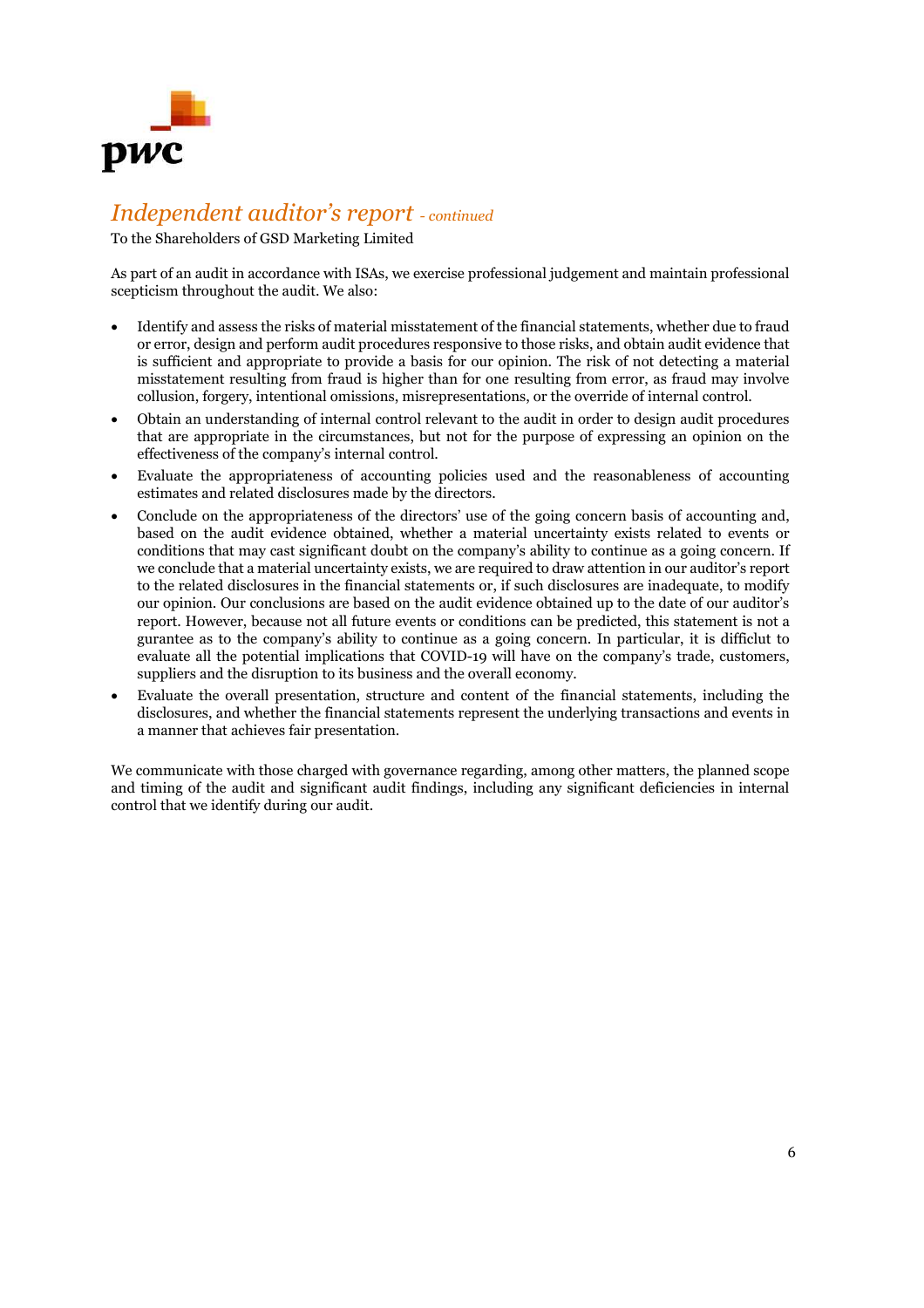

To the Shareholders of GSD Marketing Limited

# *Report on other legal and regulatory requirements*

The *Annual Report and Financial Statements 2021* contains other areas required by legislation or regulation on which we are required to report. The Directors are responsible for these other areas.

The table below sets out these areas presented within the Annual Report, our related responsibilities and reporting, in addition to our responsibilities and reporting reflected in the *Other information* section of our report. Except as outlined in the table, we have not provided an audit opinion or any form of assurance.

| Area of the Annual<br><b>Report and Financial</b><br>Statements 2021 and<br>the related Directors'<br>responsibilities                                                                                                                                             | <b>Our responsibilities</b>                                                                                                                                                                                                                                                                                                                                                                                                                                                                                                                                                                                                                                                                                                                                         | <b>Our reporting</b>                                                                                                                                                                                                                                                                                                                                                                                                                                                                    |
|--------------------------------------------------------------------------------------------------------------------------------------------------------------------------------------------------------------------------------------------------------------------|---------------------------------------------------------------------------------------------------------------------------------------------------------------------------------------------------------------------------------------------------------------------------------------------------------------------------------------------------------------------------------------------------------------------------------------------------------------------------------------------------------------------------------------------------------------------------------------------------------------------------------------------------------------------------------------------------------------------------------------------------------------------|-----------------------------------------------------------------------------------------------------------------------------------------------------------------------------------------------------------------------------------------------------------------------------------------------------------------------------------------------------------------------------------------------------------------------------------------------------------------------------------------|
| Directors' report<br>$($ on pages 1 to 3 $)$<br>The Maltese Companies<br>Act (Cap. 386) requires<br>the directors to prepare a<br>Directors' report, which<br>includes the contents<br>required by Article 177 of<br>the Act and the Sixth<br>Schedule to the Act. | We are required to consider<br>whether the information<br>given in the Directors' report<br>for the financial year for<br>which the financial<br>statements are prepared is<br>consistent with the financial<br>statements.<br>We are also required to<br>express an opinion as to<br>whether the Directors' report<br>has been prepared in<br>accordance with the<br>applicable legal requirements.<br>In addition, we are required<br>to state whether, in the light<br>of the knowledge and<br>understanding of the<br>Company and its<br>environment obtained in the<br>course of our audit, we have<br>identified any material<br>misstatements in the<br>Directors' report, and if so to<br>give an indication of the<br>nature of any such<br>misstatements. | In our opinion:<br>the information given in the<br>Directors' report for the<br>financial year for which the<br>financial statements are<br>prepared is consistent with<br>the financial statements; and<br>the Directors' report has been<br>$\bullet$<br>prepared in accordance with<br>the Maltese Companies Act<br>(Cap. 386).<br>We have nothing to report to you<br>in respect of the other<br>responsibilities, as explicitly<br>stated within the Other<br>information section. |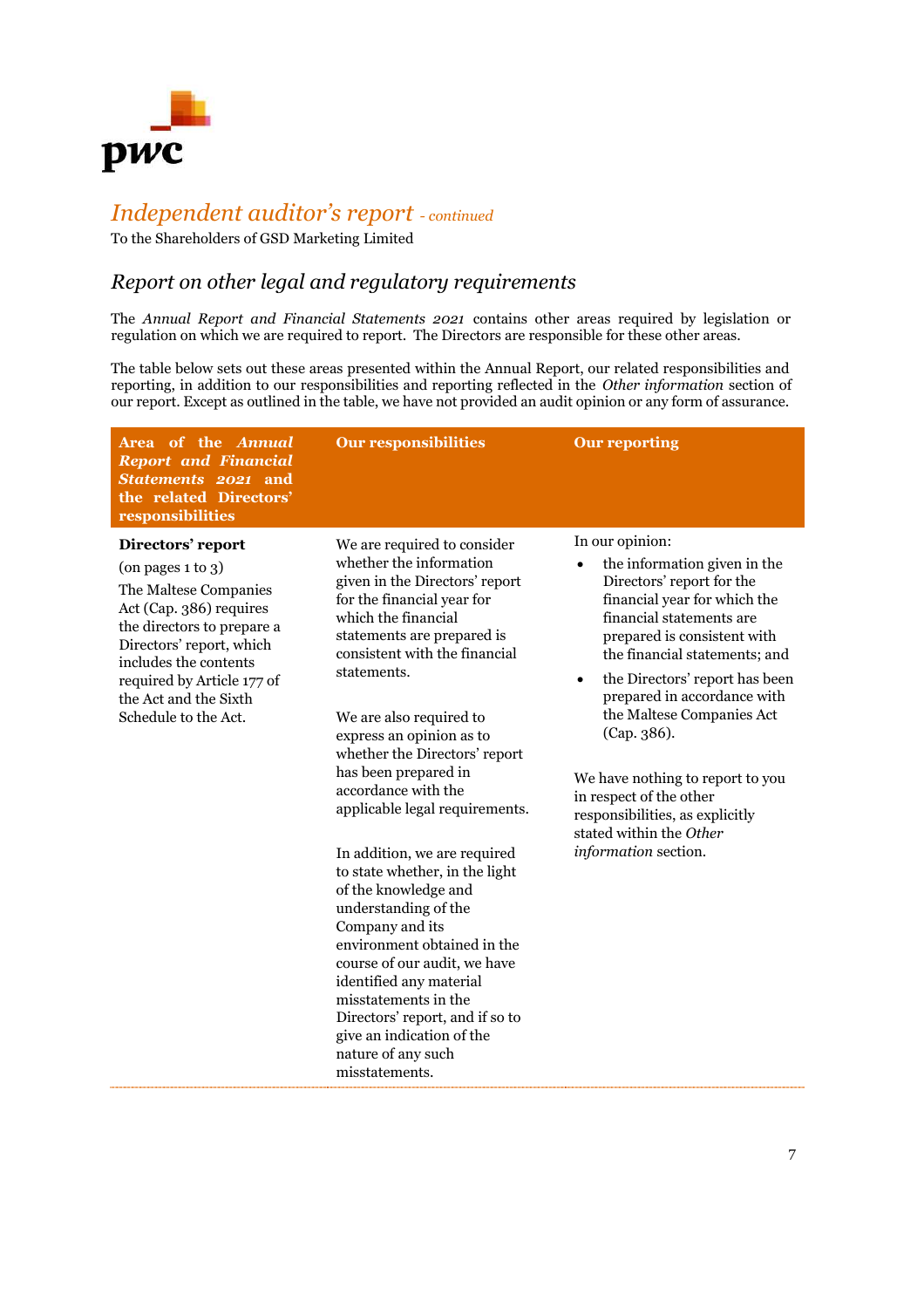

To the Shareholders of GSD Marketing Limited

| Area of the <i>Annual</i><br><b>Report and Financial</b><br>Statements 2021 and<br>the related Directors'<br>responsibilities | <b>Our responsibilities</b>                                                                                                                                                                | <b>Our reporting</b>                                                         |
|-------------------------------------------------------------------------------------------------------------------------------|--------------------------------------------------------------------------------------------------------------------------------------------------------------------------------------------|------------------------------------------------------------------------------|
|                                                                                                                               | Other matters on which we are<br>required to report by exception<br>We also have responsibilities under<br>the Maltese Companies Act (Cap.<br>386) to report to you if, in our<br>opinion: | We have nothing to report<br>to you in respect of these<br>responsibilities. |
|                                                                                                                               | adequate accounting records have<br>$\bullet$<br>not been kept, or returns<br>adequate for our audit have not<br>been received from branches not<br>visited by us.                         |                                                                              |
|                                                                                                                               | the financial statements are not<br>$\bullet$<br>in agreement with the accounting<br>records and returns.                                                                                  |                                                                              |
|                                                                                                                               | we have not received all the<br>٠<br>information and explanations<br>which, to the best of our<br>knowledge and belief, we require<br>for our audit.                                       |                                                                              |

# *Other matter – use of this report*

Our report, including the opinions, has been prepared for and only for the Company's shareholders as a body in accordance with Article 179 of the Maltese Companies Act (Cap. 386) and for no other purpose. We do not, in giving these opinions, accept or assume responsibility for any other purpose or to any other person to whom this report is shown or into whose hands it may come save where expressly agreed by our prior written consent.

# **PricewaterhouseCoopers**

78, Mill Street Zone 5, Central Business District Qormi Malta

Fabio Axisa Partner

30 April 2022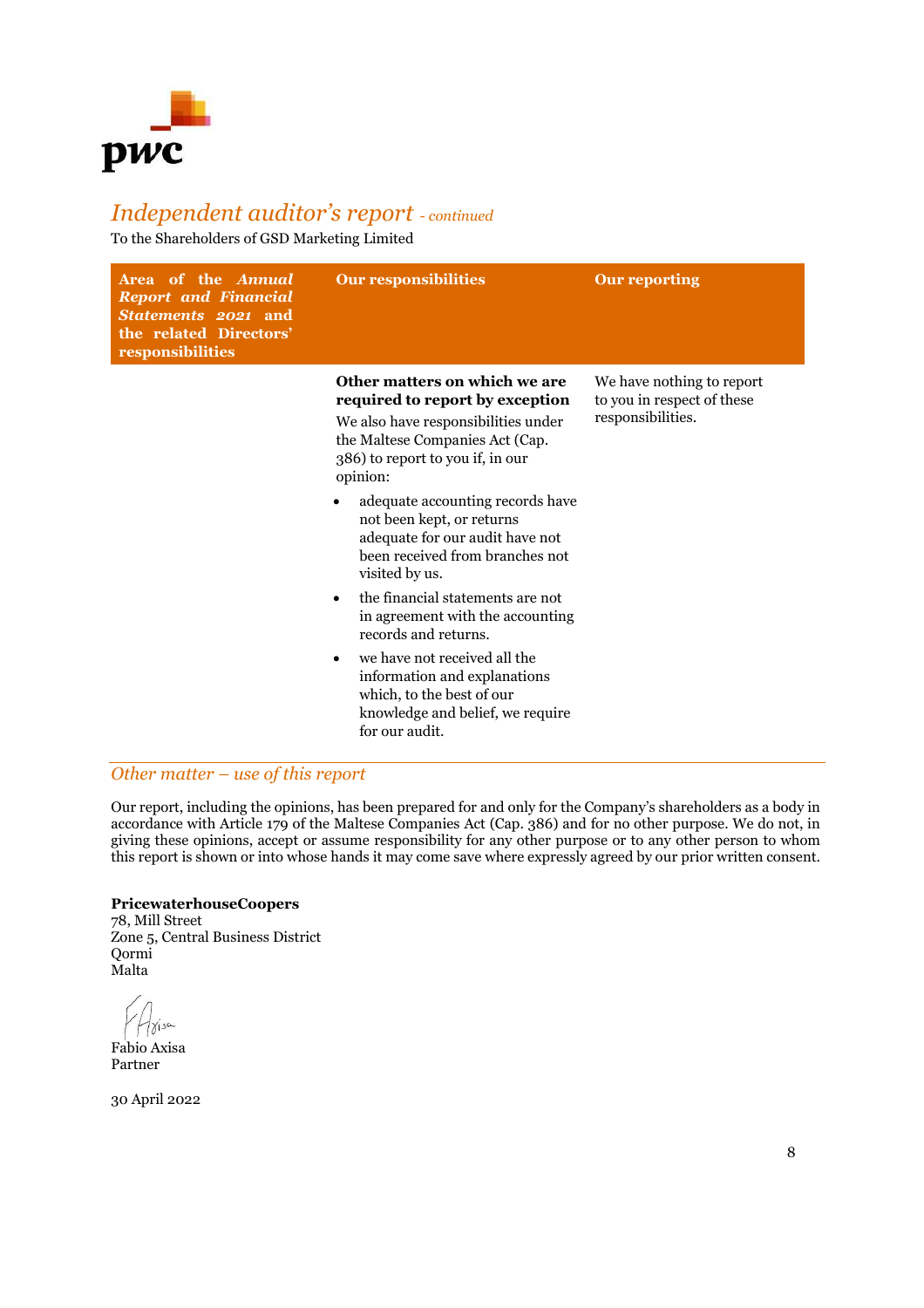# **Statement of financial position**

|                               |              | As at 31 December |            |  |
|-------------------------------|--------------|-------------------|------------|--|
|                               | <b>Notes</b> | 2021<br>€         | 2020<br>€  |  |
| <b>ASSETS</b>                 |              |                   |            |  |
| Non-current assets            |              |                   |            |  |
| Property, plant and equipment | 4            | 1,284,467         | 1,565,056  |  |
| Right-of-use asset            | 5            | 167,145           | 213,112    |  |
| Trade and other receivables   | 7            | 4,352,451         | 6,780,403  |  |
| Total non-current assets      |              | 5,804,063         | 8,558,571  |  |
| <b>Current assets</b>         |              |                   |            |  |
| Inventories                   | 6            | 2,651,843         | 1,819,875  |  |
| Trade and other receivables   | 7            | 14,478,312        | 14,571,561 |  |
| Current tax assets            |              |                   | 15,159     |  |
| Cash and cash equivalents     | 8            | 4,916,633         | 1,366,024  |  |
| Total current assets          |              | 22,046,788        | 17,772,619 |  |
| <b>Total assets</b>           |              | 27,850,851        | 26,331,190 |  |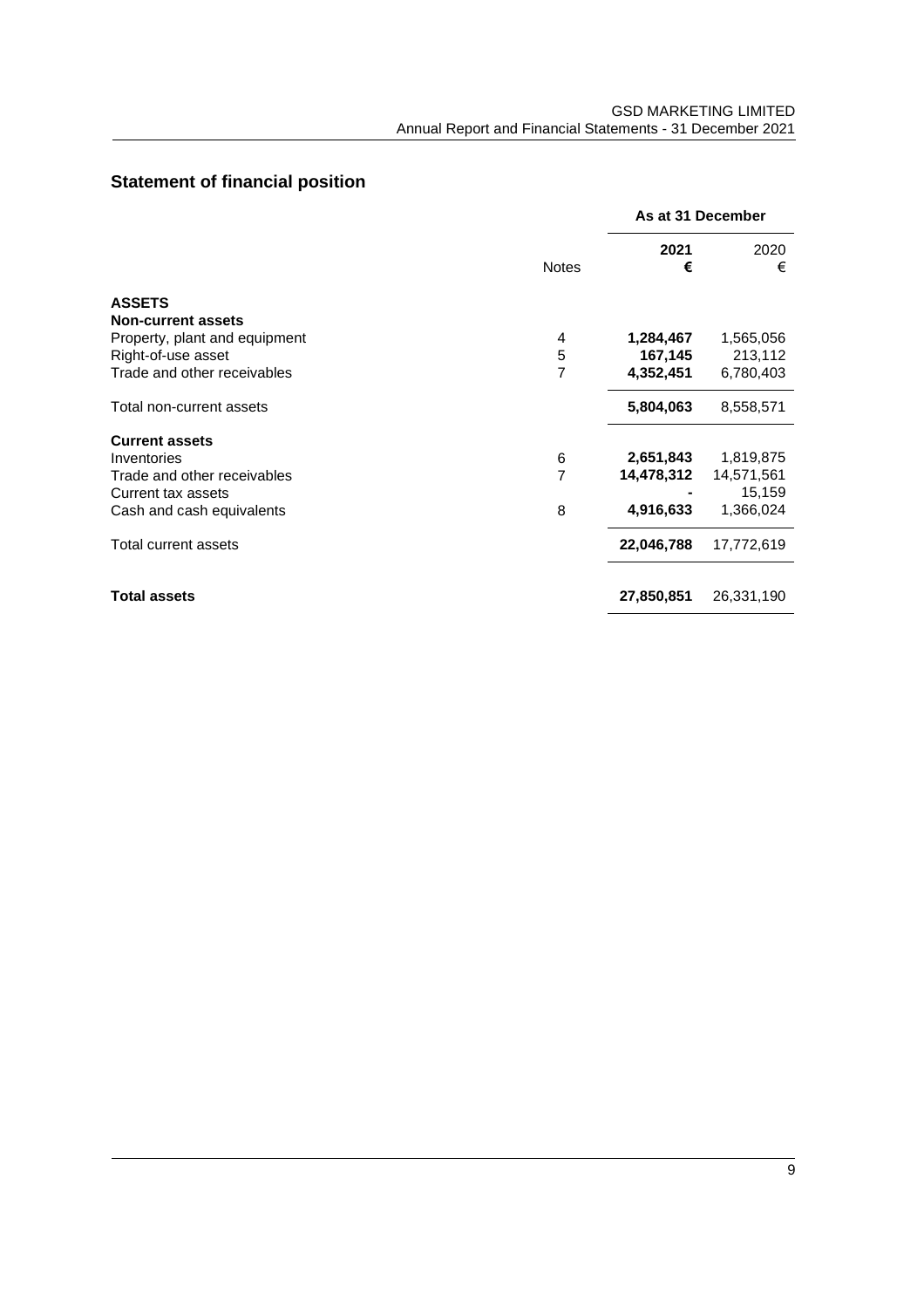# **Statement of financial position** - continued

|    | As at 31 December |              |
|----|-------------------|--------------|
|    | 2021              | 2020         |
|    |                   | €            |
| 9  | 2,334             | 2,334        |
|    | 1,297,193         | 1,870,121    |
|    | 1,299,527         | 1,872,455    |
|    |                   |              |
| 10 |                   | 173,276      |
|    |                   |              |
| 11 | 26,374,438        | 24,241,286   |
| 10 | 45,486            | 44,173       |
|    | 3,603             |              |
|    | 26,423,527        | 24,285,459   |
|    | 26,551,324        | 24,458,735   |
|    | 27,850,851        | 26,331,190   |
|    | <b>Notes</b>      | €<br>127,797 |

The notes on pages 14 to 42 are an integral part of these financial statements.

The financial statements on pages 9 to 42 were authorised for issue by the Board on 30 April 2022 and were signed on its behalf by:

Director

Brian R. Mizzi Maurice F. Mizzi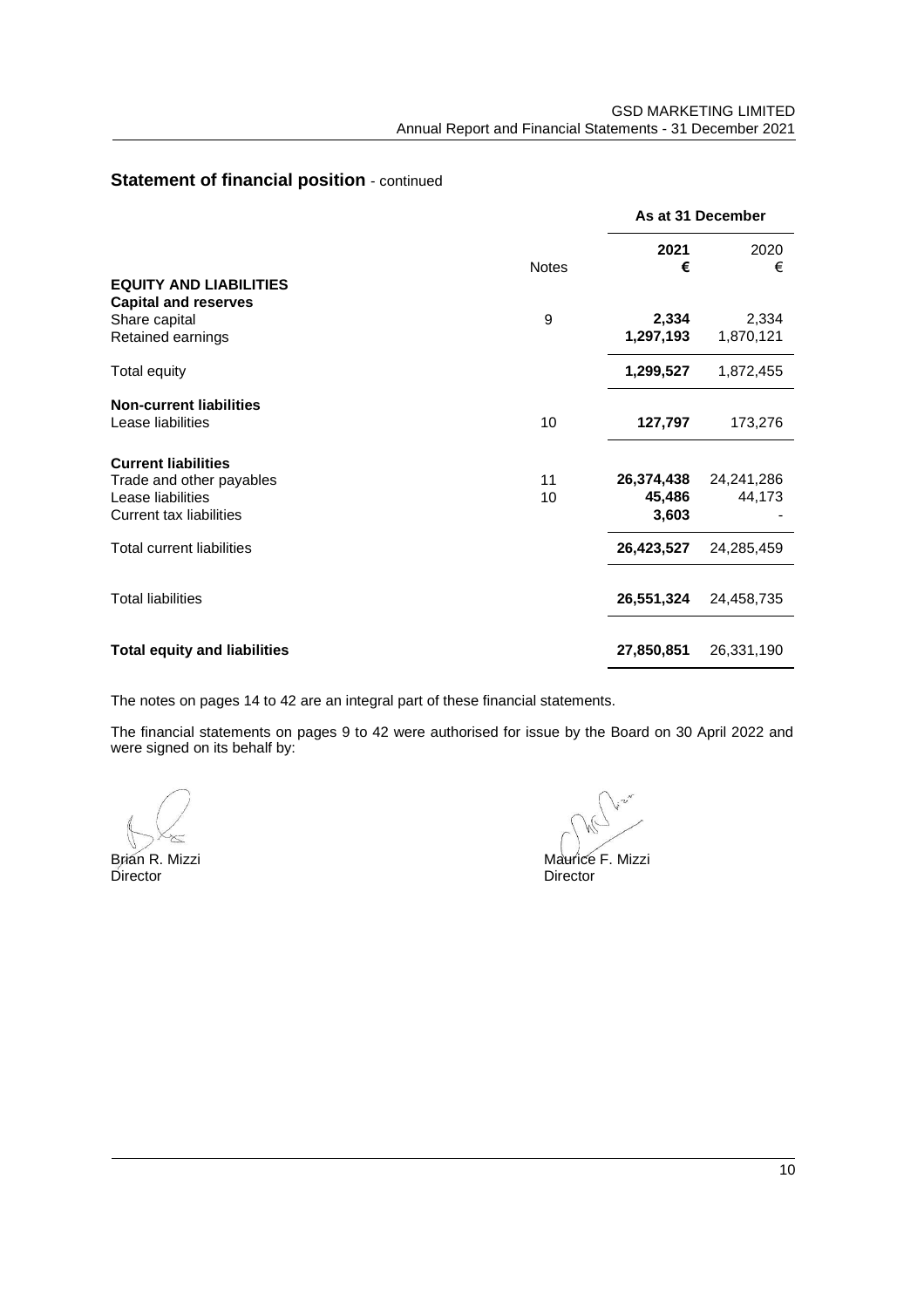# **Statement of comprehensive income**

|                                                |              | Year ended 31 December |              |  |
|------------------------------------------------|--------------|------------------------|--------------|--|
|                                                | <b>Notes</b> | 2021<br>€              | 2020<br>€    |  |
| Revenue                                        | 12           | 42,259,713             | 38,029,583   |  |
| Cost of sales                                  | 13           | (39, 571, 201)         | (35,308,207) |  |
| Gross profit                                   |              | 2,688,512              | 2,721,376    |  |
| Distribution and selling costs                 | 13           | (1,851,371)            | (1,754,793)  |  |
| Administrative expenses                        | 13           | (869,773)              | (1,082,913)  |  |
| Other operating (expenses)/income              |              | (27,072)               | 41,517       |  |
| <b>Operating loss</b>                          |              | (59, 704)              | (74, 813)    |  |
| Finance income                                 | 15           | 4,768                  |              |  |
| Finance costs                                  | 16           | (11, 027)              | (13, 366)    |  |
| Loss before tax                                |              | (65, 963)              | (88,179)     |  |
| Tax expense                                    | 17           | (6, 965)               | (60, 842)    |  |
| Loss for the year - total comprehensive income |              | (72, 928)              | (149, 021)   |  |

The notes on pages 14 to 42 are an integral part of these financial statements.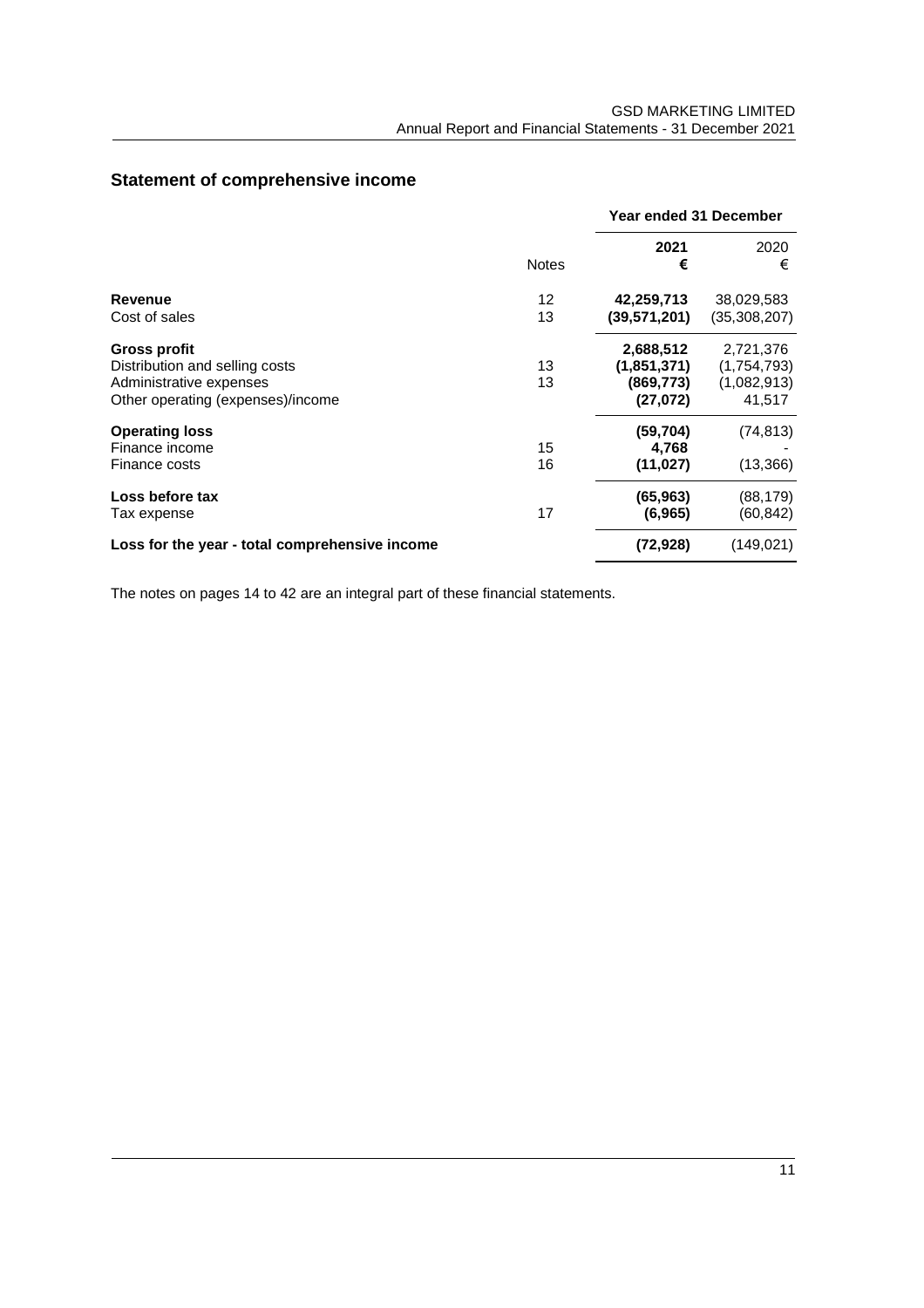# **Statement of changes in equity**

|                                           |      | <b>Share</b><br>capital | <b>Retained</b><br>earnings | Total      |
|-------------------------------------------|------|-------------------------|-----------------------------|------------|
|                                           | Note | €                       | €                           | €          |
| Balance at 1 January 2020                 |      | 2,334                   | 2,019,142                   | 2,021,476  |
| Comprehensive income<br>Loss for the year |      |                         |                             |            |
| - total comprehensive income              |      |                         | (149, 021)                  | (149, 021) |
| Balance at 31 December 2020               |      | 2,334                   | 1,870,121                   | 1,872,455  |
| Comprehensive income<br>Loss for the year |      |                         |                             |            |
| - total comprehensive income              |      |                         | (72, 928)                   | (72, 928)  |
| <b>Transactions with owners</b>           |      |                         |                             |            |
| Dividends relating to 2021                | 19   |                         | (500,000)                   | (500,000)  |
| <b>Balance at 31 December 2021</b>        |      | 2,334                   | 1,297,193                   | 1,299,527  |

The notes on pages 14 to 42 are an integral part of these financial statements.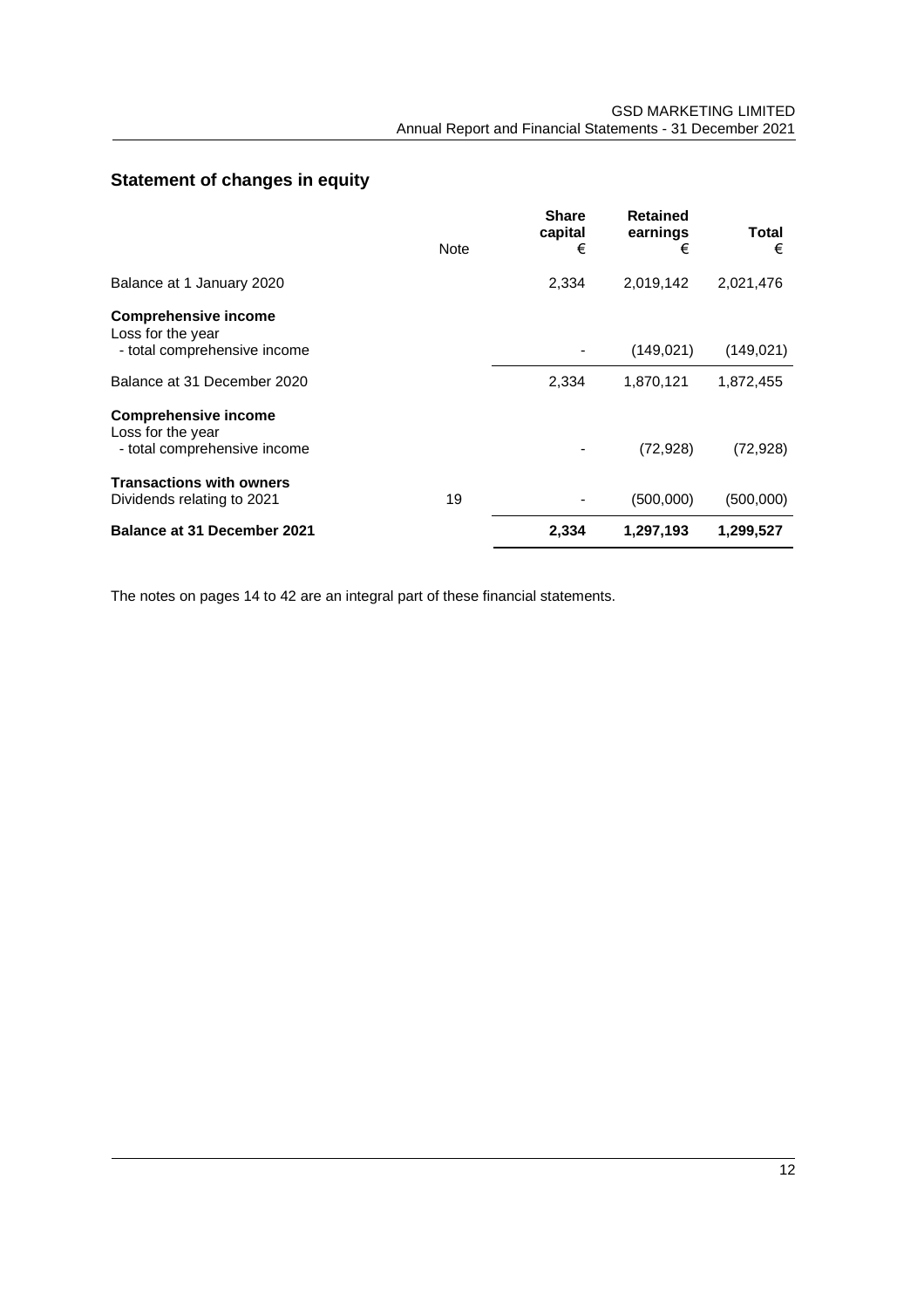# **Statement of cash flows**

|                                                                                  |              | Year ended 31 December |            |
|----------------------------------------------------------------------------------|--------------|------------------------|------------|
|                                                                                  | <b>Notes</b> | 2021<br>€              | 2020<br>€  |
| Cash flows from operating activities<br>Cash generated from/(used in) operations | 20           | 4,157,021              | (537, 575) |
| Interest received<br>Interest paid                                               | 15<br>16     | 4,768<br>(4,905)       | (5,987)    |
| Tax refunded/(paid)                                                              |              | 11,797                 | (35, 974)  |
| Net cash generated from/(used in) operating activities                           |              | 4,168,681              | (579, 536) |
| Cash flows from investing activities                                             |              |                        |            |
| Purchase of property, plant and equipment                                        | 4            | (67, 784)              | (279, 929) |
| Net cash used in investing activities                                            |              | (67, 784)              | (279, 929) |
| Cash flows from financing activities<br>Dividends paid                           | 19           | (500,000)              |            |
| Principal elements of lease payments                                             |              | (50, 288)              | (50, 504)  |
| Net cash used in financing activities                                            |              | (550, 288)             | (50, 504)  |
| Net movement in cash and cash equivalents                                        |              | 3,550,609              | (909, 969) |
| Cash and cash equivalents at beginning of year                                   |              | 1,366,024              | 2,275,993  |
| Cash and cash equivalents at end of year                                         | 8            | 4,916,633              | 1,366,024  |

The notes on pages 14 to 42 are an integral part of these financial statements.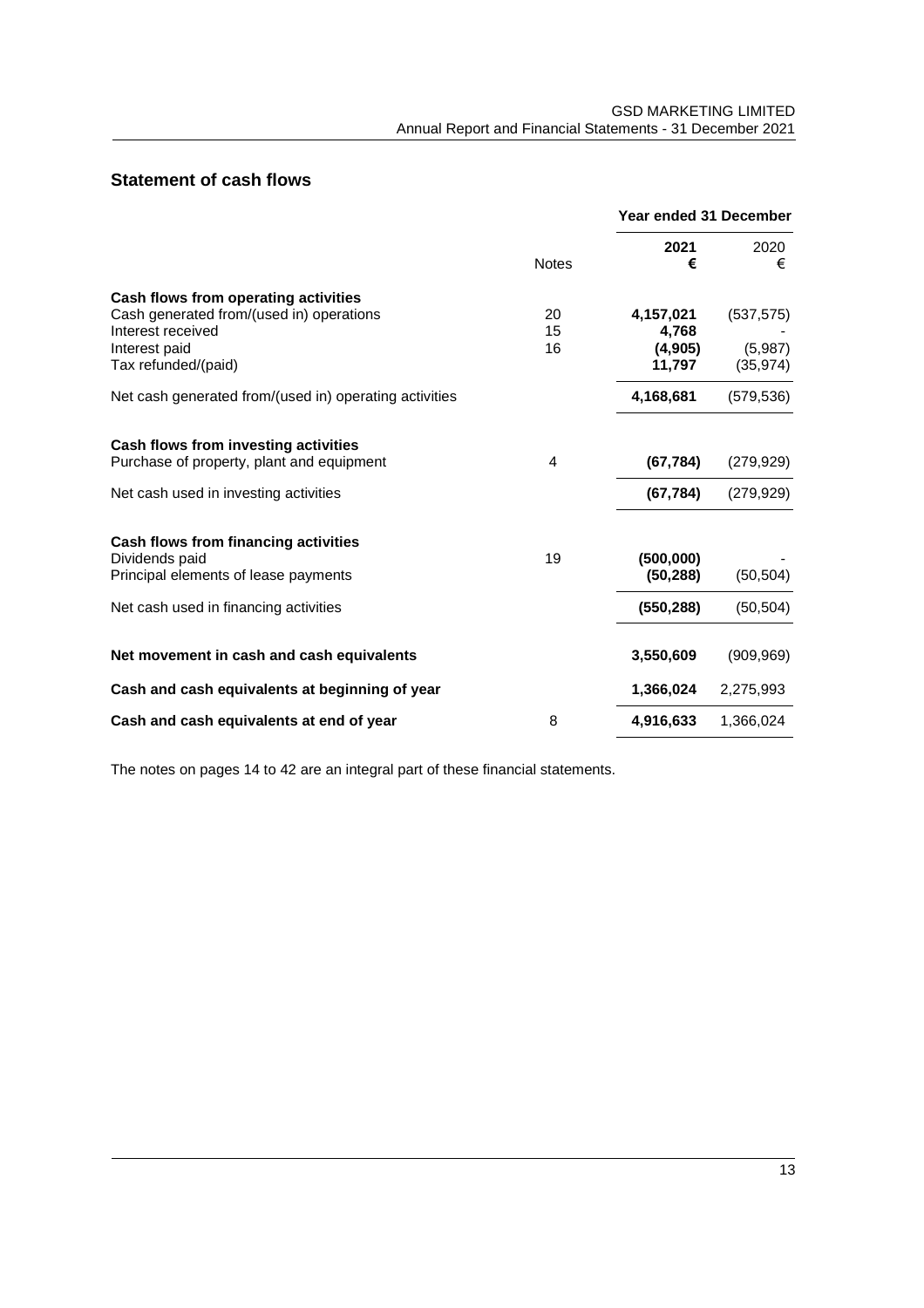# **Notes to the financial statements**

# **1. Summary of significant accounting policies**

The principal accounting policies applied in the preparation of these financial statements are set out below. These policies have been consistently applied to all the years presented, unless otherwise stated.

# **1.1 Basis of preparation**

These financial statements are prepared in accordance with International Financial Reporting Standards (IFRSs) as adopted by the EU and the requirements of the Maltese Companies Act (Cap. 386). They have been prepared under the historical cost convention.

The preparation of financial statements in conformity with IFRSs as adopted by the EU requires the use of certain accounting estimates. It also requires the directors to exercise their judgement in the process of applying the company's accounting policies (see Note 3 - Critical accounting estimates and judgements).

#### *Appropriateness of the going concern assumption in the preparation of the financial statements*

In view of the current situation brought about by the COVID-19 pandemic, the Mizzi Organisation is constantly monitoring the situation and has assessed its financial projections, including different scenarios in respect of the recovery from the pandemic. In this respect detailed financial and cash flow projections covering all business lines have been prepared. These projections are based on 2022 historical financial information registered to date, and are compiled as part of the preparation of a revised business plan. The projected 2022 financial results for the core businesses within the Organisation were cautiously projected to be somewhat lower when compared to 2019 financial results. The projections also contemplate a stressed case scenario with severe business conditions prevailing throughout 2022 and with a number of years for recovery. These projections demonstrate the resilience of the Organisation, even under stressed business conditions, with a healthy liquidity buffer to withstand sudden shocks.

Even though not yet near 2019 levels, the financial results achieved during 2021 and in the first part of 2022 already demonstrate an overall significant improvement when compared to 2020 levels. The actual results for the year ended 31 December 2021 are significantly better than those forecasted. Business is picking up and business sentiment is improving. Assuming the country remains focused on the manner in which it handles the pandemic, the targets underlying the 3 year recovery envisaged by the Organisation are being attained. The Organisation is also experiencing significant cash generation and considering various investment options. The Organisation's funding requirements are predominantly already in place.

The Boards of Directors of GSD Marketing Limited and of the companies constituting the Mizzi Organisation feel confident that with the measures taken, the current and future financing arrangements, the solid capital base and the diversity of the Organisation's business lines, the companies within the Organisation shall overcome the disruptions brought about by this pandemic, which have now been around for two years. The directors consider the Organisation and its separate components to be a going concern. Hence the going concern assumption in the preparation of these financial statements is considered appropriate and there are no material uncertainties which may cast significant doubt about the ability of the Organisation and its components to continue operating as a going concern.

*Standards, interpretations and amendments to published standards effective in 2021*

In 2021, the company adopted new standards, amendments and interpretations to existing standards that are mandatory for the company's accounting period beginning on 1 January 2021. The adoption of these revisions to the requirements of IFRSs as adopted by the EU did not result in substantial changes to the company's accounting policies.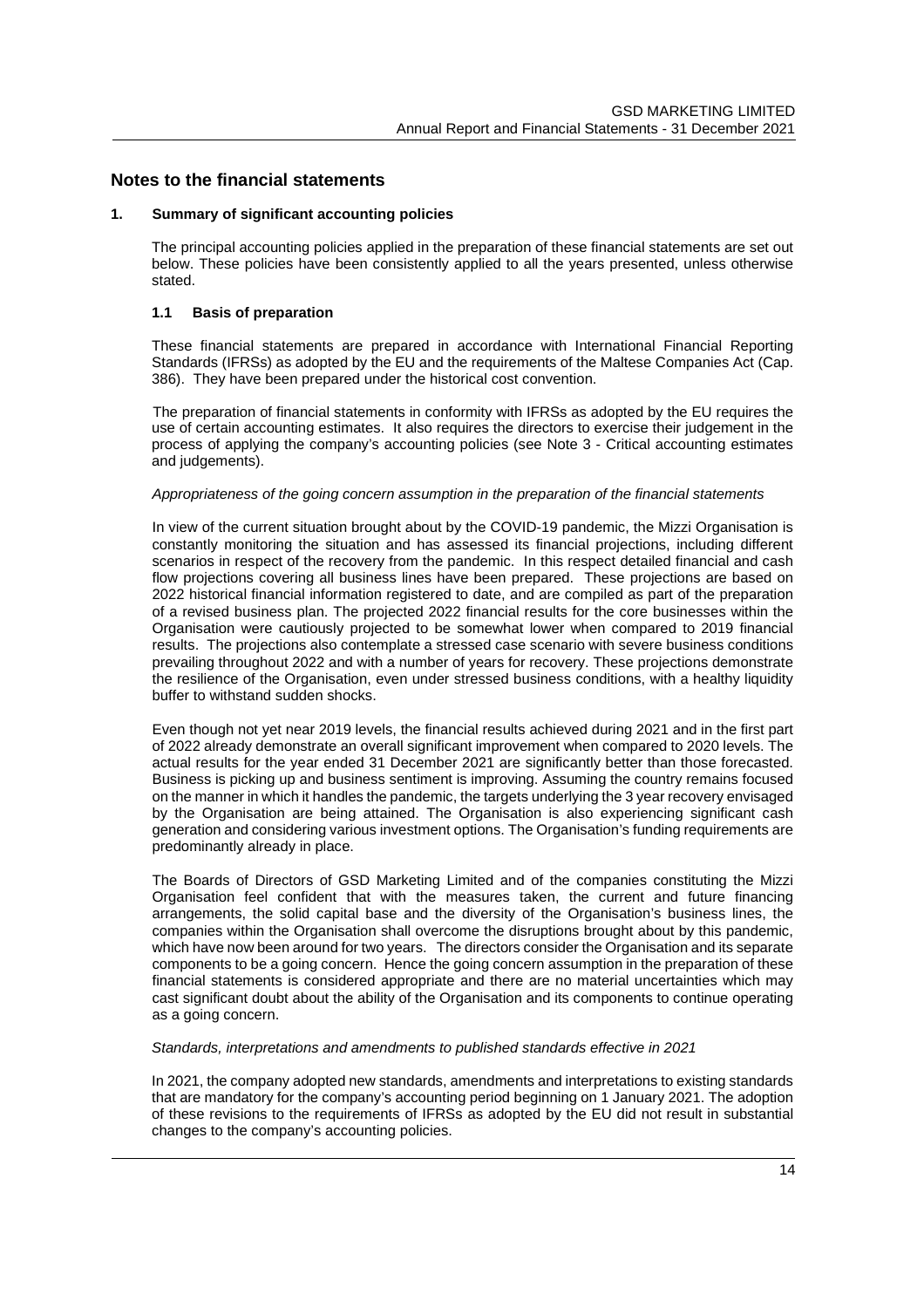#### **1.1 Basis of preparation** - continued

#### *Standards, interpretations and amendments to published standards that are not yet effective*

Certain new standards, amendments and interpretations to existing standards have been published by the date of authorisation for issue of these financial statements but are mandatory for the company's accounting periods beginning after 1 January 2021. The company has not early adopted these revisions to the requirements of IFRSs as adopted by the EU and the company's directors are of the opinion that there are no requirements that will have a possible significant impact on the company's financial statements in the period of initial application.

#### **1.2 Foreign currencies**

#### *(a) Functional and presentation currency*

Items included in these financial statements are measured using the currency of the primary economic environment in which the entity operates ('the functional currency'). The financial statements are presented in euro, which is the company's functional and presentation currency.

#### *(b) Transactions and balances*

Foreign currency transactions are translated into the functional currency using the exchange rates prevailing at the dates of the transactions. Foreign exchange gains and losses resulting from the settlement of such transactions and from the translation at year-end exchange rates of monetary assets and liabilities denominated in foreign currencies are recognised in profit or loss.

#### **1.3 Property, plant and equipment**

All property, plant and equipment is initially recorded at historical cost. Land is subsequently shown at fair value, based on periodic valuations by professional valuers. Valuations are carried out on a regular basis such that the carrying amount of property does not differ materially from that which would be determined using fair values at the end of the reporting period. Any accumulated depreciation at the date of revaluation is eliminated against the gross carrying amount of the asset, and the net amount is restated to the revalued amount of the asset. All property, plant and equipment is subsequently stated at historical cost less depreciation and impairment losses. Historical cost includes expenditure that is directly attributable to the acquisition of the items. Borrowing costs which are incurred for the purpose of acquiring or constructing a qualifying asset are capitalised as part of its cost. Borrowing costs are capitalised while acquisition or construction is actively underway. Capitalisation of borrowing costs is ceased once the asset is substantially complete and is suspended if the development of the asset is suspended.

Subsequent costs are included in the asset's carrying amount or recognised as a separate asset, as appropriate, only when it is probable that future economic benefits associated with the item will flow to the company and the cost of the item can be measured reliably. All other repairs and maintenance are charged to profit or loss during the financial period in which they are incurred.

Depreciation is calculated using the straight-line method to allocate the cost of the assets to their residual values over their estimated useful lives, as follows:

| Vending and other equipment | $15 - 20$ |
|-----------------------------|-----------|
| Motor vehicles              | $10 - 25$ |

Freehold land is not depreciated as it is deemed to have an indefinite life.

The assets' residual values and useful lives are reviewed, and adjusted if appropriate, at the end of each reporting period.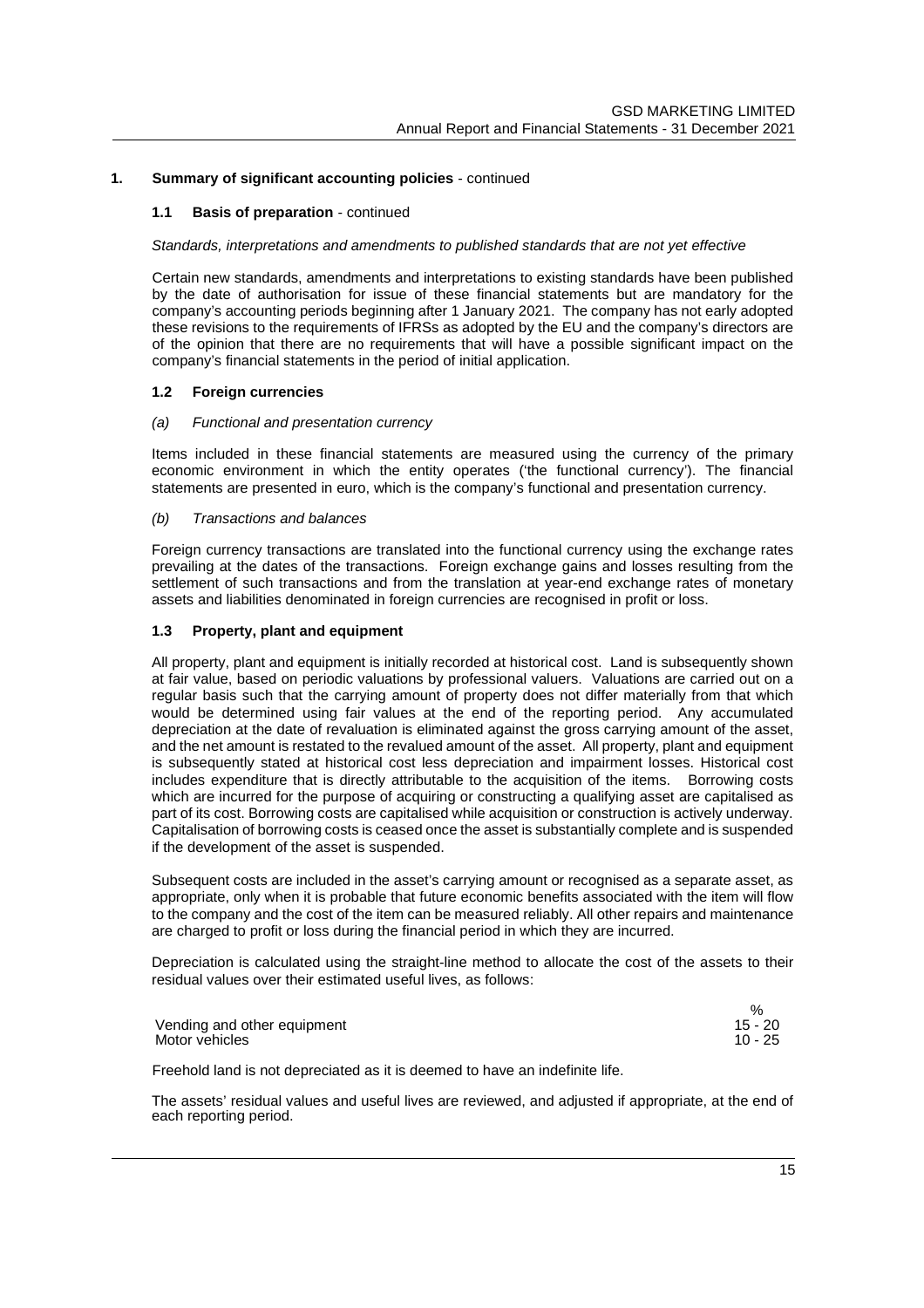## **1.3 Property, plant and equipment** - continued

Property, plant and equipment is reviewed for impairment whenever events or changes in circumstances indicate that the carrying amount may not be recoverable. An asset's carrying amount is written down immediately to its recoverable amount if the asset's carrying amount is greater than its estimated recoverable amount. An impairment loss is recognised for the amount by which the asset's carrying amount exceeds its recoverable amount. The recoverable amount is the higher of an asset's fair value less costs to sell and value in use. For the purposes of assessing impairment, assets are grouped at the lowest levels for which there are separately identifiable cash flows (cashgenerating units). Property, plant and equipment that suffered an impairment is reviewed for possible reversal of the impairment at the end of each reporting period.

Gains and losses on disposals of property, plant and equipment are determined by comparing proceeds with carrying amount and are included in profit or loss.

#### **1.4 Financial assets**

#### **Classification**

The company classifies its financial assets in the following measurement categories:

- those to be measured subsequently at fair value (either through other comprehensive income, or through profit or loss), and
- those to be measured at amortised cost.

The classification depends on the entity's business model for managing the financial assets and the contractual terms of the cash flows. For assets measured at fair value, gains and losses will either be recorded in profit or loss or other comprehensive income (OCI). For investments in equity instruments that are not held for trading, this will depend on whether the company has made an irrevocable election at the time of initial recognition to account for the equity investment at fair value through other comprehensive income (FVOCI).

The company reclassifies debt investments when and only when its business model for managing those assets changes.

# **Recognition and derecognition**

The company recognises a financial asset in its statement of financial position when it becomes a party to the contractual provisions of the instrument.

Regular way purchases and sales of financial assets are recognised on settlement date, the date on which an asset is delivered to or by the company. Financial assets are derecognised when the rights to receive cash flows from the financial assets have expired or have been transferred and the company has transferred substantially all the risks and rewards of ownership or has not retained control of the asset.

#### **Measurement**

At initial recognition, the company measures a financial asset at its fair value plus, in the case of a financial asset not at fair value through profit or loss (FVPL), transaction costs that are directly attributable to the acquisition of the financial asset. Transaction costs of financial assets carried at FVPL are expensed in profit or loss.

Financial assets with embedded derivatives are considered in their entirety when determining whether their cash flows are solely payments of principal and interest.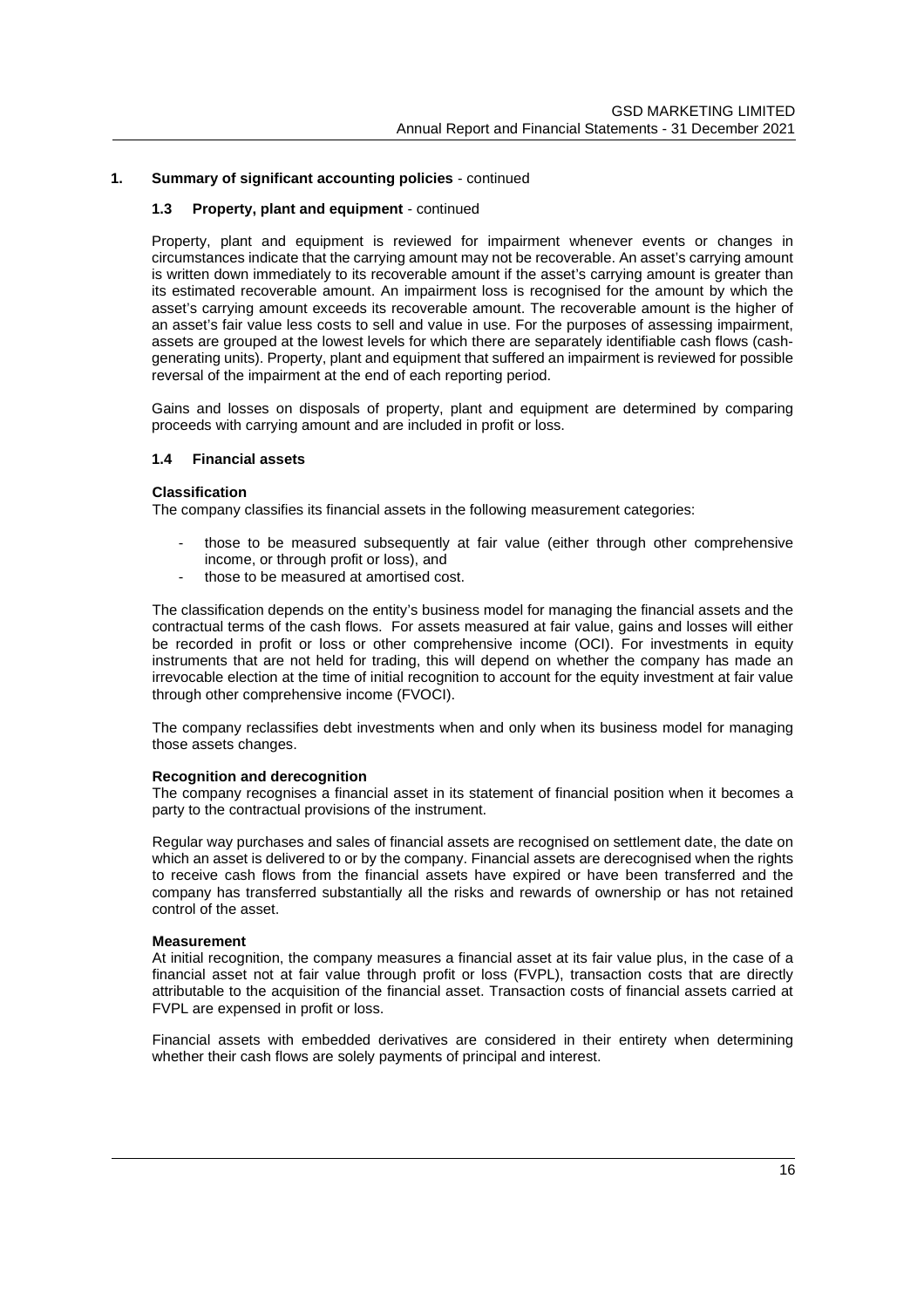#### **1.4 Financial assets** - continued

#### (a) *Debt instruments*

Subsequent measurement of debt instruments depends on the company's business model for managing the asset and the cash flow characteristics of the asset. There are three measurement categories into which the company may classify its debt instruments:

- Amortised cost: Assets that are held for collection of contractual cash flows where those cash flows represent solely payments of principal and interest are measured at amortised cost. Interest income from these financial assets is included in finance income using the effective interest rate method. Any gain or loss arising on derecognition is recognised directly in profit or loss. Impairment losses are presented in the statement of profit or loss.
- FVOCI: Assets that are held for collection of contractual cash flows and for selling the financial assets, where the assets' cash flows represent solely payments of principal and interest, are measured at FVOCI. Movements in the carrying amount are taken through OCI, except for the recognition of impairment gains or losses, interest income and foreign exchange gains and losses which are recognised in profit or loss. When the financial asset is derecognised, the cumulative gain or loss previously recognised in OCI is reclassified from equity to profit or loss. Interest income from these financial assets is included in finance income using the effective interest rate method. Impairment losses are presented in the statement of profit or loss.
- FVPL: Assets that do not meet the criteria for amortised cost or FVOCI are measured at FVPL. A gain or loss on a debt investment that is subsequently measured at FVPL is recognised in profit or loss in the period in which it arises.

## *(b) Equity instruments*

The company subsequently measures all equity investments at fair value. Where the company's management has elected to present fair value gains and losses on equity investments in OCI, there is no subsequent reclassification of fair value gains and losses to profit or loss following the derecognition of the investment. Dividends from such investments continue to be recognised in profit or loss when the company's right to receive payments is established.

Changes in the fair value of financial assets at FVPL are recognised in the income statement as applicable. Impairment losses (and reversal of impairment losses) on equity investments measured at FVOCI are not reported separately from other changes in fair value.

#### **Impairment**

The company assesses on a forward looking basis the expected credit losses associated with its debt instruments carried at amortised cost and FVOCI. The impairment methodology applied depends on whether there has been a significant increase in credit risk.

For trade receivables and contract assets, the company applies the simplified approach permitted by IFRS 9, which requires expected lifetime losses to be recognised from initial recognition of the receivables (see Note 2 for further details).

## **1.5 Inventories**

Inventories are stated at the lower of cost and net realisable value. Cost is determined using the weighted average cost method.

The cost of inventories comprises the invoiced value of goods and, in general, includes transport and handling costs. Net realisable value is the estimated selling price in the ordinary course of business, less applicable variable selling expenses.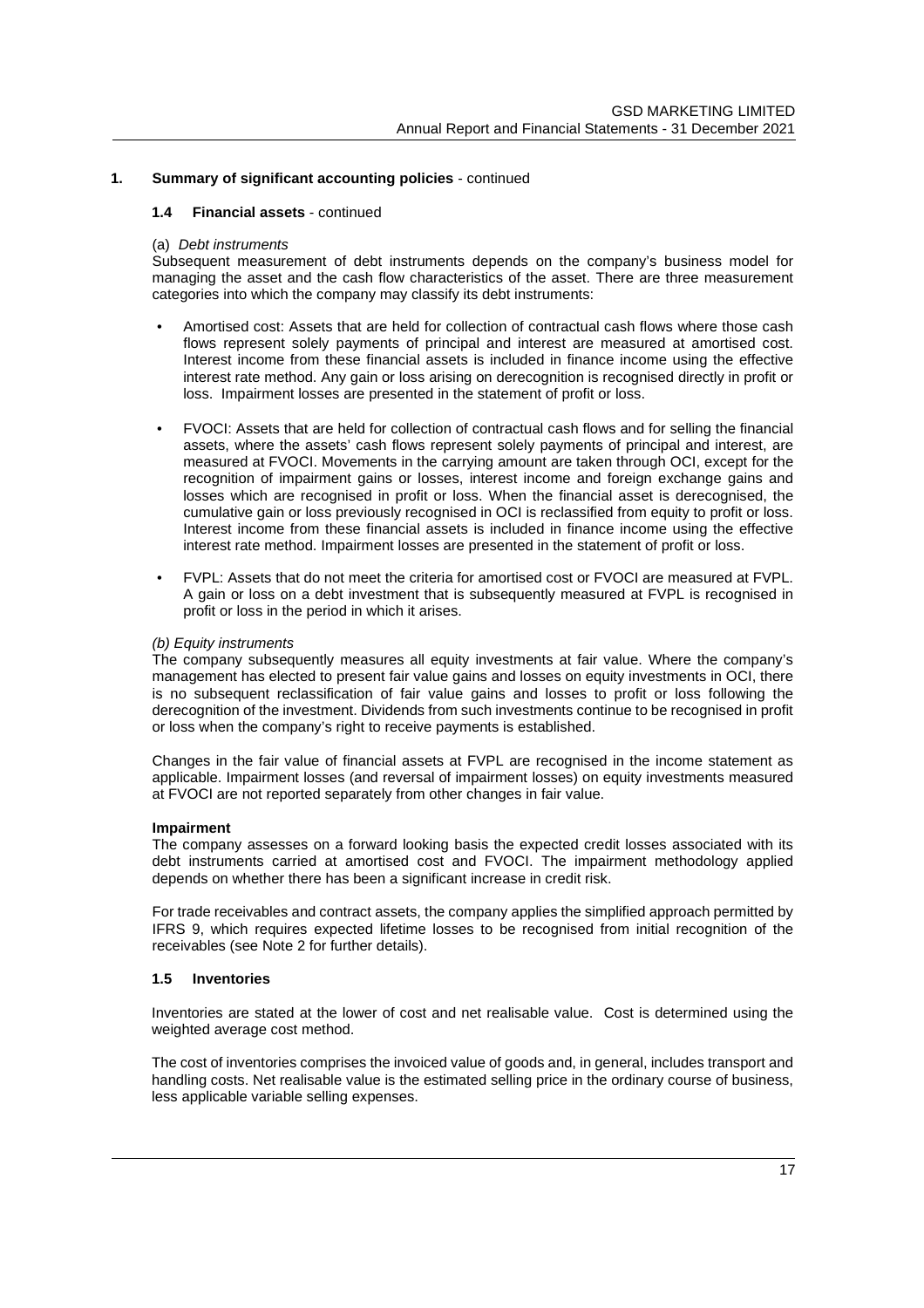# **1.6 Trade and other receivables**

Trade receivables comprise amounts due from customers for merchandise sold or services performed in the ordinary course of business. If collection is expected in one year or less (or in the normal operating cycle of the business if longer), they are classified as current assets. If not, they are presented as non-current assets.

Trade receivables are recognised initially at fair value and subsequently measured at amortised cost using the effective interest method, less expected credit loss allowances.

Trade receivables are recognised initially at the amount of consideration that is unconditional unless they contain significant financing components, when they are recognised at fair value. The company holds the trade receivables with the objective to collect the contractual cash flows and therefore measures them subsequently at amortised cost using the effective interest method.

## **1.7 Cash and cash equivalents**

Cash and cash equivalents include cash in hand and deposits held at call with banks.

## **1.8 Share capital**

Ordinary shares are classified as equity. Incremental costs directly attributable to the issue of new shares are shown in equity as a deduction, net of tax, from the proceeds.

## **1.9 Financial liabilities**

The company recognises a financial liability in its statement of financial position when it becomes a party to the contractual provisions of the instrument. The company's financial liabilities are classified as financial liabilities measured at amortised cost, i.e. not at fair value through profit or loss under IFRS 9. Financial liabilities not at fair value through profit or loss are recognised initially at fair value, being the fair value of consideration received, net of transaction costs that are directly attributable to the acquisition or the issue of the financial liability. These liabilities are subsequently measured at amortised cost. The company derecognises a financial liability from its statement of financial position when the obligation specified in the contract or arrangement is discharged, is cancelled or expires.

#### **1.10 Trade and other payables**

Trade payables comprise obligations to pay for goods or services that have been acquired in the ordinary course of business from suppliers. Accounts payables are classified as current liabilities if payment is due within one year or less (or in the normal operating cycle of the business if longer). If not, they are presented as non-current liabilities.

Trade and other payables are recognised initially at fair value and subsequently measured at amortised cost using the effective interest method.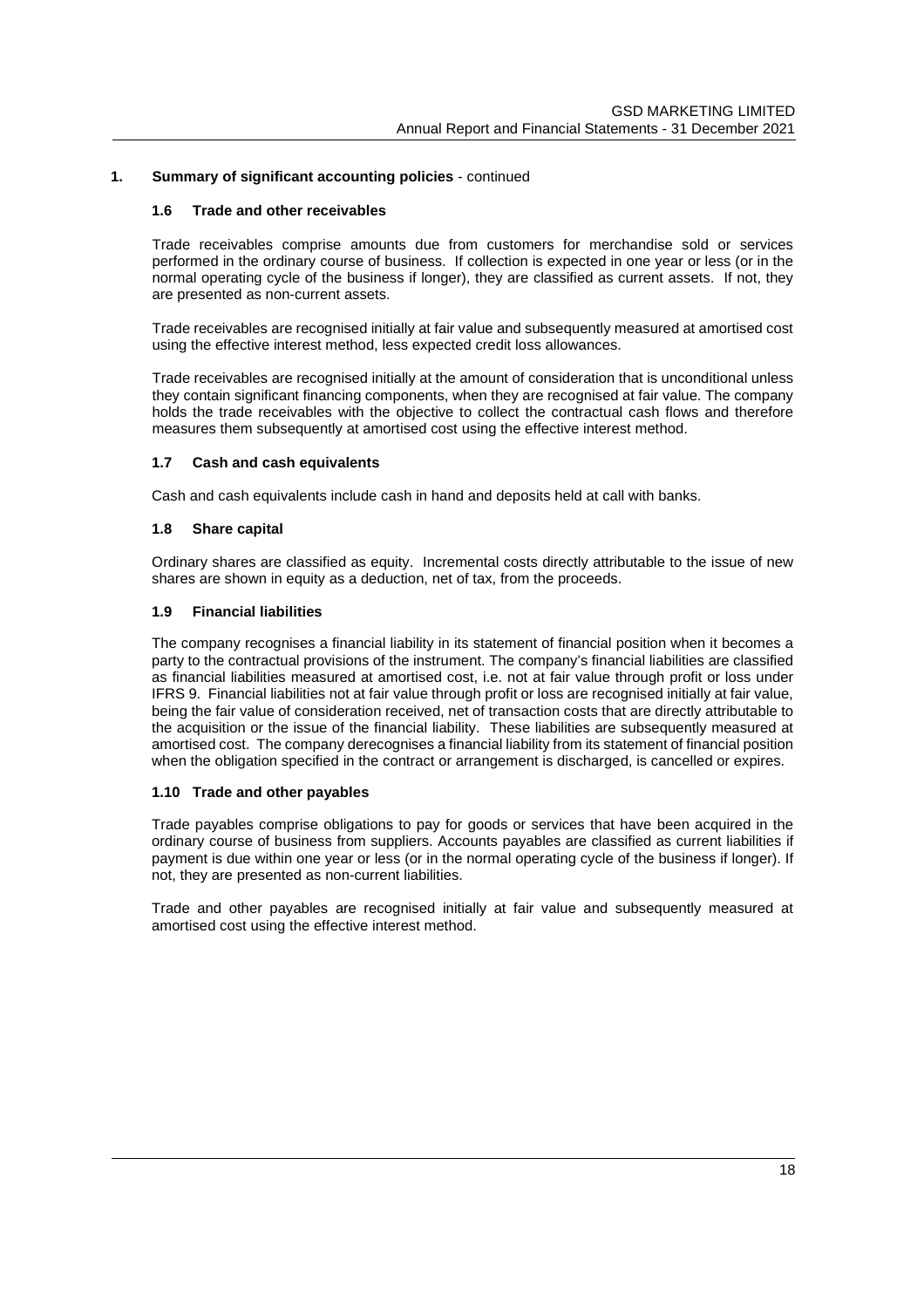# **1.11 Borrowings**

Borrowings are recognised initially at the fair value of proceeds received, net of transaction costs incurred. Borrowings are subsequently carried at amortised cost; any difference between the proceeds (net of transaction costs) and the redemption value is recognised in profit or loss over the period of the borrowings using the effective interest method. Borrowings are classified as current liabilities unless the company has an unconditional right to defer settlement of the liability for at least twelve months after the end of the reporting period.

# **1.12 Offsetting financial instruments**

Financial assets and liabilities are offset and the net amount reported in the statement of financial position when there is a legally enforceable right to set off the recognised amounts and there is an intention to settle on a net basis, or realise the asset and settle the liability simultaneously.

## **1.13 Current and deferred tax**

The tax expense for the period comprises current and deferred tax. Tax is recognised in profit or loss, except to the extent that it relates to items recognised in other comprehensive income or directly in equity. In this case, the tax is also recognised in other comprehensive income or directly in equity respectively.

Deferred tax is provided in full, using the liability method, on temporary differences arising between the tax bases of assets and liabilities and their carrying amounts in the financial statements. However, the deferred tax is not accounted for if it arises from initial recognition of an asset or liability in a transaction other than a business combination that at the time of the transaction affects neither accounting nor taxable profit or loss. Deferred tax is determined using tax rates (and laws) that have been enacted or substantially enacted by the end of the reporting period and are expected to apply when the related deferred tax asset is realised or the deferred tax liability is settled.

The principal temporary differences arise from the depreciation on property, plant and equipment and provisions for impairment of trade and other receivables.

Deferred tax assets are recognised to the extent that it is probable that future taxable profit will be available against which the temporary differences can be utilised.

Deferred tax assets and liabilities are offset when there is a legally enforceable right to offset current tax assets against current tax liabilities and when the deferred tax assets and liabilities relate to income taxes levied by the same taxation authority on either the same taxable entity or different taxable entities where there is an intention to settle the balances on a net basis.

#### **1.14 Revenue recognition**

Revenues include all revenues from the ordinary business activities of the company. Ordinary activities do not only refer to the core business but also to other recurring sales of goods or rendering of services. Revenues are recorded net of value added tax. The company's business includes various activities as disclosed in Note 12 'Revenue'.

(a) Sale of goods and services

Revenues are recognised in accordance with the provision of goods or services, provided that collectability of the consideration is probable.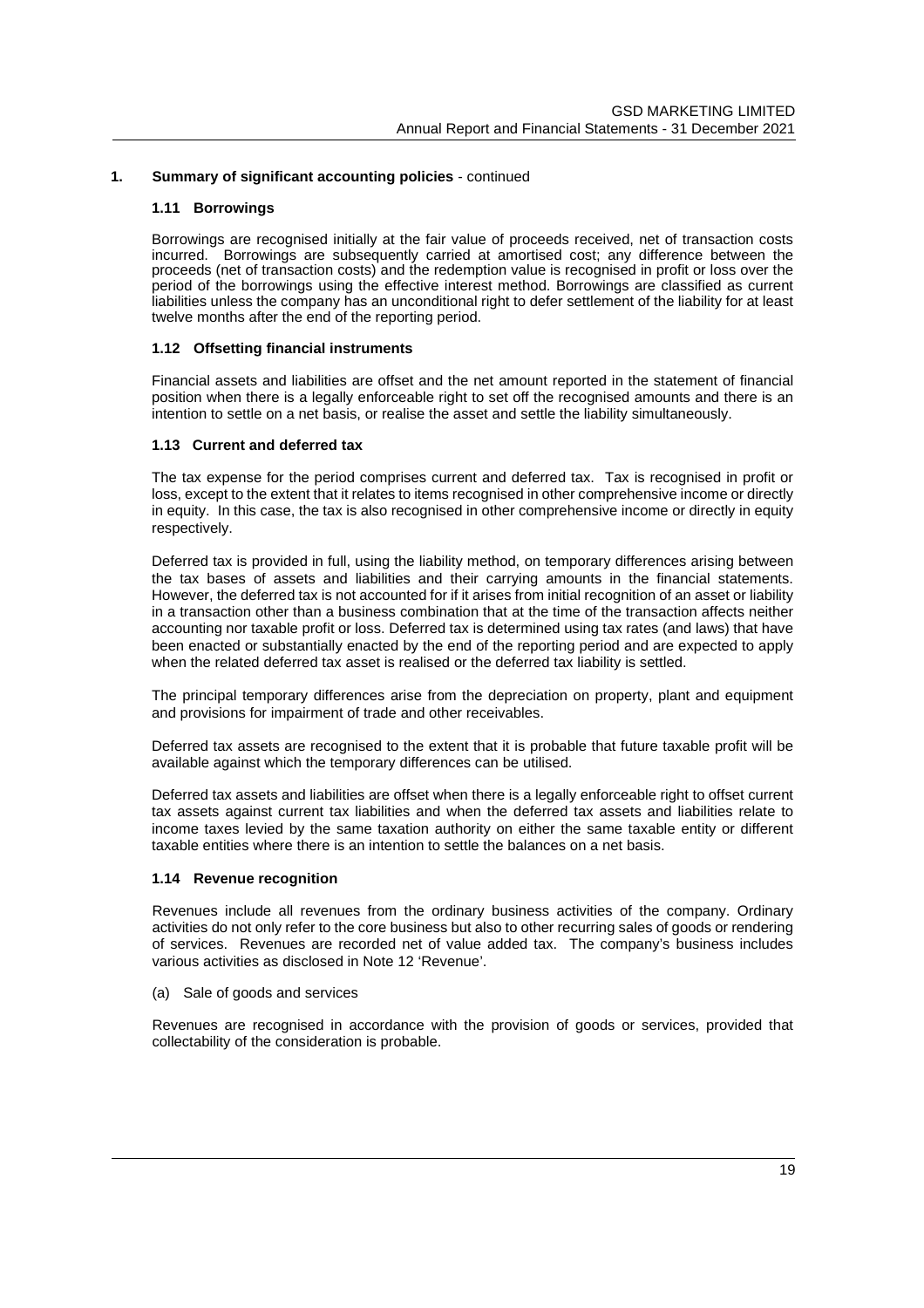#### **1.14 Revenue recognition** - continued

IFRS 15 requires that at contract inception the goods or services promised in a contract with a customer are assessed and each promise to transfer to the customer the good or service is identified as a performance obligation. Promises in a contract can be explicit or implicit if the promises create a valid expectation to provide a good or service based on the customary business practices, published policies, or specific statements.

A contract asset must be recognised if an entity forming part of the company recorded revenue for fulfillment of a contractual performance obligation before the customer paid consideration or before - irrespective of when payment is due - the requirements for billing and thus the recognition of a receivable exist.

A contract liability must be recognised when the customer paid consideration or a receivable from the customer is due before the company fulfilled a contractual performance obligation and thus recognised revenue.

Multiple-element arrangements involving the delivery or provision of multiple products or services must be separated into distinct performance obligations, each with its own separate revenue contribution that is recognised as revenue on fulfillment of the obligation to the customer. The total transaction price of a bundled contract is allocated among the individual performance obligations based on their relative - possibly estimated - standalone selling prices, i.e., based on a ratio of the standalone selling price of each separate element to the aggregated standalone selling prices of the contractual performance obligations.

## *Sales of beverages - wholesale*

The company manufactures and sells a range of beverage products in the wholesale market (including imported finished goods). Sales are recognised when control of the products has transferred, being when the products are delivered to the wholesaler, the wholesaler has full discretion over the channel and price to sell the products, and there is no unfulfilled obligation that could affect the wholesaler's acceptance of the products. Delivery occurs when the products have been delivered to the specific location, the risks of obsolescence and loss have been transferred to the wholesaler, and either the wholesaler has accepted the products in accordance with the sales contract, the acceptance provisions have lapsed, or the company has objective evidence that all criteria for acceptance have been satisfied.

The beverage goods are also sold with retrospective volume discounts based on aggregate sales over a 12 months period. Revenue from these sales is recognised based on the price specified in the contract, net of the estimated volume discounts. Accumulated experience is used to estimate and provide for the discounts, using the expected value method, and revenue is only recognised to the extent that it is highly probable that a significant reversal will not occur. A refund liability (within trade and other payables) would be recognised for expected volume discounts payable to customers in relation to sales made until the end of the reporting period. No element of financing is deemed present.

A receivable is recognised when the goods are delivered as this is the point in time that the consideration is unconditional because only the passage of time is required before the payment is due.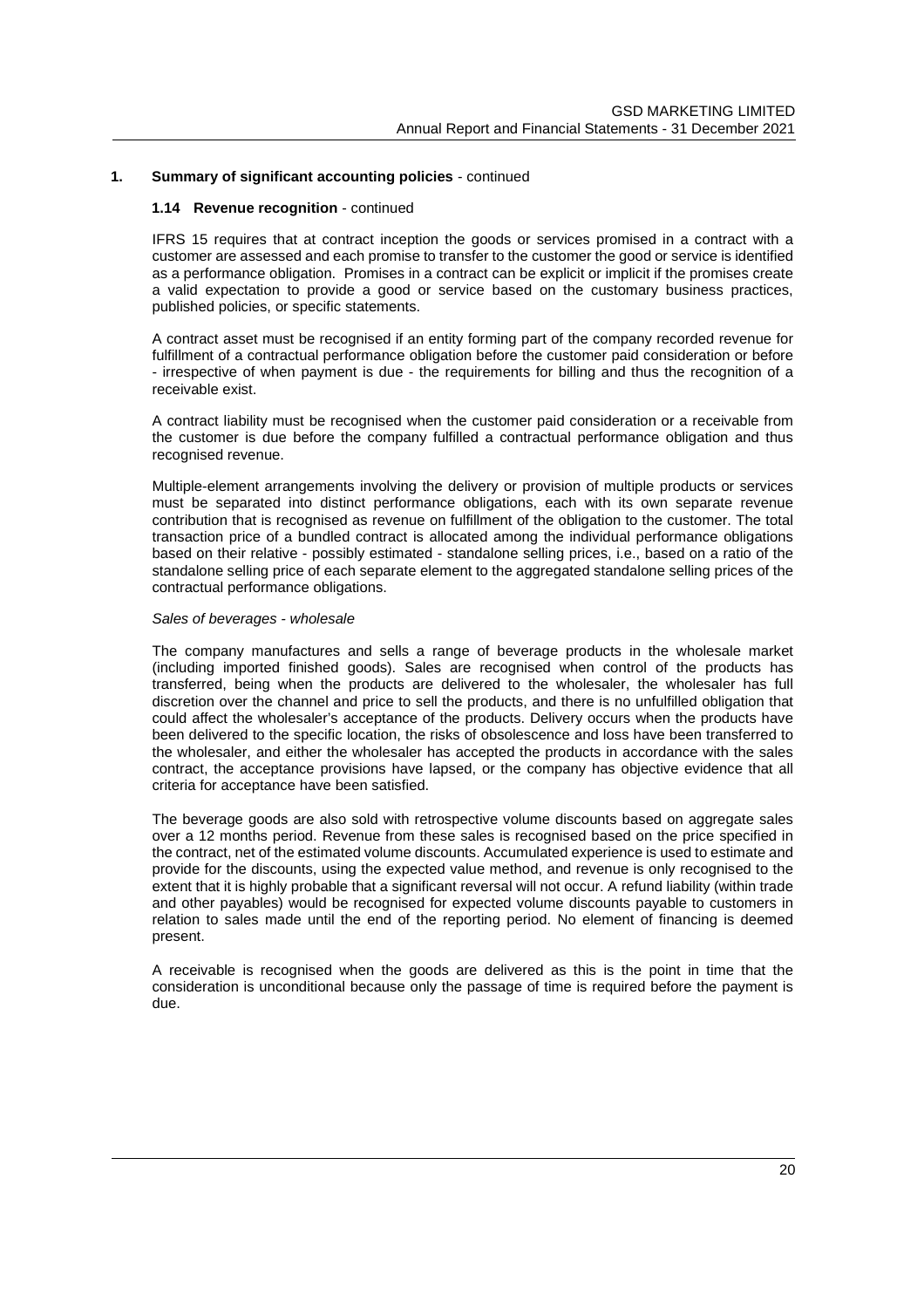#### **1.14 Revenue recognition** - continued

#### *Contracts - where revenue is recognised over time*

When the outcome of a contract cannot be estimated reliably, contract revenue is recognised only to the extent of contract costs incurred that it is probable will be recoverable; and contract costs are recognised when incurred.

When the outcome of a contract can be estimated reliably and it is probable that the contract will be profitable, contract revenue and contract costs are recognised over the period of the contract, respectively, as revenue and expenses. When it is probable that total contract costs will exceed total contract revenue, the expected loss is recognised as an expense immediately.

The company uses the 'percentage of completion method' to determine the appropriate amount of revenue and costs to recognise in a given period. The stage of completion is measured by reference to the proportion of contract costs incurred for work performed up to the end of the reporting period in relation to the estimated total costs for the contract. Costs incurred during the year that relate to future activity on a contract are excluded from contract costs in determining the stage of completion and are shown as contract work in progress within inventories.

The aggregate of the costs incurred and the profit or loss recognised on each contract is compared against the progress billings up to the end of the reporting period. The company presents as a contract asset the gross amount due from customers for contract work for all contracts in progress for which costs incurred plus recognised profits (less recognised losses) exceed progress billings, within trade and other receivables. The company presents as a contract liability the gross amount due to customers for contract work for all contracts in progress for which progress billings exceed costs incurred plus recognised profits (less recognised losses), within trade and other payables.

IFRS 15 provides more detailed guidance on how to account for contract modifications. Changes must be accounted for either as a retrospective change (creating either a catch up or deferral of previously recorded revenues), prospectively with a reallocation of revenues amongst identified performance obligations, or prospectively as separate contracts which will not require any reallocation.

#### *Financing*

The company does not expect to have any contracts where the period between the transfer of the promised goods or services to the customer and payment by the customer exceeds one year. As a consequence, the company does not adjust any of the transaction prices for the time value of money.

(b) Interest income

Interest income is recognised in profit or loss for all interest-bearing instruments as it accrues using the effective interest method.

(c) Other operating income is recognised on an accrual basis unless collectibility is in doubt.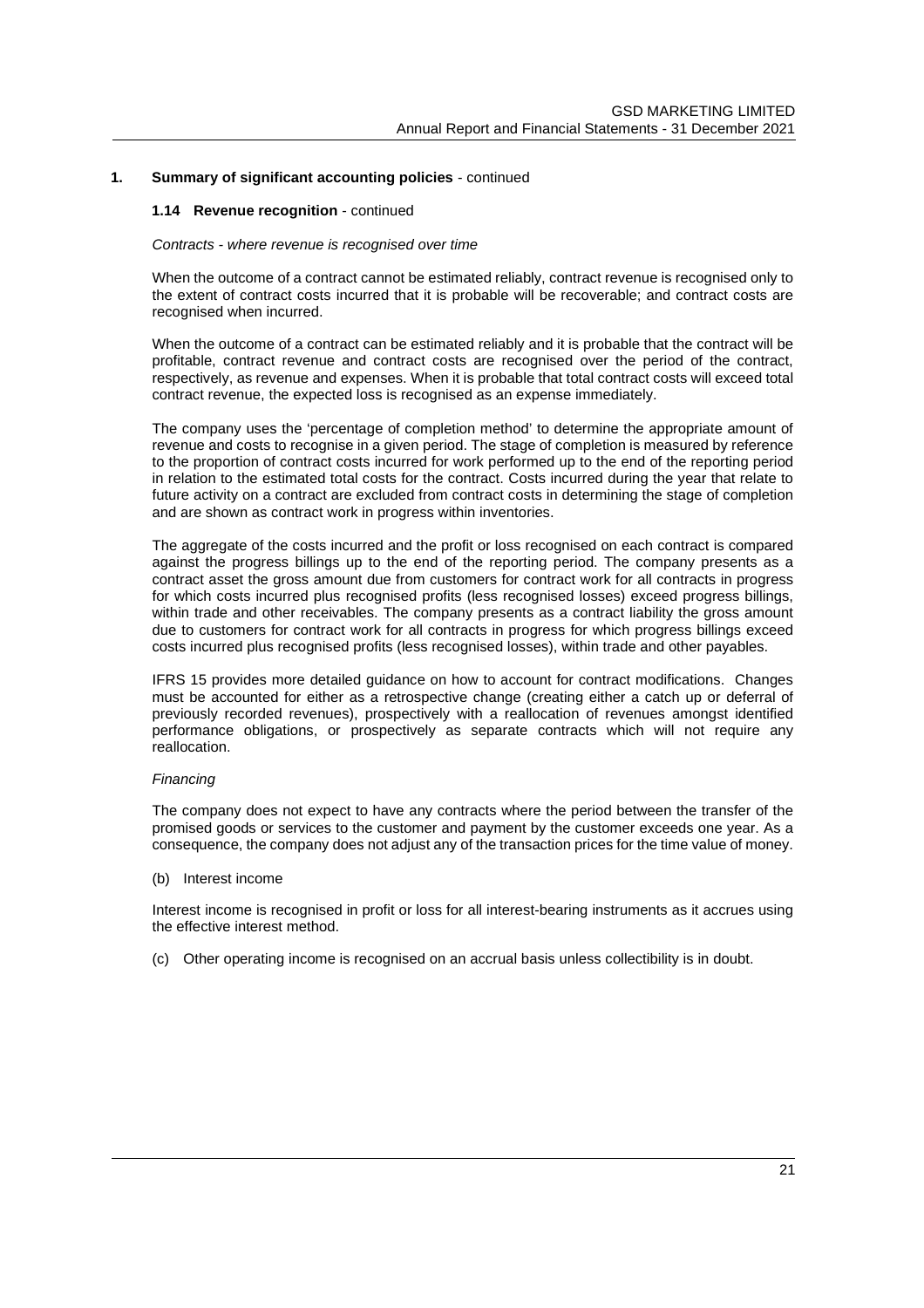#### **1.15 Customer contract assets and liabilities**

The timing of revenue recognition may differ from customer invoicing. Trade receivables presented in the statement of financial position represent an unconditional right to receive consideration (primarily cash), i.e. the services and goods promised to the customer have been transferred.

By contrast, contract assets mainly refer to amounts allocated per IFRS 15 as compensation for goods or services provided to customers for which the right to collect payment is subject to providing other services or goods under that same contract. Contract assets, like trade receivables, are subject to impairment for credit risk. The recoverability of contract assets is also verified, especially to cover the risk of impairment should the contract be interrupted.

Contract liabilities represent amounts paid by customers before receiving the goods and/or services promised in the contract. This is typically the case for advances received from customers or amounts invoiced and paid for goods or services not transferred yet (previously recognised in deferred income).

#### **1.16 Government grants**

Grants from the government are recognised at their fair value where there is a reasonable assurance that the grant will be received and the company will comply with all attached conditions. Government grants related to costs are deferred and recognised in profit or loss over the period necessary to match them with the costs they are intended to compensate.

Government grants related to assets, i.e. in respect of the purchase of property, plant and equipment, are included in liabilities as deferred government grants, and are credited to profit or loss on a straight-line basis over the expected lives of the related assets, presented under 'Other operating income'.

Grants related to income are presented as a deduction in reporting the related expense.

### **1.17 Operating leases**

A lease is an agreement whereby the lessor conveys to the lessee in return for a payment, or a series of payment, the right to use an asset for an agreed period of time.

#### *The company is the lessee*

At inception of a contract, an entity shall assess whether the contract is, or contains, a lease. A contract is, or contains, a lease if the contract conveys the right to control the use of an identified asset for a period of time in exchange for consideration.

Leases are recognised as a right-of-use asset and a corresponding liability at the date at which the leased asset is available for use by the company.

Assets and liabilities arising from a lease are initially measured on a present value basis. Lease liabilities include the net present value of the following lease payments:

- fixed payments (including in-substance fixed payments), less any lease incentives receivable;
- variable lease payments that are based on an index or a rate, initially measured using the index or rate as at the commencement date;
- amounts expected to be payable by the company under residual value guarantees;
- the exercise price of a purchase option if the company is reasonably certain to exercise that option; and
- payments of penalties for terminating the lease, if the lease term reflects the company exercising that option.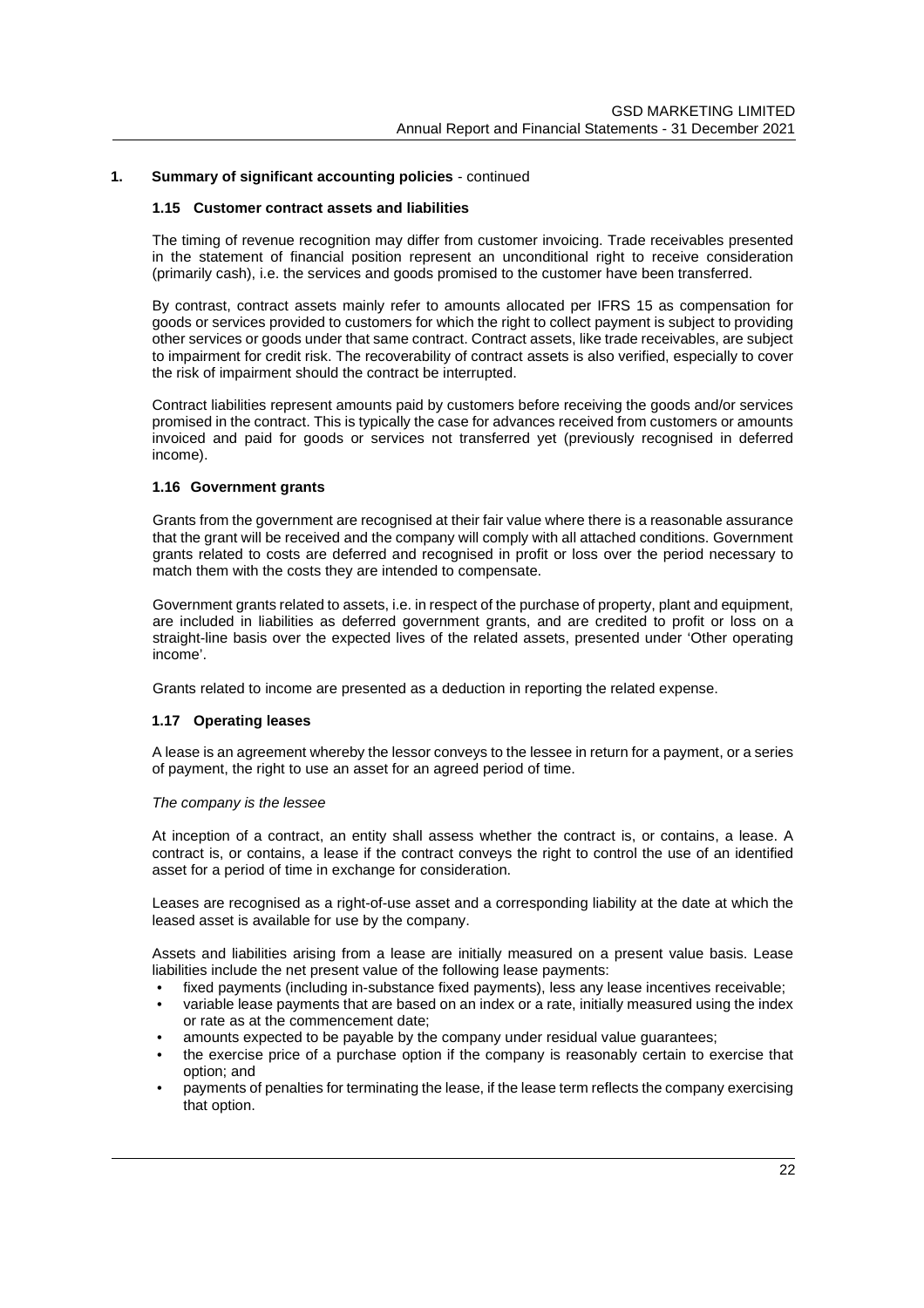#### **1.17 Operating leases** - continued

Where property leases contain variable payment terms that are linked to sales generated from respective outlets, the related variable lease payments that depend on sales are recognised in profit or loss in the period in which the condition that triggers those payments occurs.

Lease payments to be made under reasonably certain extension options are also included in the measurement of the liability.

The lease payments are discounted using the interest rate implicit in the lease. If that rate cannot be readily determined, which is generally the case for leases in the company, the lessee's incremental borrowing rate is used, being the rate that the individual lessee would have to pay to borrow the funds necessary to obtain an asset of similar value to the right-of-use asset in a similar economic environment with similar terms, security and conditions.

To determine the incremental borrowing rate, the company:

- where possible, uses recent third-party financing received by the lessee as a starting point, adjusted to reflect changes in financing conditions since third party financing was received;
- uses a build-up approach that starts with a risk-free interest rate adjusted for credit risk for leases held by the company, where there is no third party financing; and
- makes adjustments specific to the lease, eg term, country, currency and security.

Lease payments are allocated between principal and finance cost. The finance cost is charged to profit or loss over the lease period so as to produce a constant periodic rate of interest on the remaining balance of the liability for each period.

Right-of-use assets are measured at cost comprising the following:

- the amount of the initial measurement of lease liability;
- any lease payments made at or before the commencement date less any lease incentives received; and
- any initial direct costs.

Right-of-use assets are generally depreciated over the shorter of the asset's useful life and the lease term on a straight-line basis. If the company is reasonably certain to exercise a purchase option, the right-of-use asset is depreciated over the underlying asset's useful life.

Payments associated with short-term leases of equipment and vehicles and all leases of low-value assets are recognised on a straight-line basis as an expense in profit or loss. Short-term leases are leases with a lease term of 12 months or less. In determining the lease term, management considers all facts and circumstances that create an economic incentive to exercise an extension option, or not exercise a termination option. Extension options (or periods after termination options) are only included in the lease term if the lease is reasonably certain to be extended (or not terminated).

The lease term is reassessed if an option is actually exercised (or not exercised) or the company becomes obliged to exercise (or not exercise) it. The assessment of reasonable certainty is only revised if a significant event or a significant change in circumstances occurs, which affects this assessment, and that is within the control of the lessee.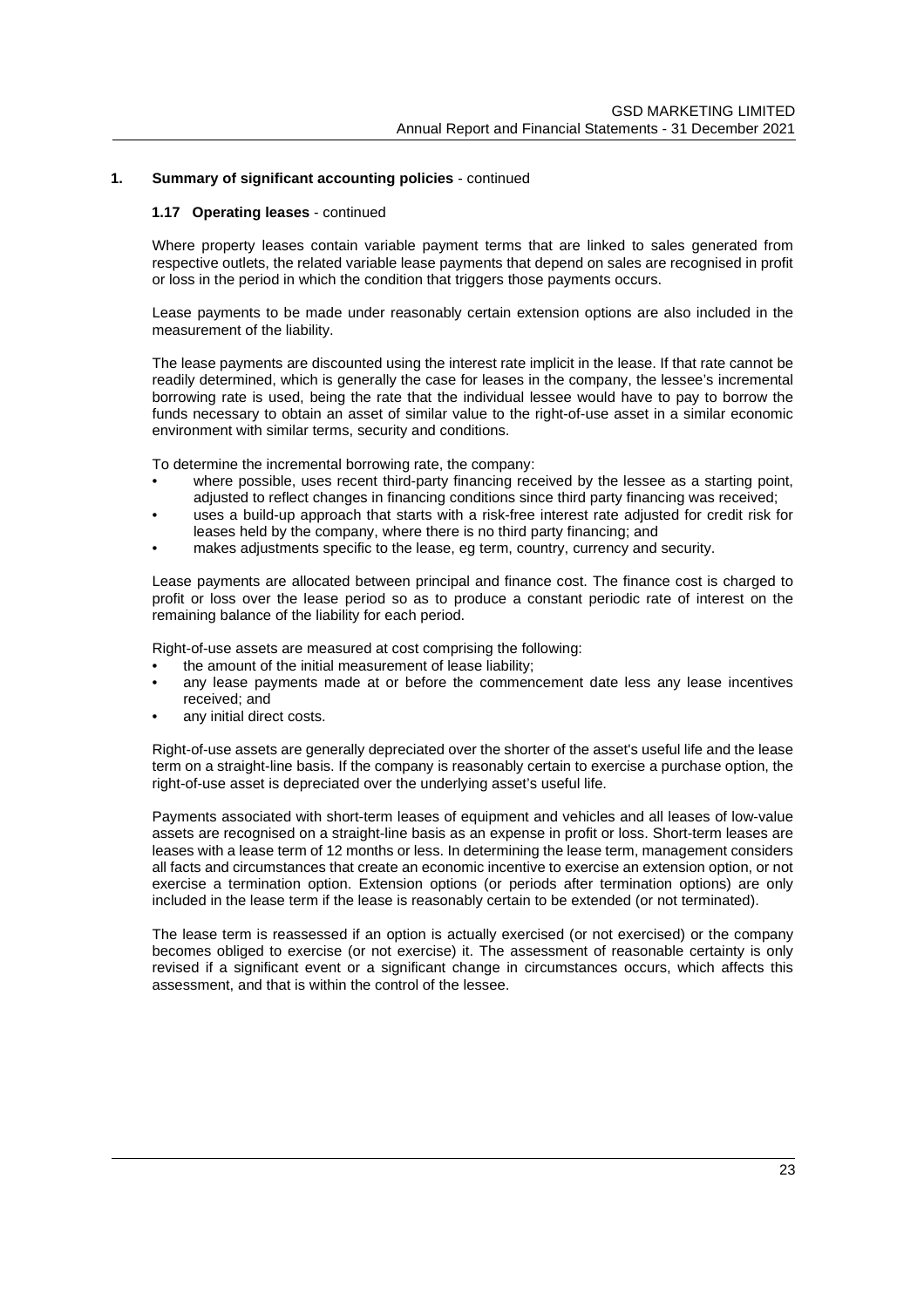# **1.18 Borrowing costs**

Borrowing costs which are incurred for the purpose of acquiring or constructing qualifying property, plant and equipment, investment property or property held for development and resale are capitalised as part of its cost. Borrowing costs are capitalised while acquisition or construction is actively underway, during the period of time that is required to complete and prepare the asset for its intended use. Capitalisation of borrowing costs is ceased once the asset is substantially complete and is suspended if the development of the asset is suspended. All other borrowing costs are expensed. Borrowing costs are recognised for all interest-bearing instruments on an accrual basis using the effective interest method. Interest costs include the effect of amortising any difference between initial net proceeds and redemption value in respect of the company's interest-bearing borrowings.

# **1.19 Dividend distribution**

Dividend distribution to the company's shareholders is recognised as a liability in the financial statements in the period in which the dividends are approved by the shareholders.

# **2. Financial risk management**

## **2.1 Financial risk factors**

The company's activities potentially expose it to a variety of financial risks: market risk (including currency risk, fair value interest rate risk and cash flow interest rate risk), credit risk and liquidity risk. The company's overall risk management focuses on the unpredictability of financial markets and seeks to minimise potential adverse effects on the company's financial performance. The company's board of directors provides principles for overall risk management, as well as policies covering risks referred to above and specific areas such as investment of excess liquidity. The company did not make use of derivative financial instruments to hedge certain risk exposures during the current and preceding financial years.

#### *(a) Market risk*

(i) Foreign exchange risk

Foreign exchange risk arises from future commercial transactions and recognised assets and liabilities which are denominated in a currency that is not the entity's functional currency. The company's revenues, purchases and other expenditure, financial assets and liabilities, including financing, are mainly denominated in euro. Accordingly, the company is not significantly exposed to foreign exchange risk and a sensitivity analysis for foreign exchange risk disclosing how profit or loss and equity would have been affected by changes in foreign exchange rates that were reasonably possible at the end of the reporting period is not deemed necessary.

(ii) Cash flow and fair value interest rate risk

The company has no significant interest-bearing instruments other than balances with related parties subject to variable interest rates (refer to Note 22) which expose the company to cash flow interest rate risk. Management monitors the impact of changes in market interest rates on amounts reported in the profit or loss in respect of these instruments. Based on this analysis, management considers the potential impact on profit or loss of a defined interest rate shift that is reasonably possible at the end at the reporting period to be immaterial. The company's interest-bearing instruments are shortterm in nature and accordingly the level of interest rate risk is contained. The company's operating cash flows are substantially independent of changes in market interest rates.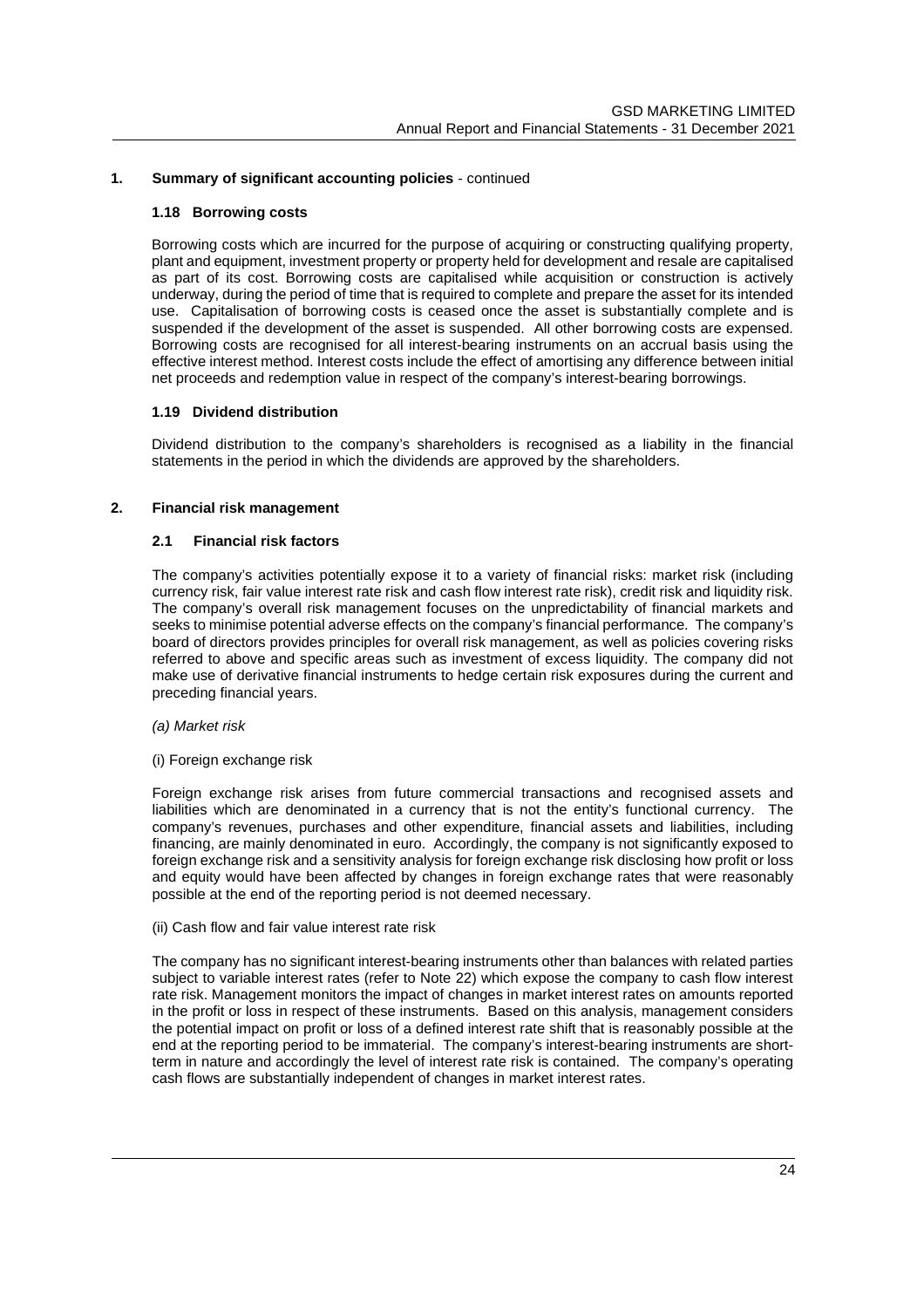#### **2.1 Financial risk factors** - continued

#### *(b) Credit risk*

Credit risk arises from cash and cash equivalents and credit exposures to customers, including outstanding debtors and committed transactions. The company's exposures to credit risk at the end of the reporting period are analysed as follows:

|                                                                                                                            | 2021                  | 2020<br>€                          |
|----------------------------------------------------------------------------------------------------------------------------|-----------------------|------------------------------------|
| Financial assets measured at amortised cost:<br>Trade and other receivables (Note 7)<br>Cash and cash equivalents (Note 8) | 4.916.633             | 18.456.514 20.592.933<br>1.366.024 |
|                                                                                                                            | 23.373.147 21.958.957 |                                    |

The maximum exposure to credit risk at the end of the reporting period in respect of the financial assets mentioned above is equivalent to their carrying amount as disclosed in the respective notes to the financial statements. The company does not hold any collateral as security in this respect. The figures disclosed above in respect of trade and other receivables exclude prepayments.

#### Cash and cash equivalents

The company principally banks with local financial institutions with high-quality standing or rating. While cash and cash equivalents are also subject to the impairment requirements of IFRS 9, the identified expected credit loss is insignificant.

#### Trade and other receivables (including contract assets)

A significant amount of the company's goods for resale are purchased from a related party forming part of Mizzi Organisation (Note 22). In turn the company sells the goods to third parties with the objective that the company acts as the sole customer facing entity for the Organisation's beverage activities. In this respect both the company and the related party reflect expected credit loss allowances, involving provisions for credit impaired receivables, as further explained below. These financial assets are considered as trade receivables within this note, for the purpose of credit risk management disclosures, even though they are presented as amounts receivable from related parties forming part of Mizzi Organisation.

The company assesses the credit quality of its trade customers taking into account financial position, past experience and other factors. It has policies in place to ensure that sales of products and sales of services are effected to customers with an appropriate credit history. The company monitors the performance of its trade and other receivables on a regular basis to identify incurred and expected collection losses, which are inherent in the company's debtors, taking into account historical experience in collection of accounts receivable.

In view of nature of the company's activities and the market in which it operates, a limited number of customers account for a certain percentage of the company's trade and other receivables. Whilst no individual customer or group of dependent customers is considered by management as a significant concentration of credit risk with respect to contractual debts, these exposures are monitored and reported more frequently and rigorously. Generally, these customers trade frequently with the company and are deemed by management to have positive credit standing, usually taking cognisance of the performance history without defaults.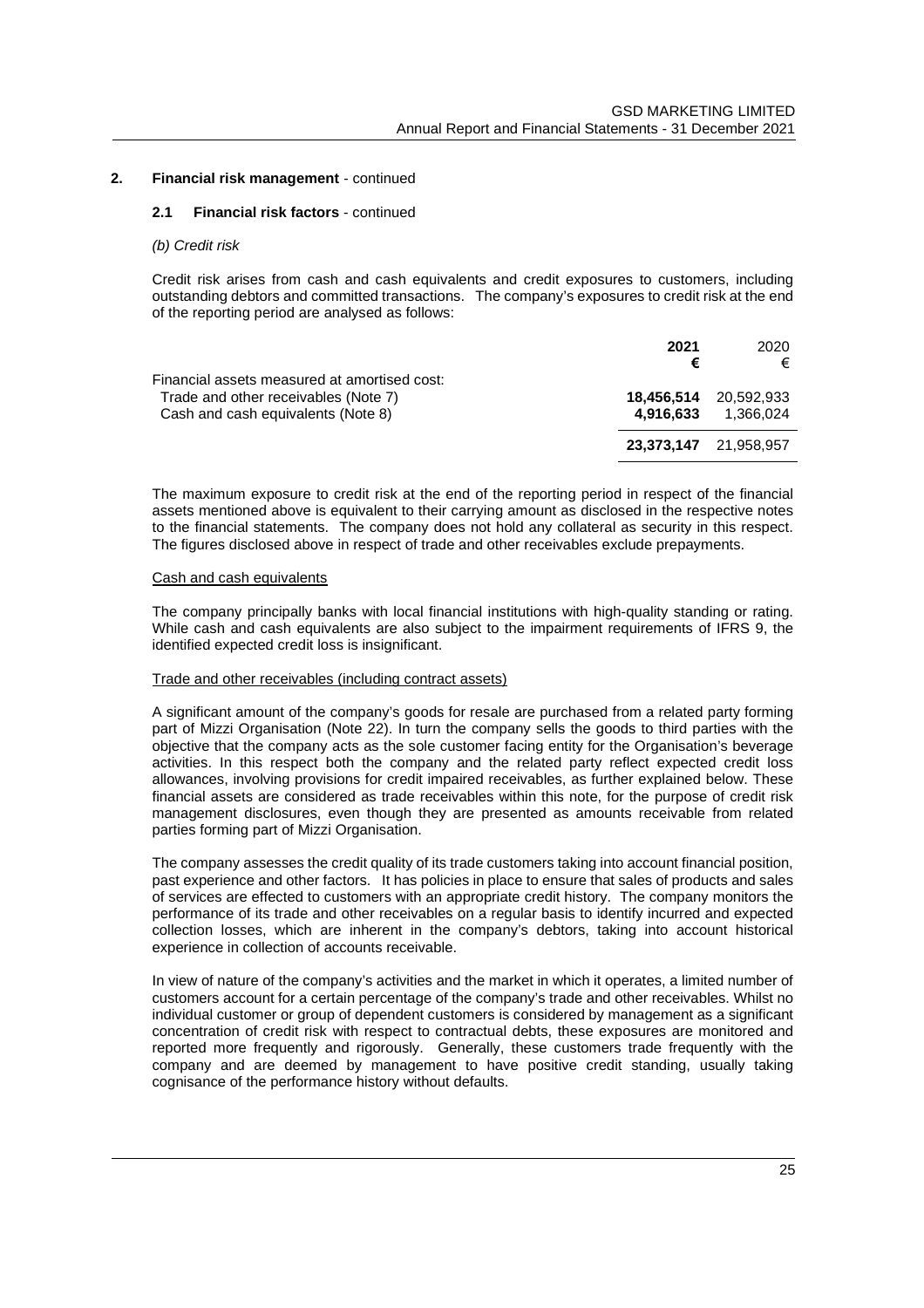#### **2.1 Financial risk factors** - continued

The company manages credit limits and exposures actively in a practicable manner such that past due amounts receivable from customers are within controlled parameters. The company's trade and other receivables, which are not credit impaired financial assets, are principally debts in respect of transactions with customers for whom there is no recent history of default. Management does not expect any losses from non-performance by these customers.

## *Impairment of trade receivables (including contract assets)*

The company applies the IFRS 9 simplified approach to measuring expected credit losses which uses a lifetime expected loss allowance for all trade receivables and contract assets.

To measure the expected credit losses, trade receivables and contract assets have been grouped based on shared credit risk characteristics and the days past due. Contract assets have substantially the same risk characteristics as the trade receivables for the same types of contracts. The company has therefore concluded that the expected loss rates for trade receivables are a reasonable approximation of the loss rates for contract assets.

The expected loss rates are based on the payment profiles of sales over a period of time before the reporting date and the corresponding historical credit losses experienced within this period. The historical loss rates are adjusted to reflect current and forward-looking information on macroeconomic factors affecting the ability of the customers to settle the receivables. The company uses judgement in making these assumptions and selecting the inputs to the impairment calculation and adjusts the historical loss rates based on expected changes in these factors. Credit loss allowances include specific provisions against credit impaired individual exposures with the amount of the provisions being equivalent to the balances attributable to credit impaired receivables. Loss allowances as at year-end are disclosed in Note 7 to these financial statements.

On that basis, the loss allowance for trade receivables, for both the company and the related party referred to previously, as at 31 December 2021 and 2020 was determined as follows:

| 31 December 2021                                                                        | Up to 60<br>days<br>past due           | 61 to 120<br>days<br>past due  | 121 to 272<br>days<br>past due | 273 to 365<br>days<br>past due         | $+365$<br>days<br>past due     | Total                   |
|-----------------------------------------------------------------------------------------|----------------------------------------|--------------------------------|--------------------------------|----------------------------------------|--------------------------------|-------------------------|
| Expected loss rate<br>Gross carrying amount $(\epsilon)$<br>Loss allowance $(\epsilon)$ | $0.5\% - 3.8\%$<br>6,885,202<br>80,263 | 1.9%-7.9%<br>659,419<br>32,196 | 4.3%-13%<br>198,179<br>19,115  | $8.4\% - 25.1\%$<br>134,181<br>22,801  | 100%<br>2,154,019<br>2,154,019 | 10,031,000<br>2,308,394 |
| 31 December 2020                                                                        | Up to 60<br>days<br>past due           | 61 to 120<br>days<br>past due  | 121 to 272<br>days<br>past due | 273 to 365<br>days<br>past due         | +365<br>days<br>past due       | Total                   |
| Expected loss rate<br>Gross carrying amount $(\epsilon)$<br>Loss allowance $(\epsilon)$ | $0.5\% - 3.8\%$<br>6,417,895<br>64,331 | 1.9%-7.9%<br>701,753<br>32,485 | 4.3%-13%<br>518,665<br>57.584  | $8.4\% - 25.1\%$<br>491,865<br>105,701 | 100%<br>1,919,138<br>1,919,138 | 10,049,316<br>2,179,239 |

The loss allowance for trade receivables amounting to €614,747 (2020: €580,207) is recognised by the company and the remaining amounts are reflected by the related party referred to previously.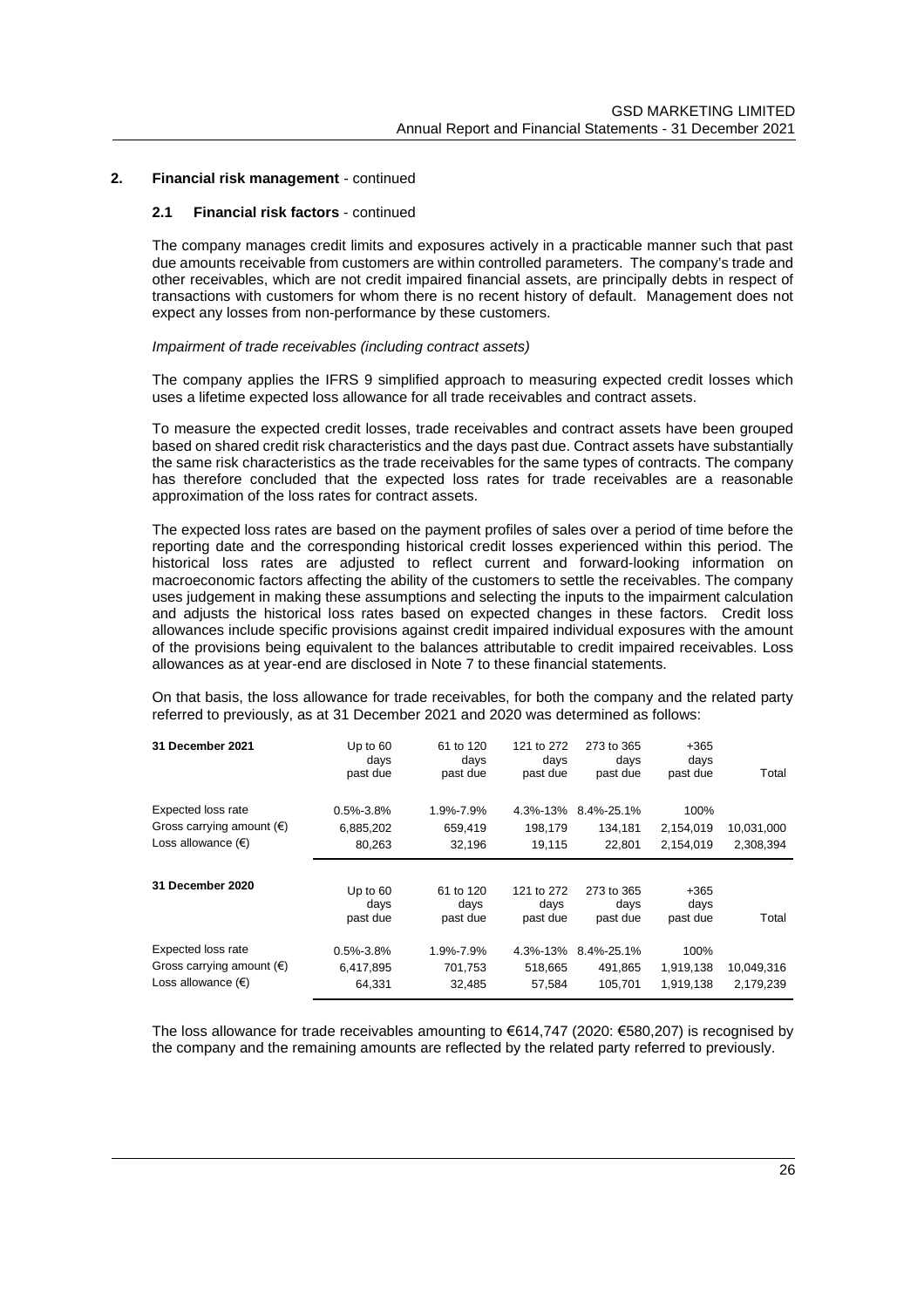#### **2.1 Financial risk factors** - continued

As a result of the outbreak of COVID-19, the company engaged in routine monitoring of the account activity and repayment patterns of its trade receivables. For this purpose, customers were segmented based on shared credit risk characteristics predominantly by economic sector, and accordingly receivables pertaining to those segments which have been impacted by COVID-19 were subjected to more rigorous monitoring. With respect to customers in particular economic sectors, the company has experienced significant shifts in repayment patterns post the COVID-19 outbreak and accordingly a significant deterioration in collection rates was experienced. The company also engaged in monitoring information available on macro-economic factors affecting customer repayment ability, with a view to also assess the actual and projected impact of the pandemic on the business models of the customers serviced by the company and accordingly on their repayment ability. As a result of these assessments and taking cognisance of the projected impact on the repayment ability of the company's customers, the repayment pattern actually experienced, and the estimated life of trade receivables, as at 31 December 2020, the company changed the level of certain expected credit loss rates from prior years in view of changes in the relative weighting of specific asset categories within the respective buckets. As at 31 December 2021, the company retained the same expected credit loss rates as those applied as at 31 December 2020.

The company established an allowance for impairment that represented its estimate of expected credit losses in respect of trade receivables. The individually credit impaired trade receivables mainly relate to a number of independent customers which are in unexpectedly difficult economic situations and which are accordingly not meeting repayment obligations. Hence, provisions for impairment in respect of credit impaired balances with corporate trade customers relate to entities which are in adverse trading and operational circumstances. Reversals of provisions for impairment of credit impaired receivables arise in those situations where customers recover from unfavourable circumstances and accordingly start meeting repayment obligations. The company does not hold any significant collateral as security in respect of the credit impaired assets.

Trade receivables and contract assets are written off when there is no reasonable expectation of recovery. Indicators that there is no reasonable expectation of recovery include, amongst others, the failure of a debtor to engage in a repayment plan with the company, and a failure to make contractual payments for a period of greater than a year past due.

Credit losses on trade receivables and contract assets are presented as net expected credit losses and other impairment charges within administrative expenses under operating profit. Subsequent recoveries of amounts written off are credited against the same line item.

Categorisation of receivables as past due is determined by the company on the basis of the nature of the credit terms in place and credit arrangements actually utilised in managing exposures with customers. At 31 December 2021 and 2020, the company's past due but not impaired receivables and the carrying amount of trade receivables that would otherwise be past due or credit impaired whose terms have been renegotiated, were not deemed material in the context of the company's trade receivables figures.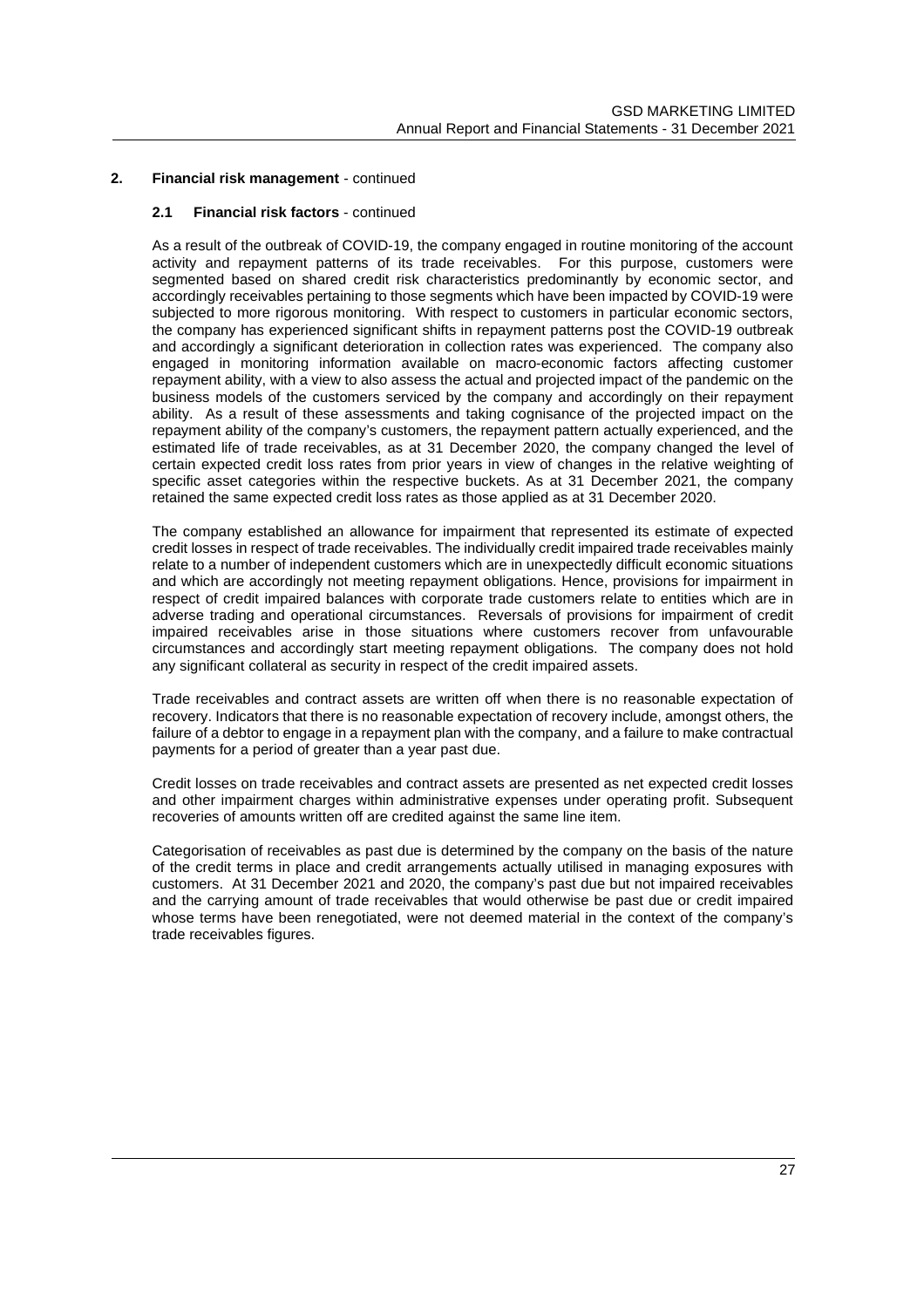#### **2.1 Financial risk factors** - continued

#### *Impairment of other receivables*

The arrangement between the company and the related party referred to previously also includes receivables from customers in relation to contractual arrangements with such debtors. These financial assets are deemed other contractual receivables within this note, for the purposes of credit risk management disclosures, even though they are presented as amounts receivable from related parties forming part of Mizzi Organisation. In this respect, management assesses on a forwardlooking basis the expected credit losses ('ECL') on the basis of the 'three-stage' model for impairment outlined by IFRS 9, based on changes in credit quality since initial recognition as summarised below:

- Other receivables that are not credit impaired on initial recognition are classified in 'Stage 1' and their credit risk is continuously monitored by the company. Their ECL is measured at an amount equal to the portion of lifetime expected credit losses that result from default events possible within the next 12 months.
- If a significant increase in credit risk ('SICR') since initial recognition is identified, the receivables are moved to 'Stage 2' but are not yet deemed to be credit impaired.
- If the receivables are credit impaired, they are then moved to 'Stage 3'.
- Instruments in 'Stage 2' or 'Stage 3' have their ECL measured based on expected credit losses on a lifetime basis. A description of inputs and assumptions used in measuring the ECL are outlined below.

The assessment of SICR incorporates forward-looking information and is reviewed on a periodic basis. As required by IFRS 9, management presumptively considers that a SICR generally occurs when an asset is more than 30 days past due. The entity determines days past due by counting the number of days since the earliest elapsed due date in respect of which full payment has not been received. The probability of default (PD) is also derived from internally compiled statistics and other historical data, adjusted to reflect forward-looking information.

The assessment to determine the extent of increase in credit risk attributable to other receivables since initial recognition is performed by considering the change in the risk of default occurring over the remaining life of the receivable. As a result, the definition of default is important and considers qualitative (such as non-adherence to terms and conditions of agreement and overdue status) and quantitative factors where appropriate.

As a result of the outbreak of COVID-19, the company engaged in routine monitoring of the account activity and repayment patterns of its other receivables. For this purpose, customers were segmented based on shared credit risk characteristics predominantly by economic sector, and accordingly receivables pertaining to those segments which have been impacted by COVID-19 were subjected to more rigorous monitoring. The company has experienced significant shifts in repayment patterns post the COVID-19 outbreak and accordingly a significant deterioration in collection rates was experienced. The company also engaged in monitoring information available on macroeconomic factors affecting customer repayment ability, with a view to also assess the actual and projected impact of the pandemic on the business models of the customers serviced by the company and accordingly on their repayment ability. As a result of these assessments and taking cognisance of the projected impact on the repayment ability of the company's other receivables, the repayment pattern actually experienced, and the estimated life of these receivables, as at 31 December 2020, the company modified the level of the probability of default from prior years. As at 31 December 2021, the company retained the same probability of default level as those utilised as at 31 December 2020.

Management determines that a receivable is in default (or credit impaired and accordingly stage 3 for IFRS 9 purposes) by considering relevant objective evidence, primarily whether contractual payments of either principal or interest are past due for more than 60 days for any material credit obligations and there are other indicators that the debtor is unlikely to pay.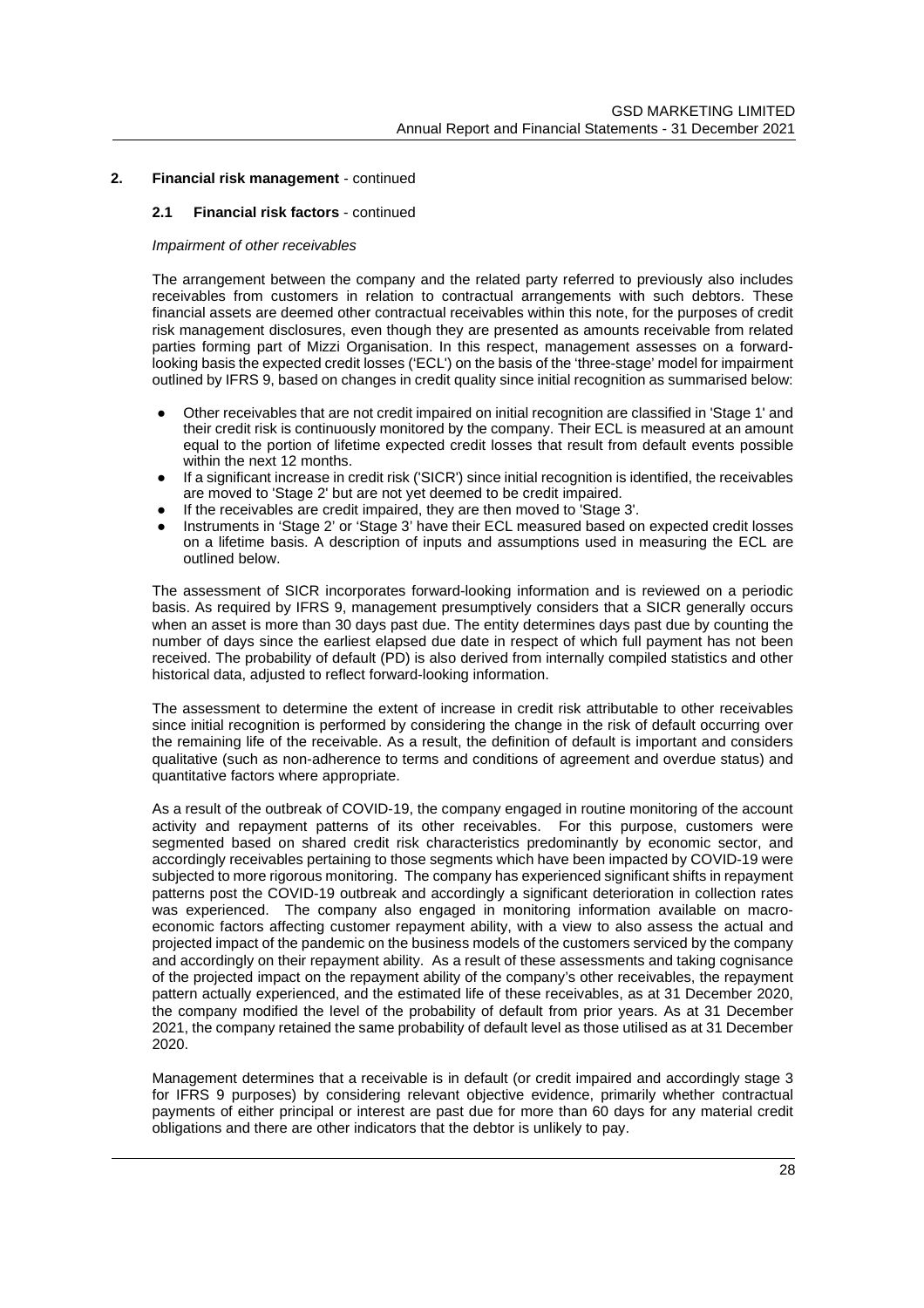#### **2.1 Financial risk factors** - continued

The default definition has been applied consistently to model the probability of default (PD), exposure at default (EAD) and Loss Given Default (LGD) throughout the company's expected loss calculations.

#### *Impairment of other receivables: Explanation of inputs*

The ECL is measured on either a 12-month or on a lifetime basis depending on whether a significant increase in credit risk has occurred since initial recognition or whether an asset is considered to be credit impaired. Expected credit losses are the product of the PD, EAD and LGD.

The PD represents the likelihood of a customer defaulting on its financial obligation either over the next 12 months (12M PD), or over the remaining lifetime (Lifetime PD) of the obligation. Accordingly, the 12-month and lifetime PDs represent the probability of default occurring over the next 12 months and the remaining maturity of the receivable, respectively.

EAD represents the expected exposure in the event of a default. The EAD of a financial asset is the gross carrying amount at default. The 12-month and lifetime EADs are determined based on the expected payment profiles.

LGD represents management's expectation of the extent of loss on a defaulted exposure. Hence, the LGD represents expected credit losses on the EAD given the event of default, taking into account, among other attributes, the mitigating effect of any collateral value at the time it is expected to be realised and the time value of money.

The loss allowance for other receivables from customers in relation to contractual arrangements as at 31 December 2021 and 2020 was determined as follows:

| As at 31 December 2021                                  | Stage 1      | Stage 2     | Stage 3      | Total     |
|---------------------------------------------------------|--------------|-------------|--------------|-----------|
| Probability of default (PD)<br>Loss given default (LGD) | 7.5%<br>100% | 20%<br>100% | 100%<br>100% |           |
| Gross carrying amount (EAD) - €                         | 3,042,970    | 2.197.228   | 1,530,785    | 6,770,983 |
| Loss allowance $(\epsilon)$                             | 228,685      | 439.446     | 1,530,785    | 2,198,916 |
|                                                         |              |             |              |           |
| As at 31 December 2020                                  | Stage 1      | Stage 2     | Stage 3      | Total     |
| Probability of default (PD)                             | 7.5%<br>100% | 20%<br>100% | 100%<br>100% |           |
| Loss given default (LGD)                                |              |             |              |           |
|                                                         |              |             |              |           |
| Gross carrying amount (EAD) - $\epsilon$                | 3,323,693    | 3,505,145   | 1.794.118    | 8,622,956 |

The loss allowance for other receivables from customers in relation to contractual arrangements is recognised in full by the related party referred to previously.

Credit loss allowances include specific provisions against credit impaired individual exposures with the amount of the provisions being equivalent to the balances attributable to credit impaired receivables.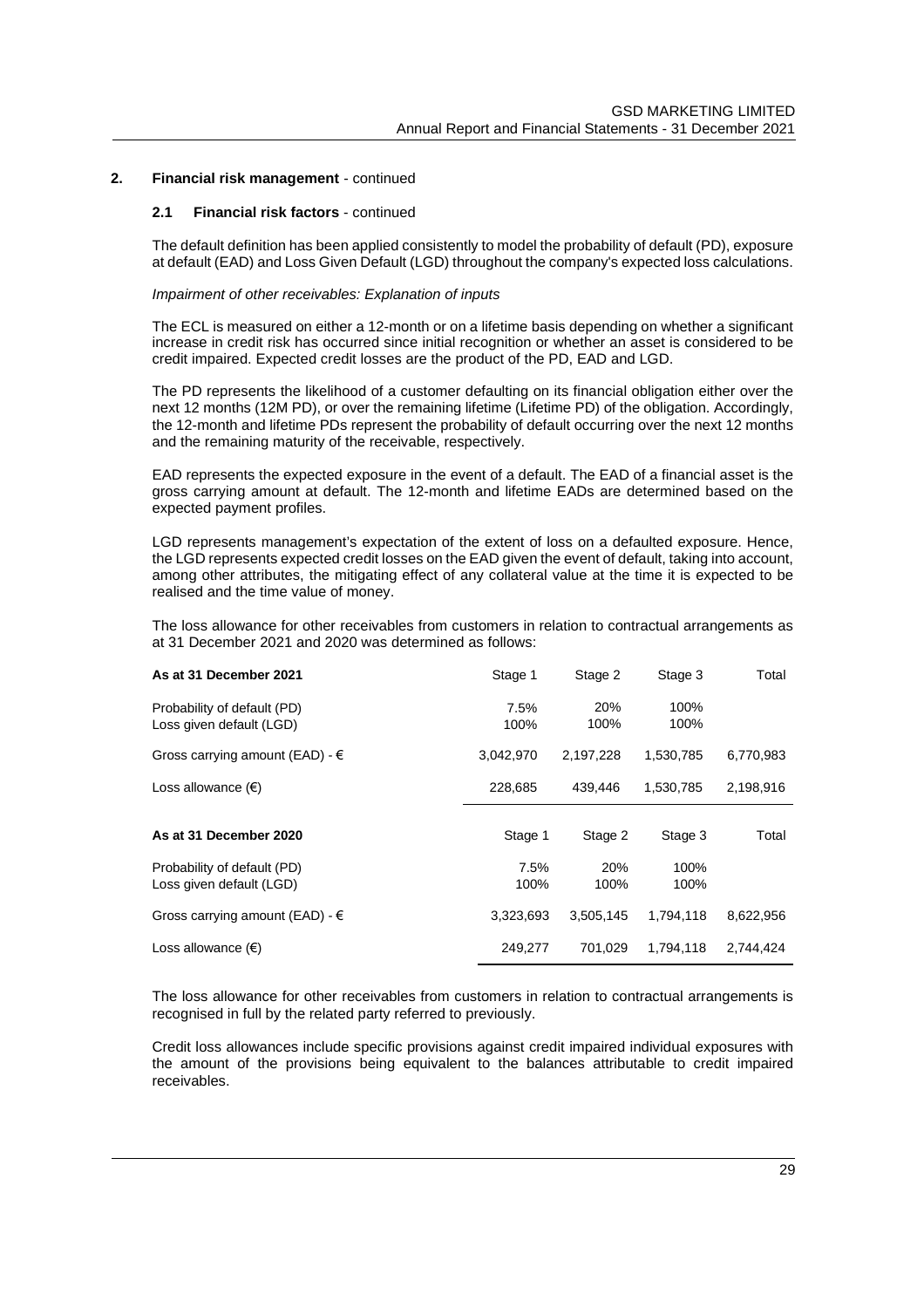#### **2.1 Financial risk factors** - continued

Management established an allowance for impairment that represented its estimate of expected credit losses in respect of other receivables. The individually credit impaired receivables mainly relate to a number of independent debtors which are in unexpectedly difficult economic situations and which are accordingly not meeting repayment obligations. Reversals of provisions for impairment of credit impaired receivables arise in those situations where customers recover from unfavourable circumstances and accordingly start meeting repayment obligations. The company does not hold any significant collateral as security in respect of the credit impaired assets.

Receivables are written off when there is no reasonable expectation of recovery. Indicators that there is no reasonable expectation of recovery include, amongst others, the failure of a debtor to engage in a repayment plan with the company, and a failure to make contractual payments for a period of greater than a year past due. Credit losses are presented as net expected credit losses and other impairment charges within administrative expenses under operating profit. Subsequent recoveries of amounts written off are credited against the same line item.

As at 31 December 2021 other receivables from customers in relation to contractual arrangements of €1,970,231 (2020: €2,495,147) were past due but not credit impaired. These mainly relate to a number of independent customers for whom there is no recent history of default. Categorisation of other receivables as past due is determined by the company on the basis of the nature of the credit terms in place and credit arrangements actually utilised in managing exposures with customers.

#### Amounts owed by related parties

The company's debtors include significant amounts due from related parties, primarily from related parties forming part of the Mizzi Organisation and other related parties (see Note 7). The Organisation's treasury monitors intra-group credit exposures at individual entity level on a regular basis and ensures timely performance of these assets in the context of overall group liquidity management. The group assesses the credit quality of these related parties taking into account financial position, performance and other factors. The company takes cognisance of the related party relationship with these entities and management does not expect any losses from nonperformance or default. Since these balances owed by related parties are repayable on demand, expected credit losses are based on the assumption that repayment of the balance is demanded at the reporting date. Accordingly, the expected credit loss allowance attributable to such balances is insignificant.

#### *(c) Liquidity risk*

The company is exposed to liquidity risk in relation to meeting future obligations associated with its financial liabilities, which comprise lease liabilities (Note 10) and trade and other payables (Note 11). Prudent liquidity risk management includes maintaining sufficient cash and committed credit lines to ensure the availability of an adequate amount of funding to meet the company's obligations.

A significant part of the company's purchases are made through a related party forming part of Mizzi Organisation, with the objective that the company acts as the sole customer facing entity for the Organisation's beverage activities. As a result of this arrangement, the company's trade and other payables as at 31 December 2021 include significant amounts due from this related party forming part of Mizzi Organisation (Note 11). This related party has undertaken not to request repayments of amounts due until alternative financing is available.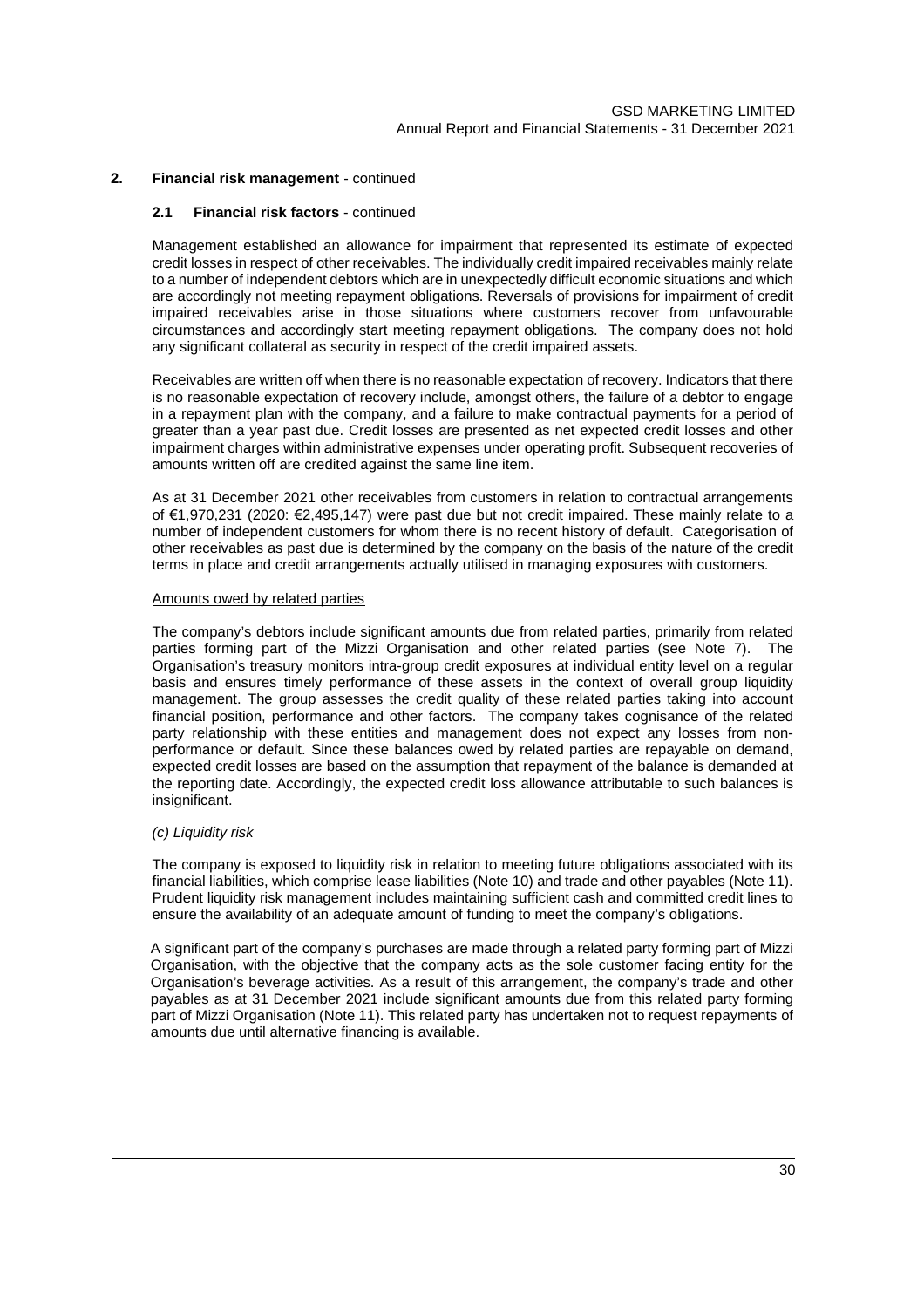## **2.1 Financial risk factors** - continued

Management monitors liquidity risk by reviewing expected cash flows, and ensures that no additional financing facilities are expected to be required over the coming year. This is also performed at a central treasury function which controls the overall liquidity requirements of Mizzi Organisation within certain parameters. The company's liquidity risk is actively managed taking cognisance of the matching of cash inflows and outflows arising from expected maturities of financial instruments, together with the company's financing arrangements with the related party referred to above, committed bank borrowing facilities and other intra-Organisation financing that it can access to meet liquidity needs. In this respect management does not consider liquidity risk to the company as significant taking into account the liquidity management process referred to above.

The table below analyses the company's principal financial liabilities into relevant maturity groupings based on the remaining term at the end of the reporting period to the contractual maturity date. The amounts disclosed in the table are the contractual undiscounted cash flows. Balance due within twelve months equal their carrying balances, as the impact of the discounting is not significant.

|                                                             | Less than<br>1 year<br>€ | <b>Between 1</b><br>and 2 years<br>€ | <b>Between 2</b><br>and 5 years<br>€ | Over<br>5 years<br>€ | Total<br>€ |
|-------------------------------------------------------------|--------------------------|--------------------------------------|--------------------------------------|----------------------|------------|
| At 31 December 2021<br>Lease liabilities<br>Trade and other | 50,292                   | 47,241                               | 86,045                               |                      | 183,578    |
| payables                                                    | 25,094,296               |                                      |                                      | ٠                    | 25,094,296 |
|                                                             | Less than<br>1 year<br>€ | <b>Between 1</b><br>and 2 years<br>€ | <b>Between 2</b><br>and 5 years<br>€ | Over<br>5 years<br>€ | Total<br>€ |
|                                                             |                          |                                      |                                      |                      |            |
| At 31 December 2020<br>Lease liabilities<br>Trade and other | 50,292                   | 50,292                               | 129,434                              | 3,852                | 233,870    |

# **2.2 Capital risk management**

The company's capital is managed at the level of Mizzi Organisation by reference to the aggregate level of equity and borrowings or debt as disclosed in the respective consolidated financial statements of Consolidated Holdings Limited and Mizzi Organisation Limited, together with the financial statements of the The General Soft Drinks Company Limited and GSD Marketing Limited. The capital of the entities forming part of the Mizzi Organisation, which have been mentioned above, is managed on an aggregate basis by the Organisation as if they were organised as one entity. The Organisation's objectives when managing capital are to safeguard the company's ability to continue as a going concern in order to provide returns for shareholders and benefits for other stakeholders, and to maintain an optimal capital structure to reduce the cost of capital. In order to maintain or adjust the capital structure, the company may issue new shares or adjust the amount of dividends paid to shareholders.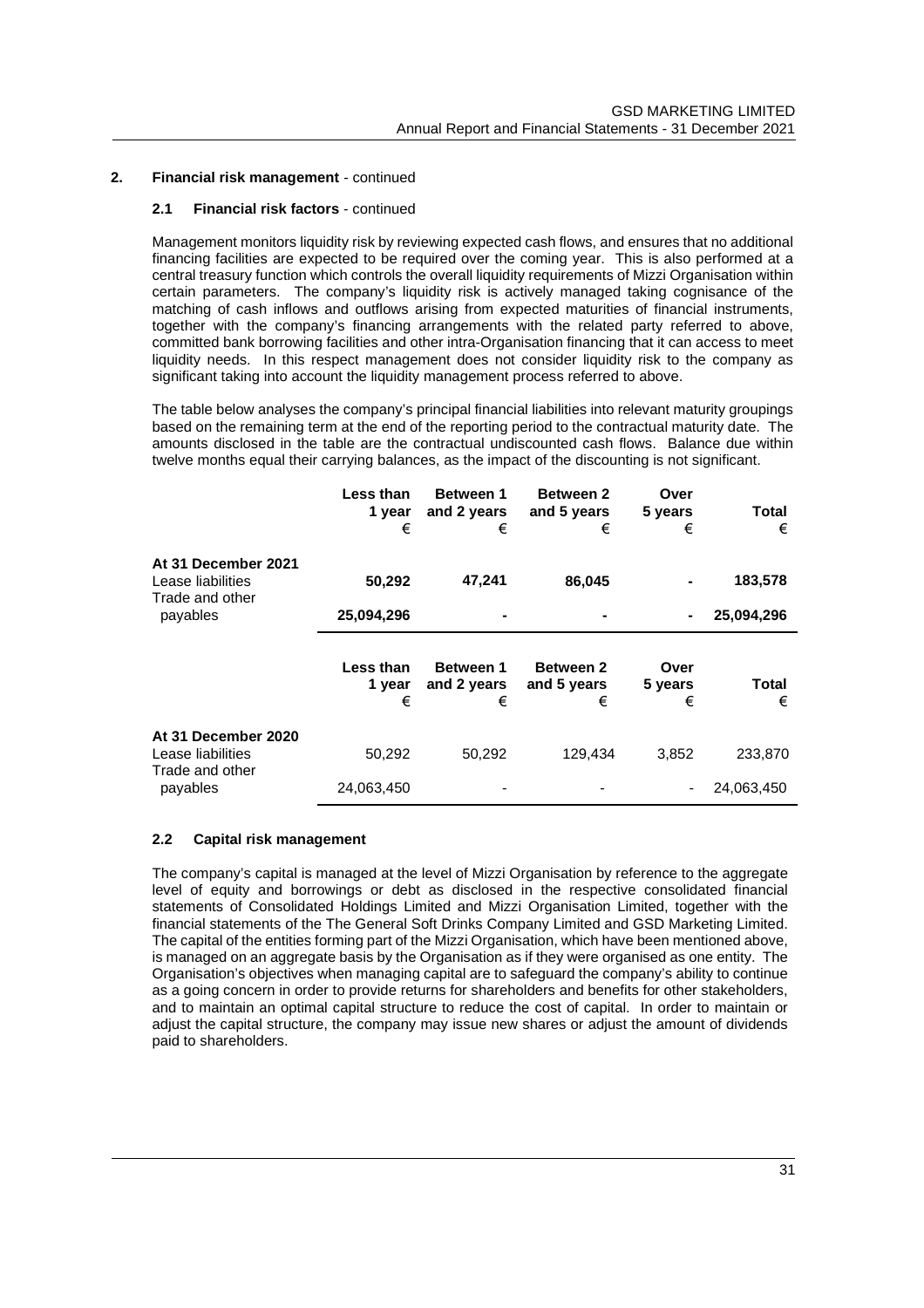#### **2.2 Capital risk management** - continued

The Organisation monitors the level of capital on the basis of the ratio of aggregated net debt to total capital. Net debt is calculated as total borrowings (as shown in the respective statement of financial position) less cash and cash equivalents. Total capital is calculated as equity, as shown in the respective statement of financial position, plus net debt. The aggregated figures in respect of the Organisation's equity and borrowings are reflected below:

|                                                     | 2021<br>€                     | 2020<br>€                 |
|-----------------------------------------------------|-------------------------------|---------------------------|
| Total borrowings<br>Less: Cash and cash equivalents | 108,947,257<br>(28, 574, 456) | 99,754,334<br>(9,702,799) |
| Net debt<br>Total equity                            | 80,372,801<br>162,886,016     | 90,051,535<br>156,839,203 |
| Total capital                                       | 243,258,817                   | 246,890,738               |
| Net debt/total capital                              | 33%                           | 36%                       |

The Organisation manages the relationship between equity injections and borrowings, being the constituent elements of capital as reflected above, with a view to managing the cost of capital. The level of capital of GSD Marketing Limited, as reflected in the statement of financial position, is maintained by reference to its respective financial obligations and commitments arising from operational requirements. In view of the nature of the company's activities and the extent of borrowings or debt, the capital level at the end of the reporting period determined by reference to the financial statements is deemed adequate by the directors, taking cognisance of the organisation's capital management programme.

# **2.3 Fair values of financial instruments**

At 31 December 2021 and 2020 the carrying amounts of cash at bank, receivables, payables, and accrued expenses reflected in the financial statements are reasonable estimates of fair value in view of the nature of these instruments or the relatively short period of time between the origination of the instruments and their expected realisation.

The carrying amounts of the other financial liabilities as at 31 December 2021, comprising lease liabilities, are reasonable estimates of their fair value.

# **3. Critical accounting estimates and judgements**

Estimates and judgements are continually evaluated and based on historical experience and other factors including expectations of future events that are believed to be reasonable under the circumstances.

In the opinion of the directors, the accounting estimates and judgements made in the course of preparing these financial statements are not difficult, subjective or complex to a degree which would warrant their description as critical in terms of the requirements of IAS 1.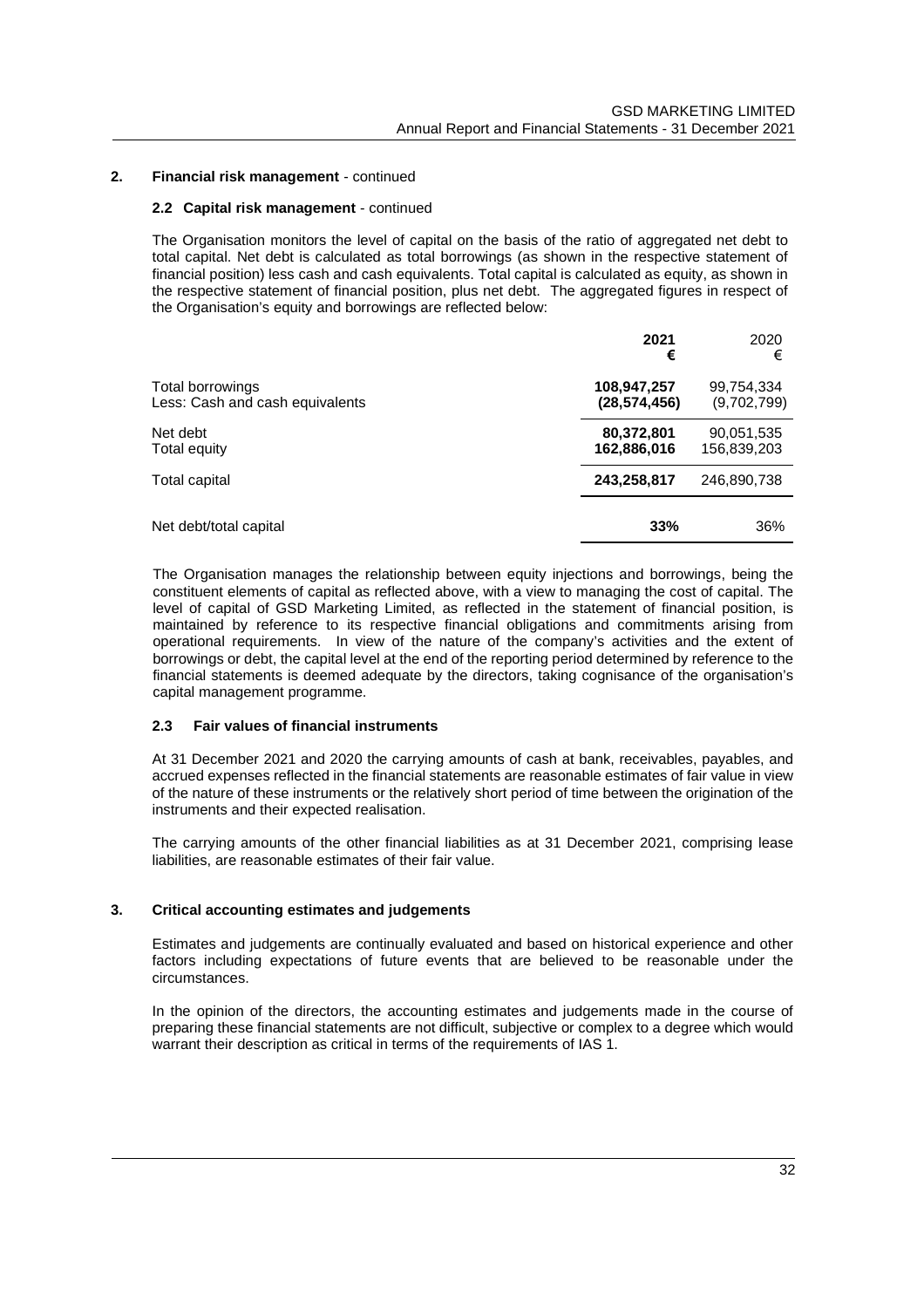# **4. Property, plant and equipment**

|                                                                                                                              | Land<br>€          | Vending<br>and other<br>equipment<br>€       | Motor<br>vehicles<br>Total<br>€<br>€                                                    |
|------------------------------------------------------------------------------------------------------------------------------|--------------------|----------------------------------------------|-----------------------------------------------------------------------------------------|
| At 1 January 2020<br>Cost<br>Accumulated depreciation                                                                        | 350,034            | 3,375,916<br>(2,054,650)                     | 12,376 3,738,326<br>$(12,376)$ $(2,067,026)$                                            |
| Net book amount                                                                                                              | 350,034            | 1,321,266                                    | 1,671,300                                                                               |
| Year ended 31 December 2020<br>Opening net book amount<br>Additions<br>Depreciation charge                                   | 350,034            | 1,321,266<br>239,429<br>(382, 123)           | 1,671,300<br>279,929<br>40,500<br>(4,050)<br>(386, 173)                                 |
| Closing net book amount                                                                                                      | 350,034            | 1,178,572                                    | 36,450<br>1,565,056                                                                     |
| At 31 December 2020<br>Cost<br>Accumulated depreciation<br>Net book amount                                                   | 350,034<br>350,034 | 3,615,345<br>(2,436,773)<br>1,178,572        | 52,876<br>4,018,255<br>$(16, 426)$ $(2, 453, 199)$<br>36,450<br>1,565,056               |
| Year ended 31 December 2021<br>Opening net book amount<br><b>Additions</b><br>Depreciation charge<br>Closing net book amount | 350,034<br>350,034 | 1,178,572<br>38,784<br>(341, 423)<br>875,933 | 36,450<br>1,565,056<br>29,000<br>67,784<br>(6,950)<br>(348, 373)<br>58,500<br>1,284,467 |
|                                                                                                                              |                    |                                              |                                                                                         |
| At 31 December 2021<br>Cost<br>Accumulated depreciation                                                                      | 350,034            | 3,654,129<br>(2,778,196)                     | 81,876<br>4,086,039<br>$(23,376)$ $(2,801,572)$                                         |
| Net book amount                                                                                                              | 350,034            | 875,933                                      | 58,500<br>1,284,467                                                                     |

The company's land has not been revalued since acquisition and initial recognition. The directors have assessed the fair value of this property at 31 December 2021 and 2020, which fair value was deemed to fairly approximate the carrying amount.

# **5. Right-of-use assets**

*The company's leasing activities*

The company leases various motor vehicles from a related party forming part of Mizzi Organisation. Rental contracts are typically made for fixed periods of 6 years. Lease terms are negotiated on an individual basis and contain a wide range of different terms and conditions. The lease agreements do not impose any covenants. Leased assets may not be used as security for borrowing purposes.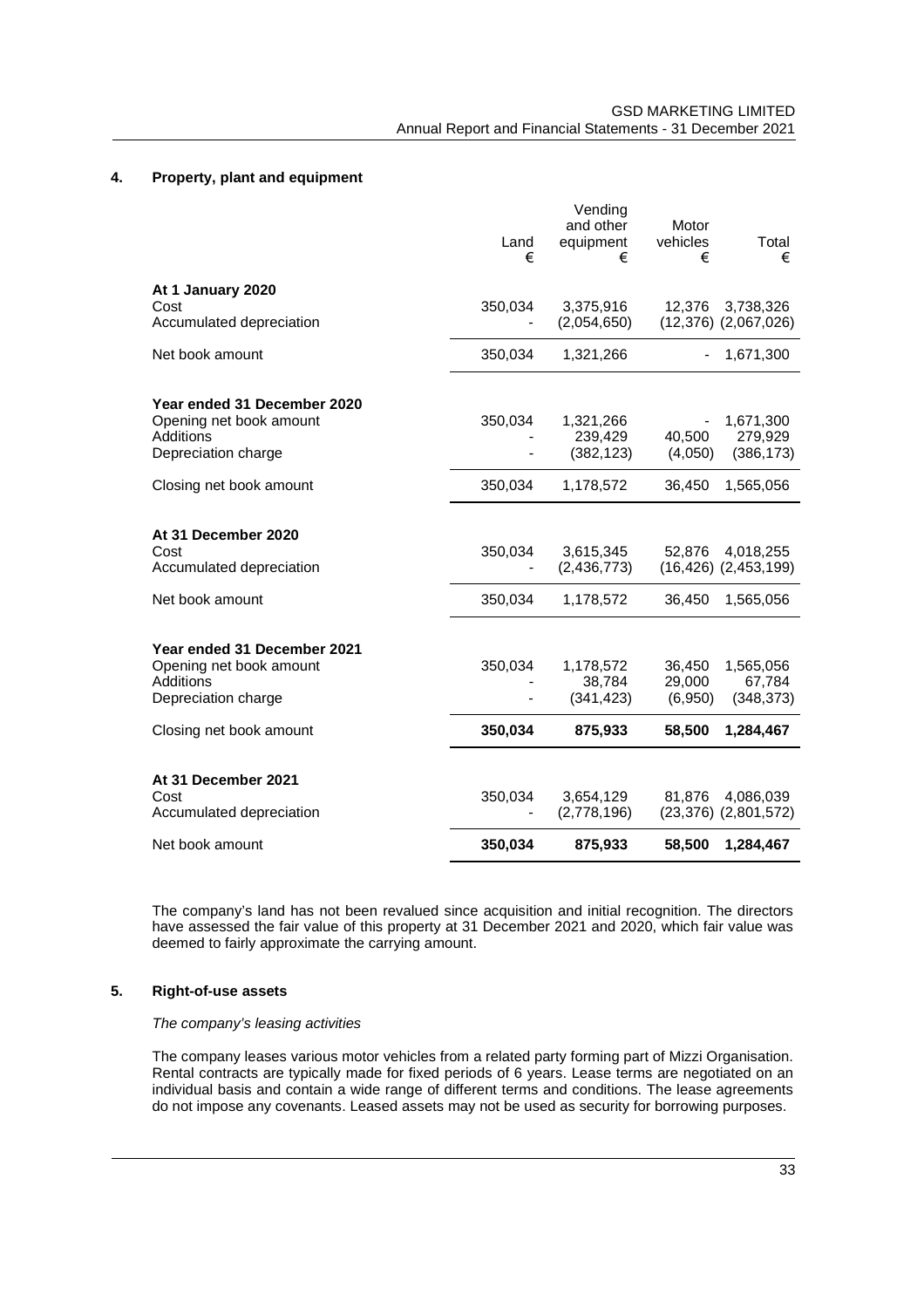# **5. Right-of-use assets** - continued

**6. Inventories**

The statement of financial position reflects the following assets relating to leases:

|                | 2021<br>€ | 2020<br>€ |
|----------------|-----------|-----------|
| Motor vehicles | 167,145   | 213,112   |

The movement in the carrying amount of these assets is analysed in the following table:

|                                              | 2021<br>€                 | 2020<br>€                      |
|----------------------------------------------|---------------------------|--------------------------------|
| As at 1 January<br>Additions<br>Depreciation | 213,112<br>۰<br>(45, 967) | 74.504<br>184,875<br>(46, 267) |
| As at 31 December                            | 167,145                   | 213,112                        |

The income statement reflects the following amounts relating to leases:

|                                                              | 2021<br>€            | 2020<br>€            |
|--------------------------------------------------------------|----------------------|----------------------|
| Depreciation charge of right-of-use assets<br>Motor vehicles | 45,967               | 46,267               |
| Interest expense (included in finance costs)                 | 6,122                | 7,379                |
| <b>Inventories</b>                                           |                      |                      |
|                                                              | 2021<br>€            | 2020<br>€            |
| Spares and consumables<br>Goods held for resale              | 238,546<br>2,413,297 | 277,666<br>1,542,209 |
|                                                              | 2,651,843            | 1,819,875            |

The cost of inventories recognised as expense is appropriately disclosed in Note 13 to the financial statements. During the current financial year, inventory write-downs amounted to €348,782 (2020: €79,180). These amounts have been included in 'Cost of sales' in profit or loss.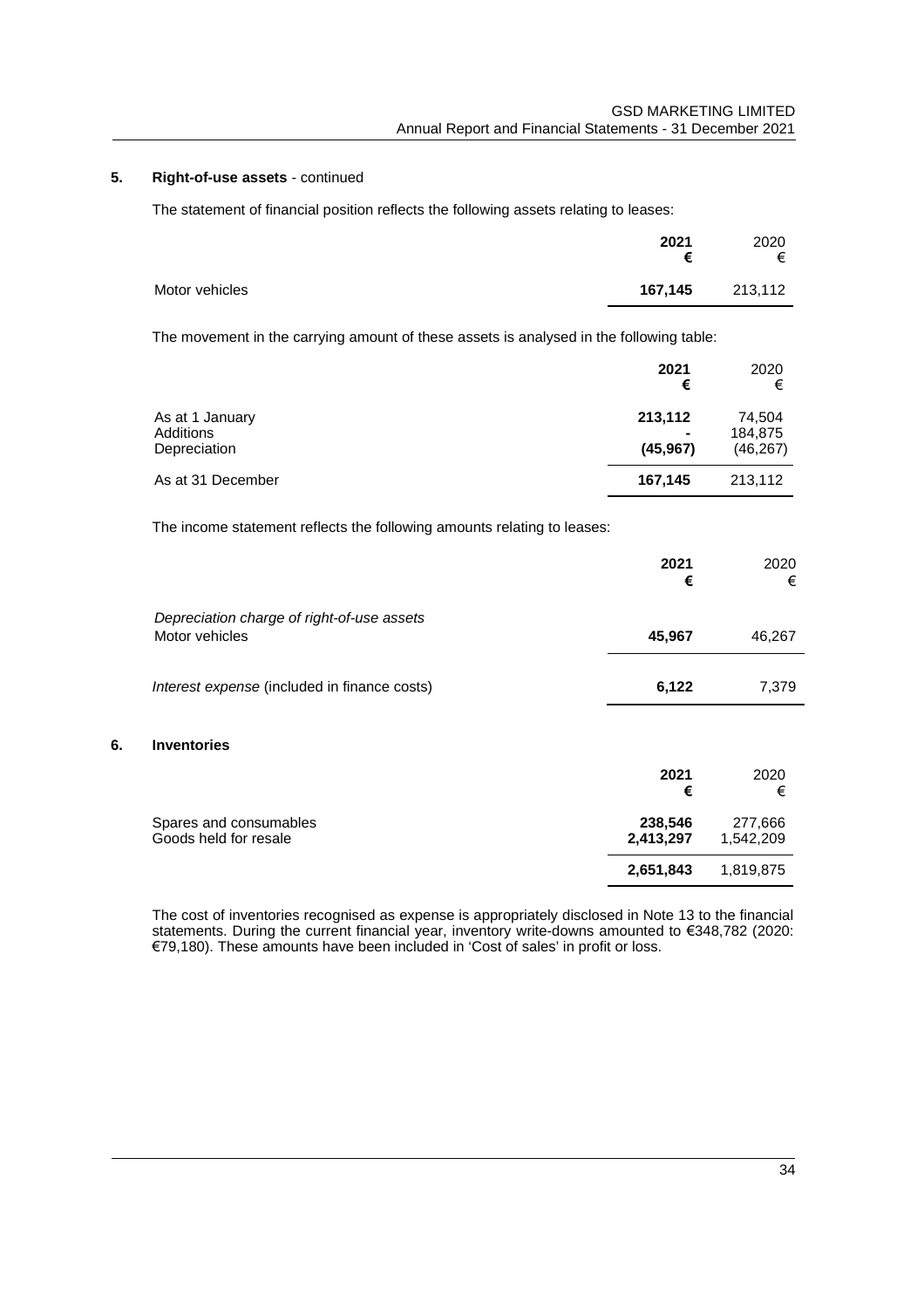## **7. Trade and other receivables**

|                                                                                                                                                                                    | 2021<br>€                                            | 2020<br>€                                             |
|------------------------------------------------------------------------------------------------------------------------------------------------------------------------------------|------------------------------------------------------|-------------------------------------------------------|
| <b>Current</b><br>Trade receivables - gross<br>Less: Credit loss allowances in respect of trade receivables                                                                        | 10,031,000<br>(614, 747)                             | 10,049,316<br>(580, 207)                              |
| Trade receivables - net                                                                                                                                                            | 9,416,253                                            | 9,469,109                                             |
| Amounts owed by related parties forming<br>part of Mizzi Organisation<br>Amounts owed by other related parties<br>Advance payment to suppliers<br>Other receivables<br>Prepayments | 1,173,469<br>5.914<br>79,199<br>3,429,228<br>374,249 | 1,324,451<br>8,196<br>516,992<br>2,493,782<br>759.031 |
|                                                                                                                                                                                    | 14,478,312                                           | 14,571,561                                            |
| <b>Non-current</b><br>Other receivables                                                                                                                                            | 4,352,451                                            | 6,780,403                                             |

Expected credit loss allowances of €1,693,647 (2020: €,1,599,031) in respect of trade receivables, of €1,729,703 (2020: €2,007,647) in respect of other current receivables, and of €469,213 (2020: €736,777) in respect of non-current other receivables are reflected in the related party's financial statements, in accordance with the nature of the management between the company and the related party.

Other receivables mainly comprise amounts due from third party customers in relation to contractual arrangements entered into with these parties. Non-current amounts are receivable within five years from the end of the reporting period.

Furthermore, non-current other receivables include amounts owed by a third party under the Maltese beverage container refund scheme. These amounts are unsecured, subject to interest at 2.75% per annum and repayable as follows:

|                       | 2021<br>€ | 2020<br>€                |
|-----------------------|-----------|--------------------------|
| Between 1 and 2 years | 23,942    | $\,$                     |
| Between 2 and 5 years | 167,216   | $\blacksquare$           |
| Over 5 years          | 125,675   | $\blacksquare$           |
|                       | 316,833   | $\overline{\phantom{0}}$ |
|                       |           |                          |

#### **8. Cash and cash equivalents**

For the purposes of the statement of cash flows, the year-end cash and cash equivalents comprise the following:

|                          | 2021<br>€ | 2020<br>€ |
|--------------------------|-----------|-----------|
| Cash at bank and in hand | 4,916,633 | 1,366,024 |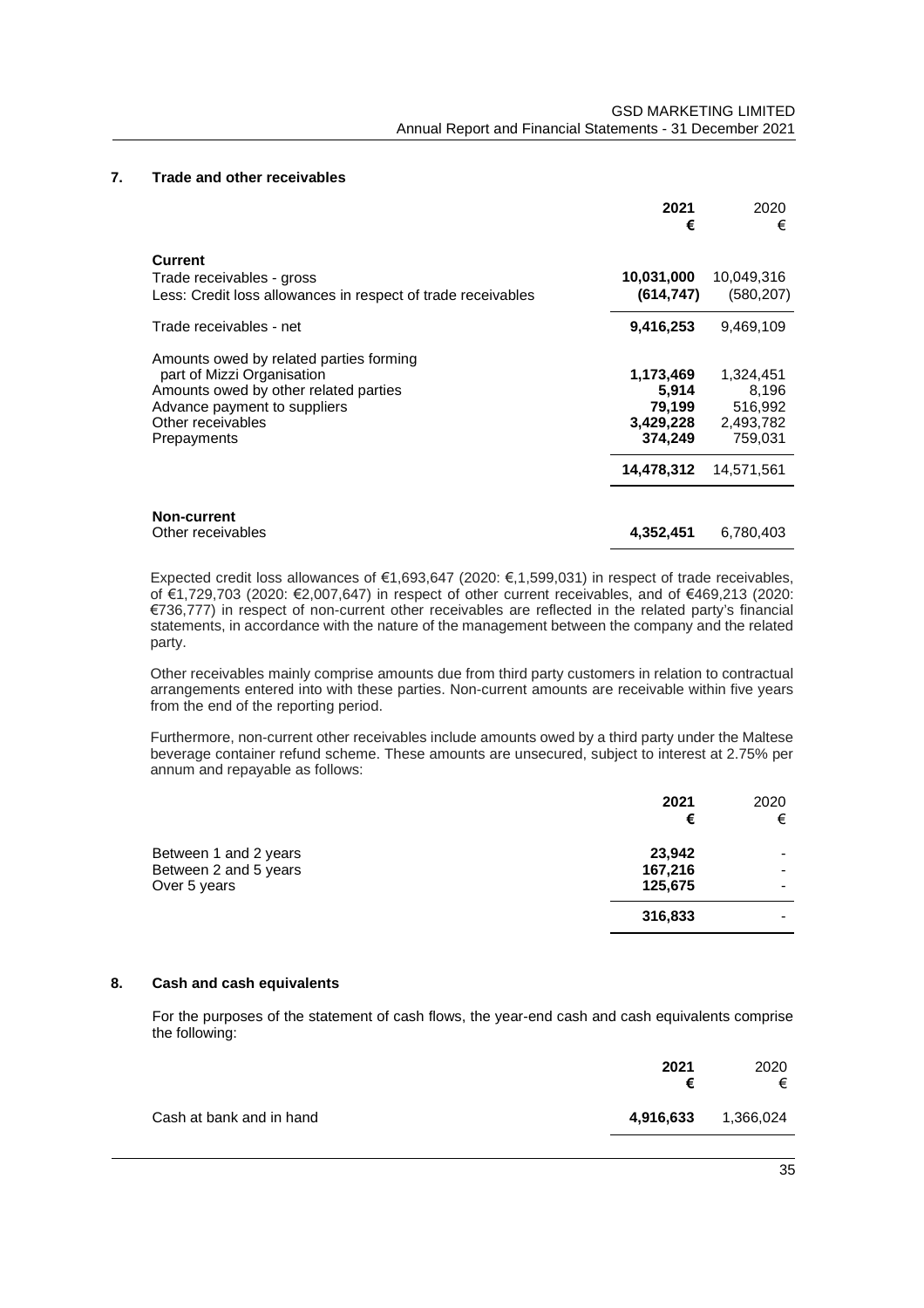# **9. Share capital**

|                                                                         | 2021<br>€ | 2020<br>€ |
|-------------------------------------------------------------------------|-----------|-----------|
| <b>Authorised</b><br>10,000 ordinary shares of €2.329373 each           | 23,294    | 23.294    |
| <b>Issued and fully paid</b><br>1,002 ordinary shares of €2.329373 each | 2,334     | 2,334     |

# **10. Lease liabilities**

The lease liabilities associated with the recognised right-of-use assets are analysed below:

|                                      | 2021<br>€ | 2020<br>€ |
|--------------------------------------|-----------|-----------|
| <b>Non-current</b><br>Motor vehicles | 127,797   | 173,276   |
| <b>Current</b><br>Motor vehicles     | 45,486    | 44,173    |
| <b>Total lease liabilities</b>       | 173,283   | 217,449   |

The movement in the carrying amount of these liabilities is analysed in the following table:

|                                                             | 2021<br>€                     | 2020<br>€                               |
|-------------------------------------------------------------|-------------------------------|-----------------------------------------|
| As at 1 January<br>Additions<br>Payments<br>Interest charge | 217,449<br>(50, 288)<br>6,122 | 75,699<br>184,875<br>(50, 504)<br>7,379 |
| As at 31 December                                           | 173,283                       | 217,449                                 |

The lease liabilities are attributable to arrangements with a related party forming part of Mizzi Organisation.

The total cash outflows for leases in 2021 was €50,288 (2020: €50,504) which are all attributable to arrangements with related parties forming part Mizzi Organisation. The contractual undiscounted cash flows attributable to lease liabilities as at 31 December are analysed in Note 2(c). The weighted average incremental borrowing note applied to the lease liabilities by the company was 3%.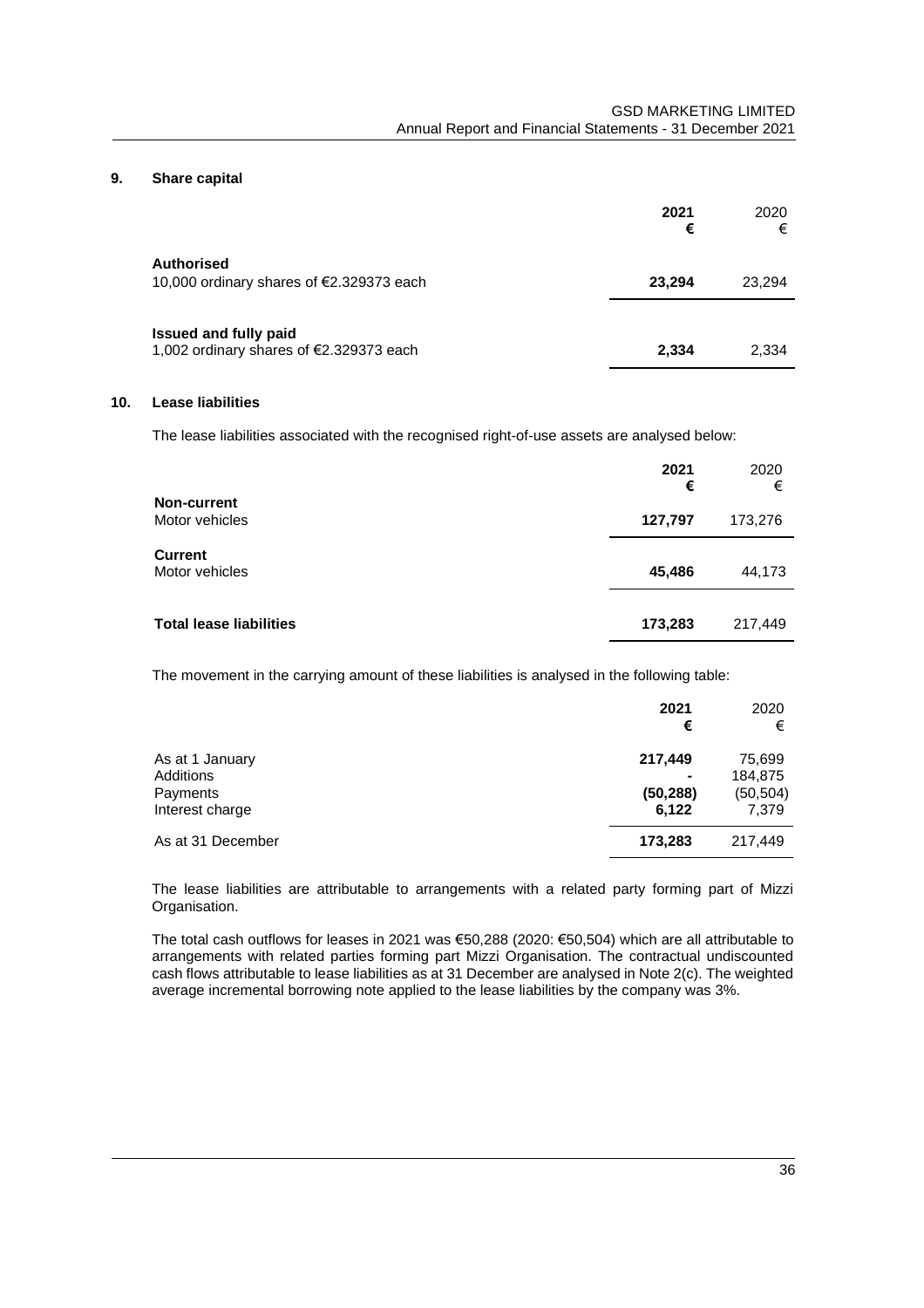# **11. Trade and other payables**

|                                         | 2021<br>€  | 2020<br>€  |
|-----------------------------------------|------------|------------|
| <b>Current</b>                          |            |            |
| Trade payables                          | 2,996,578  | 1,390,201  |
| Amounts owed to related parties forming |            |            |
| part of Mizzi Organisation              | 20,888,852 | 22,077,633 |
| Other payables                          | 363,528    | 296,620    |
| Indirect taxation                       | 1,280,142  | 177,836    |
| Accruals                                | 845,338    | 298,996    |
|                                         | 26,374,438 | 24,241,286 |

#### **12. Revenue**

All the company's revenue is derived from activities in the local beverage sector relating to bottling of soft drinks, mineral water and other beverages. All revenues are attributable to sales to a related party forming part of Mizzi Organisation, which acts as the sole point of focus for all customers of the Organisation's beverage activities. The company's revenues are entirely recognized at a point in time and the company had no unfulfilled performance obligations as at 31 December 2021 and 2020.

# **13. Expenses by nature**

|                                                                                                                                       | 2021<br>€       | 2020<br>€          |
|---------------------------------------------------------------------------------------------------------------------------------------|-----------------|--------------------|
| Cost of goods sold                                                                                                                    | 39,549,976      | 34,878,752         |
| Employee benefit expense (Note 14)                                                                                                    | 1,642,592       | 1,549,242          |
| Depreciation of property, plant and equipment (Note 4)                                                                                | 348,373         | 386,173            |
| Depreciation of right-of-use assets (Note 5)                                                                                          | 45,967          | 46,268             |
| Expense relating to short-term leases                                                                                                 | 57,533          | 16,710             |
| Management fees and similar service charges                                                                                           | 262,593         | 512,354            |
| Marketing, business promotion and related expenses                                                                                    | 135,208         | 98,597             |
| Bad debts written off                                                                                                                 | 49.047          |                    |
| Other expenses                                                                                                                        | 201,056         | 657,817            |
| Total cost of sales; distribution and selling costs;<br>and administrative expenses                                                   | 42,292,345      | 38,145,913         |
| Operating result is stated after charging/(crediting) the following:                                                                  |                 |                    |
|                                                                                                                                       | 2021<br>€       | 2020<br>€          |
| Movement in credit loss allowances in respect of trade<br>receivables (included in 'Administrative expenses')<br>Exchange differences | 34,540<br>2,195 | 191,889<br>(3,523) |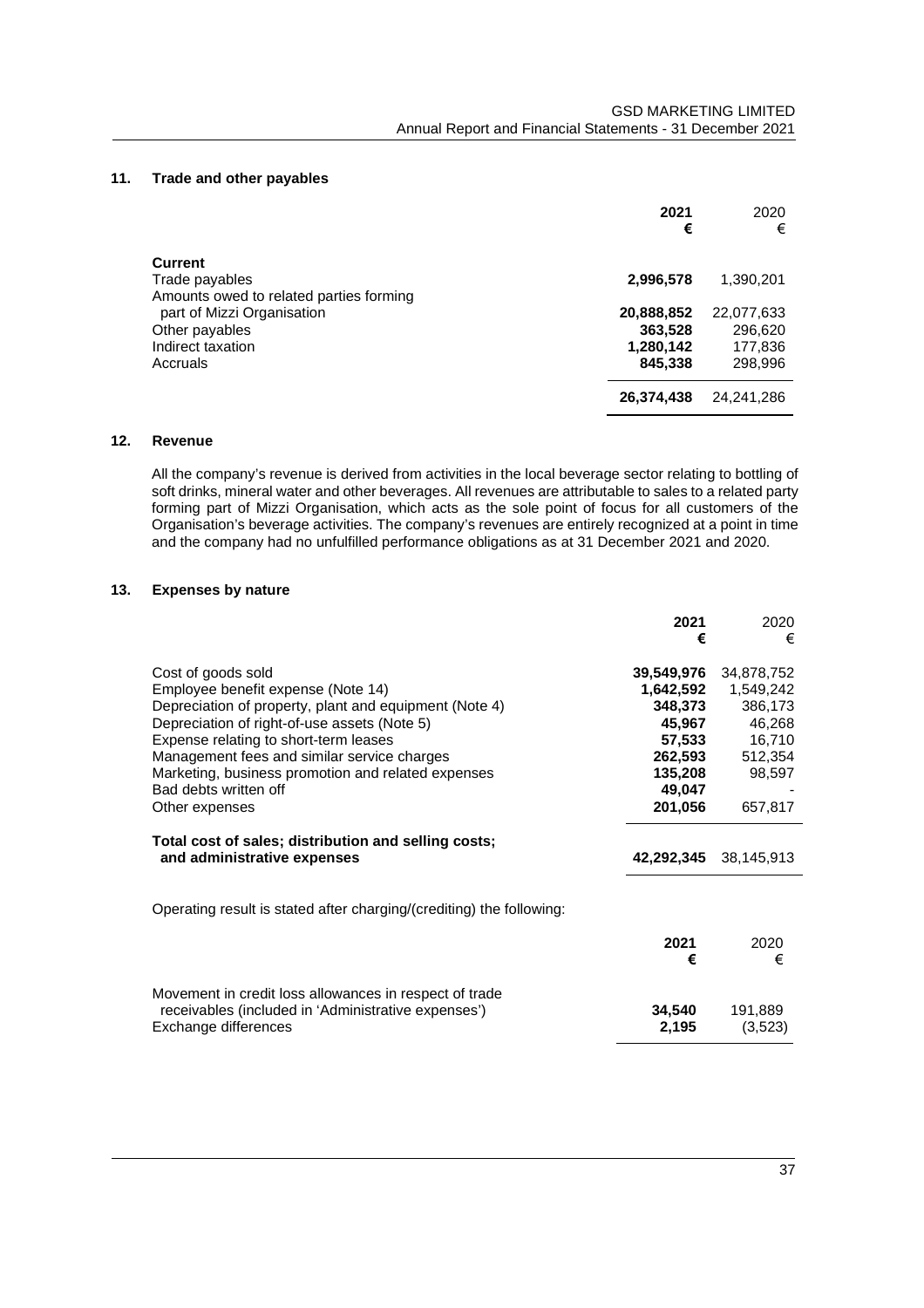# **13.** Expenses by nature - continued

#### Auditor's fees

Fees charged by the auditor for services rendered during the financial periods ended 31 December 2021 and 2020 relate to the following:

|                                                                                            | 2021<br>€             | 2020<br>€    |
|--------------------------------------------------------------------------------------------|-----------------------|--------------|
| Annual statutory audit<br>Tax advisory and compliance services<br>Other non-audit services | 4,000<br>460<br>1.196 | 4,000<br>460 |
|                                                                                            | 5,656                 | 4,460        |
|                                                                                            |                       |              |

# **14. Employee benefit expense**

|                                             | 2021<br>€           | 2020<br>€           |
|---------------------------------------------|---------------------|---------------------|
| Wages and salaries<br>Social security costs | 1,557,002<br>85.590 | 1,458,139<br>91.103 |
|                                             | 1.642.592           | 1.549.242           |

Average number of persons employed by the company during the year:

|                          | 2021 | 2020 |
|--------------------------|------|------|
| Direct<br>Administration | 34   | 48   |
|                          | -41  | 55   |

Wages and salaries for 2021 are presented net of a payroll grant receivable from the Government, under the COVID-19 wage supplement scheme, amounting to €254,122 (2020: €83,728) in view of the COVID-19 pandemic. Grants related to income are presented as a deduction in reporting the related expenses.

# **15. Finance income**

**16.** 

|                                                                                                                                                | 2021<br>€      | 2020<br>€               |
|------------------------------------------------------------------------------------------------------------------------------------------------|----------------|-------------------------|
| Interest receivable from a related party forming<br>part of Mizzi Organisation                                                                 | 4,768          |                         |
| <b>Finance costs</b>                                                                                                                           |                |                         |
|                                                                                                                                                | 2021<br>€      | 2020<br>€               |
| Bank interest and charges<br>Interest payable to a related a party forming part of Mizzi Organisation<br>Interest charges on lease liabilities | 4,905<br>6,122 | 3,579<br>2,408<br>7,379 |
|                                                                                                                                                | 11,027         | 13,366                  |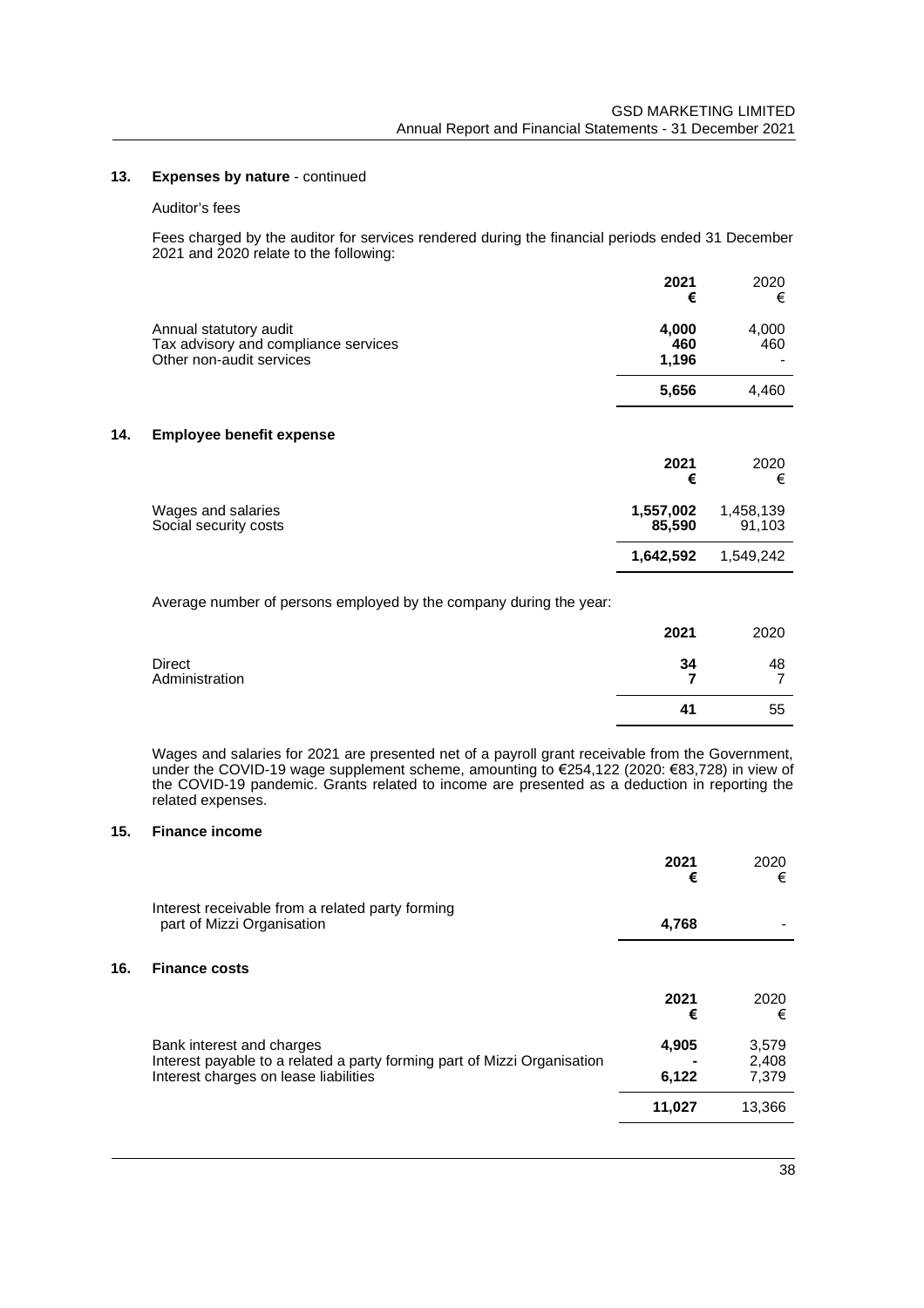# **17. Tax expense**

|                                                                                                                   | 2021<br>€ | 2020<br>€ |
|-------------------------------------------------------------------------------------------------------------------|-----------|-----------|
| Current taxation:<br>Current tax expense<br>Adjustment recognised in financial period for current tax relating to | 3,603     | 60,058    |
| prior period                                                                                                      | 3,362     | 784       |
| Current tax expense                                                                                               | 6.965     | 60.842    |

The tax on the company's (loss)/profit before tax differs from the theoretical amount that would arise using the basic tax rate applicable as follows:

|                                                                                                                                                               | 2021<br>€    | 2020<br>€      |
|---------------------------------------------------------------------------------------------------------------------------------------------------------------|--------------|----------------|
| Loss before tax                                                                                                                                               | (65, 963)    | (88, 179)      |
| Tax on loss at 35%                                                                                                                                            | (23,087)     | (30, 863)      |
| Tax effect of:<br>Movement in temporary differences arising on property,<br>plant and equipment and credit loss allowances in respect of<br>trade receivables | 26,433       | 95,856         |
| Under provision of tax in prior year<br>Income not subject to tax<br>Expenses not allowable for tax purposes                                                  | 3,362<br>257 | 784<br>(4,935) |
| Tax charge in the accounts                                                                                                                                    | 6,965        | 60.842         |

At 31 December 2021, the company had deductible temporary differences, arising on property, plant and equipment and provisions for impairment of trade receivables, amounting to €1,143,774 (2020: €1,103,178). The related deferred tax assets have not been recognised in these financial statements due to the uncertainty of the realisation of the tax benefits.

## **18. Director's emoluments**

|                               | 2021   | 2020<br>€ |
|-------------------------------|--------|-----------|
| Salaries and other emoluments | 53,043 | 53.043    |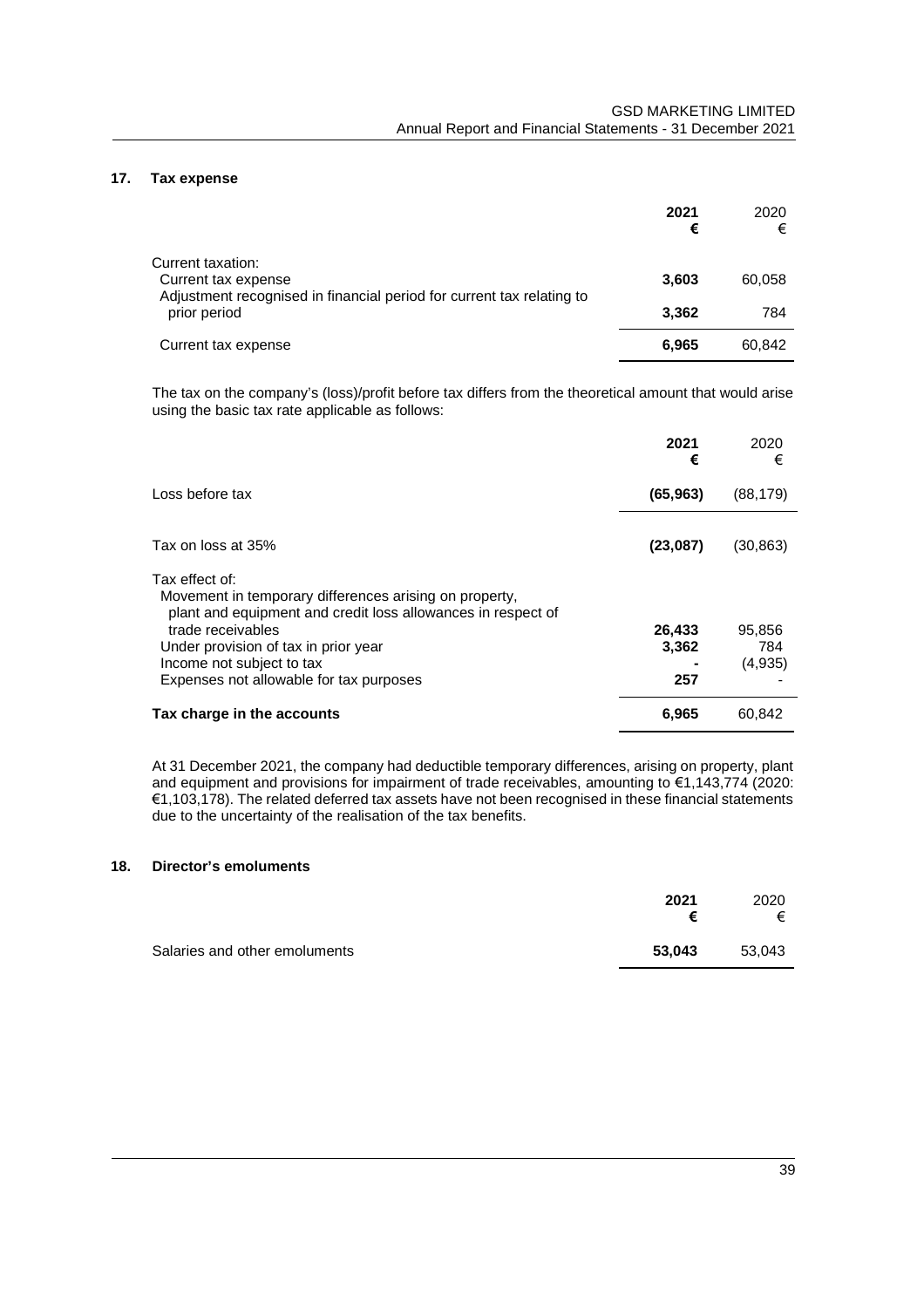# **19. Dividends**

|                                                           | 2021<br>€ | 2020<br>€                |
|-----------------------------------------------------------|-----------|--------------------------|
| Final dividends paid on ordinary shares:<br>Net dividends | 500,000   |                          |
| Dividends per share                                       | 499       | $\overline{\phantom{0}}$ |

# **20. Cash generated from/(used in) operations**

Reconciliation of operating loss to cash generated from/(used in) operations:

|                                                                    | 2021<br>€  | 2020<br>€   |
|--------------------------------------------------------------------|------------|-------------|
| Operating loss                                                     | (59, 704)  | (74, 813)   |
| Adjustments for:                                                   |            |             |
| Depreciation of property, plant and equipment (Note 4)             | 348,373    | 386,173     |
| Depreciation of right-of-use assets (Note 5)                       | 45.967     | 46.267      |
| Movement in credit loss allowances in respect of trade receivables |            |             |
| (Note 13)                                                          | 34.540     | 191,889     |
| Changes in working capital:                                        |            |             |
| Inventories                                                        | (831, 968) | 377.947     |
| Trade and other receivables                                        | 2,486,661  | 2,256,311   |
| Trade and other payables                                           | 2,133,152  | (3,721,349) |
| Cash generated from/(used in) operations                           | 4,157,021  | (537, 575)  |

# *Net debt reconciliation*

The principal movements in the company's net debt relate to cash inflows and outflows presented as part of financing activities within the statement of cash flows.

#### **21. Contingent liabilities**

- (a) The company, together with certain other related parties forming part of Mizzi Organisation, is jointly and severally liable in respect of guarantees given to secure the banking facilities of various related parties forming part of Mizzi Organisation up to a limit of €103,649,000 (2020: €94,689,000) together with interest and charges thereon. These guarantees are supported by general hypothecary guarantees by the company on its assets for the amount of €24,482,000 (2020: €24,482,000).
- (b) During the current financial year, a garnishee order was issued against the company for an amount of €1 million on a dispute with a third party, relating to importation rights of certain products. Until the date of authorisation for issue of these financial statements, the matter is still in its early stages. The company, after having sought legal advice, vigorously believes that there is no valid claim and has accordingly filed its defence reply in court, in this respect. Hence, a material outflow is not deemed probable and no provision has been recognised. Certain information about the claim is not being disclosed on the grounds that such disclosure would seriously prejudice the outcome of the litigation, in line with the guidance within IAS 37 in this respect.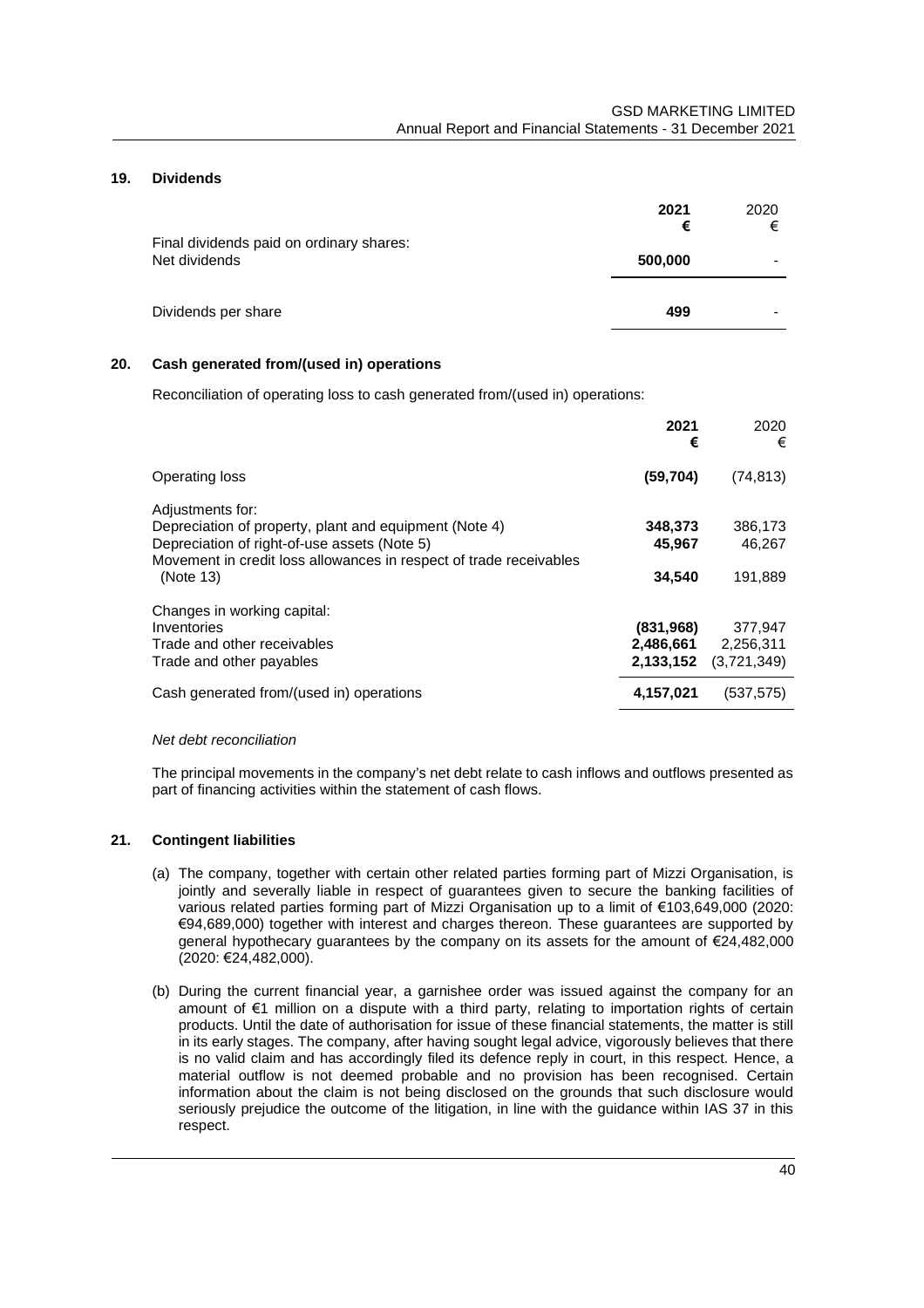# **22. Related party transactions**

GSD Marketing Limited forms part of Mizzi Organisation. Mizzi Organisation is not a legal entity and does not constitute a group of companies within the meaning of the Maltese Companies Act (Cap. 386) of the laws of Malta. The Organisation is a conglomerate of companies principally comprising Consolidated Holdings Limited and Mizzi Organisation Limited, together with all their respective subsidiaries, Mizzi EV Limited, The General Soft Drinks Company Limited and GSD Marketing Limited.

The entities constituting Mizzi Organisation are ultimately fully owned by Daragon Limited, Demoncada Holdings Limited, Demoncada Limited, Investors Limited and Maurice Mizzi. Members of Mizzi family in turn ultimately own and control the above mentioned companies.

Accordingly, the members of Mizzi family, the shareholder companies mentioned above, all entities owned or controlled by the members of Mizzi family and the shareholder companies, the associates of entities comprising the Organisation and the Organisation entities' key management personnel are the principal related parties of the entities forming part of Mizzi Organisation.

Trading transactions with these related parties would typically include interest charges, management fees, service charges and other such items which are normally encountered in a group context.

In the ordinary course of its operations, the company sells goods and services to companies forming part of the Organisation for trading purposes and also purchases goods and services from these companies.

In the opinion of the directors, disclosure of related party transactions, which are generally carried out on commercial terms and conditions, is only necessary when the transactions effected have a material impact on the operating results and financial position of the company. The aggregate invoiced amounts in respect of a considerable number of transaction types carried out with related parties are not considered material and accordingly they do not have a significant effect on these financial statements.

Except for transactions disclosed or referred to previously, the following significant operating transactions, which were carried out principally with related parties forming part of Mizzi Organisation, have a material effect on the operating results and financial position of the company:

|                                                                                                                             | 2021<br>€                      | 2020<br>€            |
|-----------------------------------------------------------------------------------------------------------------------------|--------------------------------|----------------------|
| Sales of goods and services                                                                                                 |                                |                      |
| Revenue from servicing, advertising and<br>similar service charges<br>Sale of goods held for resale                         | 490,134<br>726,558             | 490,134<br>484,906   |
|                                                                                                                             | 1,216,692                      | 975,040              |
| Purchases of goods and services                                                                                             |                                |                      |
| Purchases of goods held for resale and<br>services<br>Purchases of property, plant and equipment<br>Management fees payable | 30,470,178<br>18,656<br>12,156 | 27.936.955<br>39,189 |
|                                                                                                                             | 30,500,990                     | 27.976.144           |

Upon adoption of IFRS 16, the Group recognised lease liabilities in respect of lease arrangements with related parties (refer to Note 10)